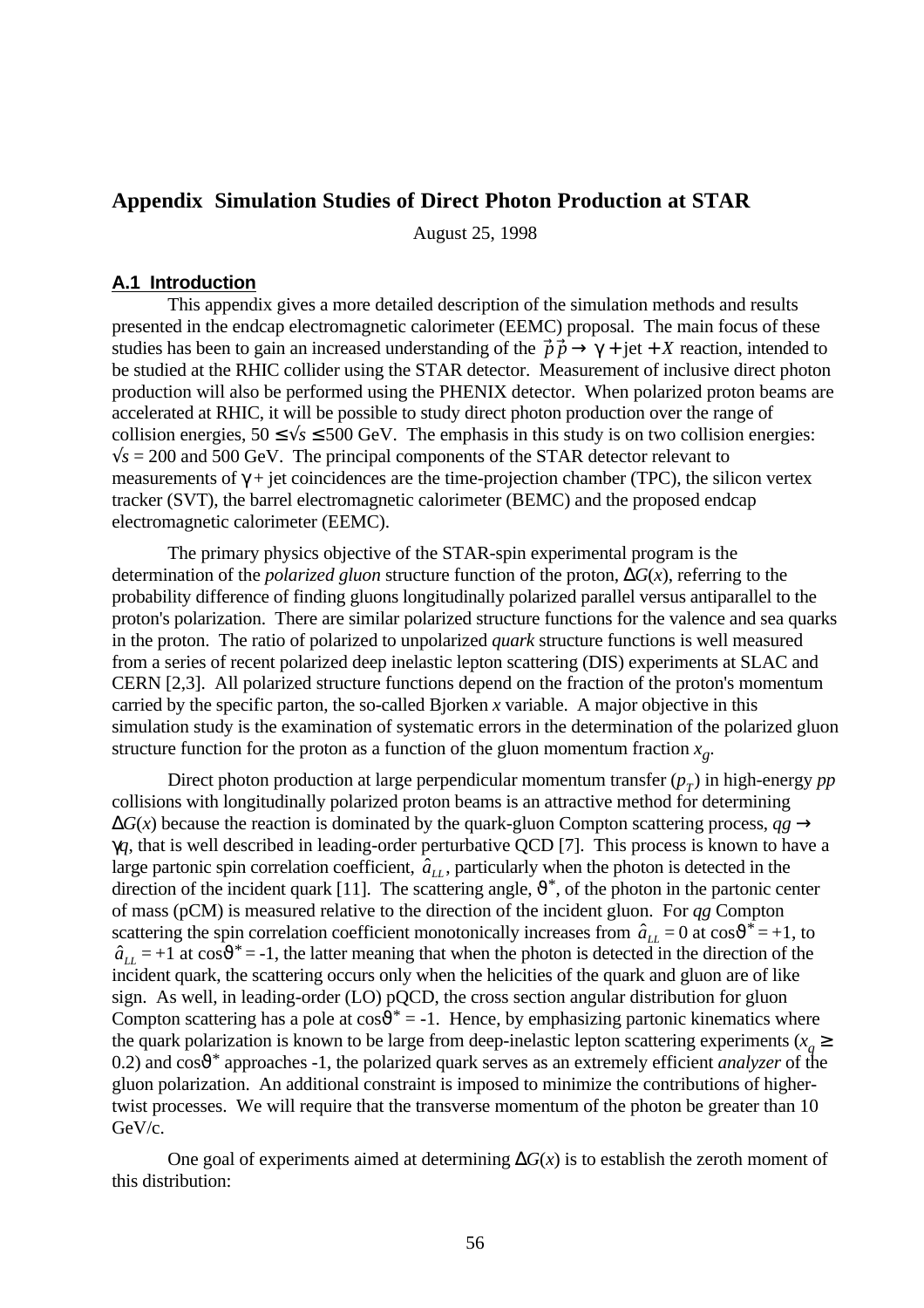$$
\Delta G = \int_{0}^{1} \Delta G(x) dx. \quad (A.1)
$$

Loosely speaking, ∆*G* represents the fraction of the proton spin carried by gluons. It is expected that ∆*G*(*x*) will have important contributions to the integral from small *x*. The implication for *pp* scattering is that the apparatus should be capable of probing asymmetric partonic collisions —  $x_p \leq$ 0.1 and  $x_q \ge 0.2$  — meaning that the pCM has a large velocity in the *pp* collider reference frame,

$$
\beta_{pCM} = \frac{x_q - x_g}{x_q + x_g}, \qquad (A.2)
$$

and the final state reaction products are boosted in the direction of the incident quark when  $x_q > x_g$ . This is the fundamental motivation for appending an EEMC to the STAR detector for these measurements. It also introduces a severe experimental difficulty; namely, by simultaneously demanding  $p_T \ge 10$  GeV/c and highly asymmetric partonic collisions, the detected photon is necessarily highly energetic, since  $E_{\gamma} = p_T \cosh \eta_{\gamma}$ , expressed in terms of the photon pseudorapidity,  $\eta_{\gamma}$ . Experimentally, this presents a challenge of how to distinguish between a single energetic photon at the EEMC versus two closely spaced energetic photons arising from the decay of a neutral meson, such as a  $\pi^0$  or an  $\eta^0$ . For those particles, the minimum opening angle between the two decay photons ( $\phi_{\gamma\gamma}^{\min} = 2\sin^{-1}(m / E)$ ) is also the most probable value for the decay. High  $p_T$  mesons (direct mesons) are leading particles in jets, formed by the hadronization of quarks or gluons. Even though the fragmentation probability is small for a single meson to carry a substantial fraction of the momentum of a recoiling quark or gluon, the cross sections for partonic processes such as *qg* or *gg* elastic scattering that contribute to the direct meson yield are much larger than those that produce direct photons. This results in the expectation that the direct meson yield will be larger than the direct photon yield.

Despite several previous descriptions of direct photon production experiments with STAR [46], there remain many open questions, some of which will be addressed in this writeup. The principal questions include

- to what extent can other event information for the direct meson background be used to distinguish them from direct photons?
- what is the expected spin dependence of the direct meson background events?
- what is the optimal design for the endcap detector to distinguish between isolated direct photons and mesons? How can information from the endcap detector be used for this distinction?
- how well can the kinematics of the partonic collisions be determined for individual events from measured quantities for  $\gamma$  + jet coincidences?
- to what extent can the polarized gluon structure function be *directly extracted* from measured asymmetries for the  $\vec{p} \cdot \vec{p} \rightarrow \gamma + \text{jet} + X$  reaction? What are the systematic errors in this determination?

Various assumptions have been made in this study. Ultimately, these assumptions must be checked carefully in further simulation studies. The initial assumptions are

1) The expected TPC pileup that will be present for high luminosity *pp* running ( $\mathsf{L} =$ 0.4  $\sqrt{s}$  (µb·s·GeV)<sup>-1</sup> can be fully eliminated by the event reconstruction software. An earlier study of this problem has been presented in Ref. [43]. Further studies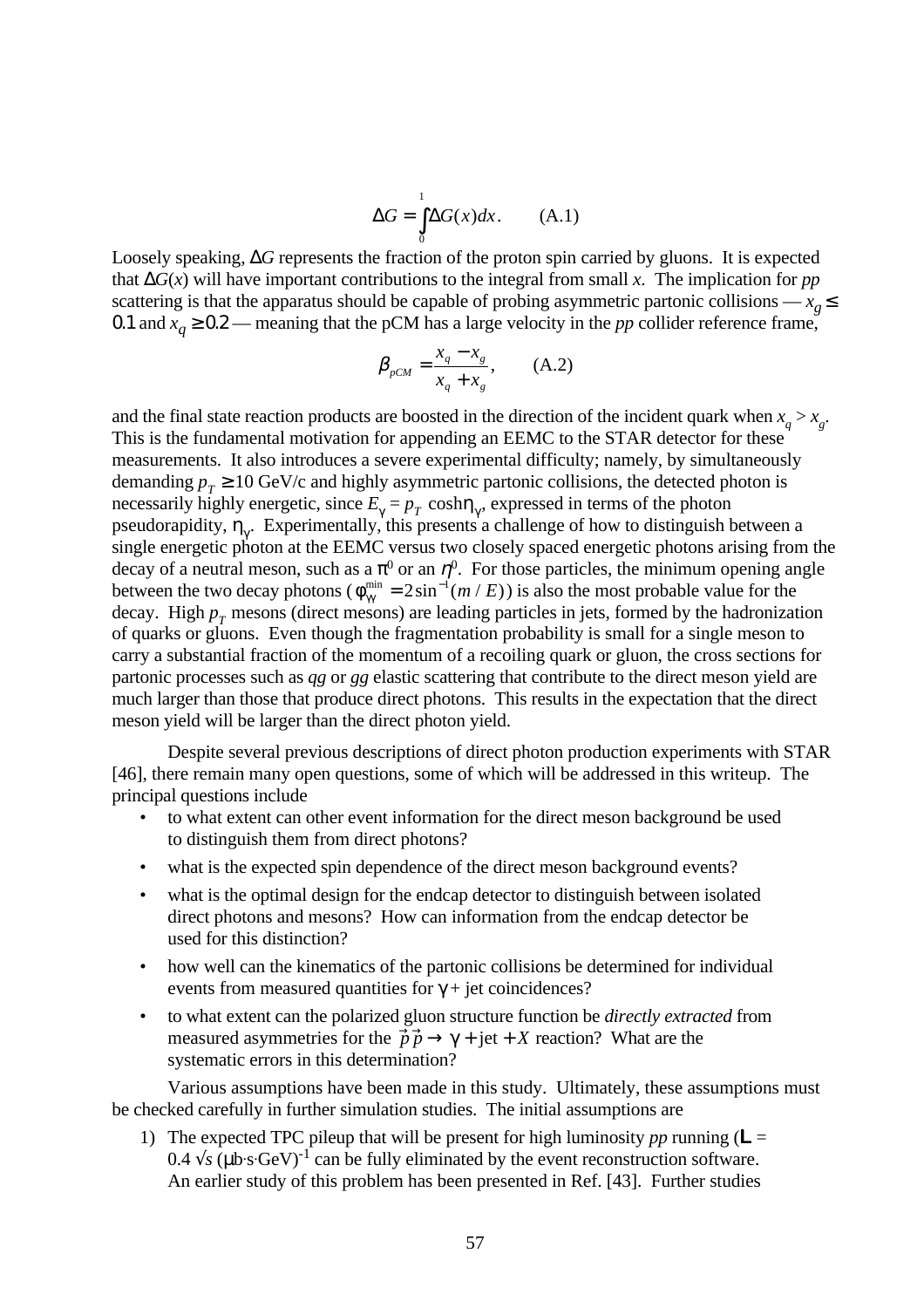are most certainly necessary. We will assume below that TPC pileup can be rejected completely, and that no charged particle tracking information from the direct photon events of interest is lost by the pileup rejection algorithm.

2) It is assumed for simplicity that the charged particle tracking is 100% efficient and that the momentum resolution for charged particles can be expressed as

$$
\frac{\delta p_T}{p_T} = a + bp_T, \qquad (A.3)
$$

where *a* and *b* are independent of the scattering angle, or equivalently the pseudorapidity (η). The values  $a = 1.1\%$  and  $b = 0.24\%$  (GeV/c)<sup>-1</sup> have been used in these studies to simulate the TPC resolution at mid-rapidity ( $|\eta|$  < 1). This is consistent [56] with previous simulation studies of the TPC, restricted to the midrapidity region, where the TPC readout is maximally sensitive to the track. For  $1 <$  $|\eta|$  < 2, only a portion of the TPC readout is sensitive to the track, and the  $p<sub>T</sub>$ resolution is expected to worsen substantially, especially as  $|\eta| \rightarrow 2$ . More complete simulation studies are required to establish the  $\eta$  dependence of the  $p_T$ resolution for charged particles. For now, it is assumed that the errors in  $p<sub>T</sub>$  are distributed according to a Gaussian distribution with sigma equal to  $\delta p_{T}^{}$ , given by Eqn. A.3. Furthermore, it is also assumed that the interaction point and the track direction at the interaction point can be determined with errors small compared to other reconstruction errors discussed below.

3) It is assumed that a suitable event trigger [41] can be designed, permitting a high efficiency selection of direct photon + jet coincidence events, but with manageable rates in the STAR data acquisition system for background events at the luminosity needed for the measurements.

Recently, we have begun to address some of these starting assumptions. Regarding the ability to trigger on jets, it is likely that correlating electromagnetic energy measurements from the barrel and endcap EMC with charged particle multiplicity measurements obtained from the central trigger barrel (CTB) and multi-wire chambers (MWC) from the TPC pad readout will greatly enhance the efficiency of a jet trigger. More detailed studies of suitable jet triggers are underway. Studies of the performance of the TPC for charged particle tracking at large pseudorapidity  $(1 < |\eta| < 2)$  are also underway. Even though the loss in momentum resolution at large η has only a minimal impact on direct photon measurements, a discussion of the preliminary investigations is included here (Sec. A.2.4) for completeness.

## **A.2 Description of the Simulation Program**

## **A.2.1 PYTHIA**

The starting point for the simulation studies is PYTHIA [42] (version 5.7), operated primarily in its default mode. For selected events, specified below, features of the PYTHIA event record are mapped onto a HBOOK n-tuple. The final-state particles that fall within either the TPC or E(B)EMC acceptance are considered to be observable and are analyzed to establish either if they are within the *isolation cone* around a candidate direct photon or if they can be reconstructed as a *jet*.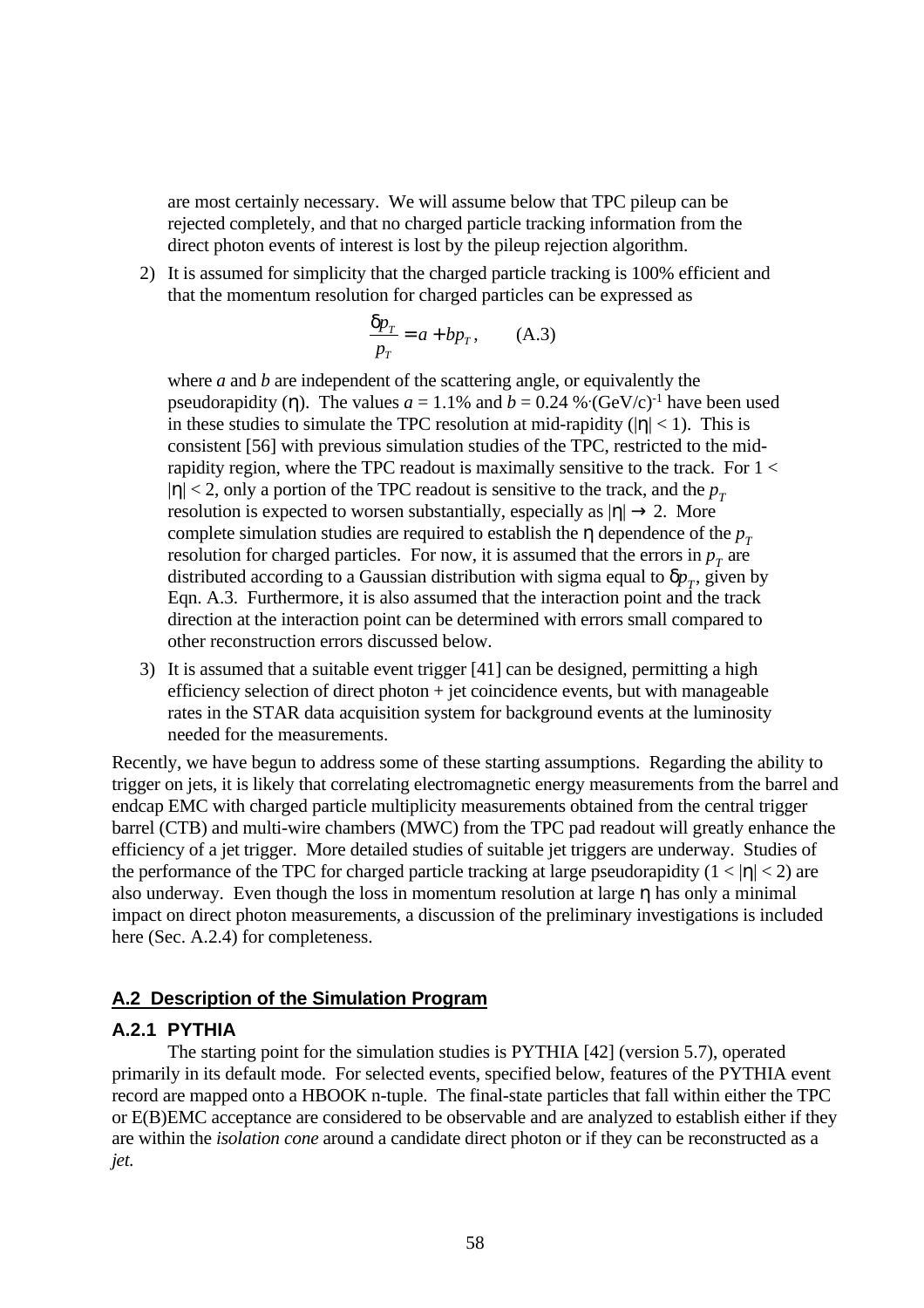All of the PYTHIA calculations reported below were done with a cut on the partonic transverse momentum,  $\hat{p}_T$ , requiring a minimum value of 10 GeV/c. Selection of direct photon events in PYTHIA is possible via an input parameter, thereby allowing only  $q(\bar{q})g \rightarrow q(\bar{q})\gamma$ ,  $q\bar{q} \rightarrow \gamma g$  or  $q\bar{q} \rightarrow \gamma \gamma$  processes to be generated. For  $\sqrt{s} = 200$  GeV *pp* collisions and the limitation that  $\hat{p}_T > 10 \text{ GeV/c}$ , the cross sections within PYTHIA used to select the relative proportion of events from these three processes are respectively 3.0, 0.55 and  $2.6 \times 10^{-3}$  nb. A lower  $\hat{p}_T$  threshold results in much larger values for these process dependent cross sections, and consequently, longer processing time to generate the same integrated luminosity.

The direct meson background events are significantly more difficult to simulate. They are simulated by using the default settings for *pp* scattering within PYTHIA, including all possible 2  $\rightarrow$  2 partonic hard scattering processes. Requiring a minimum of 10 GeV/c transverse momentum for the partonic hard scattering, the yield of high  $p_T^{\,}$  neutral mesons ( $\pi^0$  and  $\eta^0$ ) that fall within the STAR acceptance and subsequently decay primarily into pairs of photons (or other sizable decay modes for the  $\eta^0$ ) is determined by searching through the hadronic debris for the largest  $p_T \pi^0$  or  $\eta^0$  meson that is within the acceptance of STAR. The event is accepted if the  $\pi^0(\eta^0)$  has  $p_T \ge 10$  GeV/c. For  $\sqrt{s} = 200$  GeV *pp* collisions and the limitation that  $\hat{p}_T > 10$  GeV/c, the sum of all such processes within PYTHIA yields a total cross section of 6.4 µb, dominated by gluon elastic scattering ( $\sigma$  = 2.2 µb) and  $q(\bar{q})g \rightarrow q(\bar{q})g$  ( $\sigma$  = 3.2 µb). When a *direct meson* event is found, the event is treated as a candidate direct photon event and is stored in the n-tuple and the analysis proceeds.

The advantage of performing simulations of this sort is that the 'right answer is known.' So, in addition to storing the final state particle information into the n-tuple, the variables describing the partonic hard-scattering (particle identities, kinematic definition, etc.) are stored to facilitate the determination of the accuracy of the event reconstructions.

Additional information stored in the n-tuple allows application of various isolation cuts (discussed in detail below) to help distinguish between direct photons and  $\pi^0(\eta^0)$  mesons. Kinematic information is stored for up to twenty observable particles  $P = \gamma, \pi^{\pm}, K^{\pm}, p^{\pm}$  ( $p^{\pm}$  refers to protons and  $p<sup>-</sup>$  to antiprotons; the observable particle definition excludes all neutral long-lived hadrons, for which the response of the EMC is quite small) that fall within a cone of 'radius'

$$
R \equiv \sqrt{\left(\eta_{P} - \eta\right)^{2} + \left(\phi_{P} - \phi\right)^{2}} < 0.7, \quad (A.4)
$$

where  $(\phi, \eta)$  refer to the azimuthal angle and pseudorapidity of the direct photon candidate (either γ,  $\pi^0$  or  $\eta^0$ ) and ( $\phi_p$ , $\eta_p$ ) refers to the direction of the observable particle at its origin. By storing the kinematic information for all particles within a broad isolation cone around the direct photon candidate it is possible to perform studies of the influence of different isolation algorithms without having to regenerate the event samples. The results presented here are for a much more restrictive isolation condition, described in Sec. A.3.1.

Finally, all observable particles, excluding the direct photon candidate (assuming that it can be easily distinguished from the other particles in the event by its characteristically large energy deposition in the EMC), are passed to a 'jet finder', based on an algorithm developed for UA1 and subsequently modified for use in STAR [45]. To keep the size of the HBOOK n-tuple to manageable proportions, only the *results* of the jet finder are saved. Details about the performance of the jet finder are presented in Sec. A.4.1.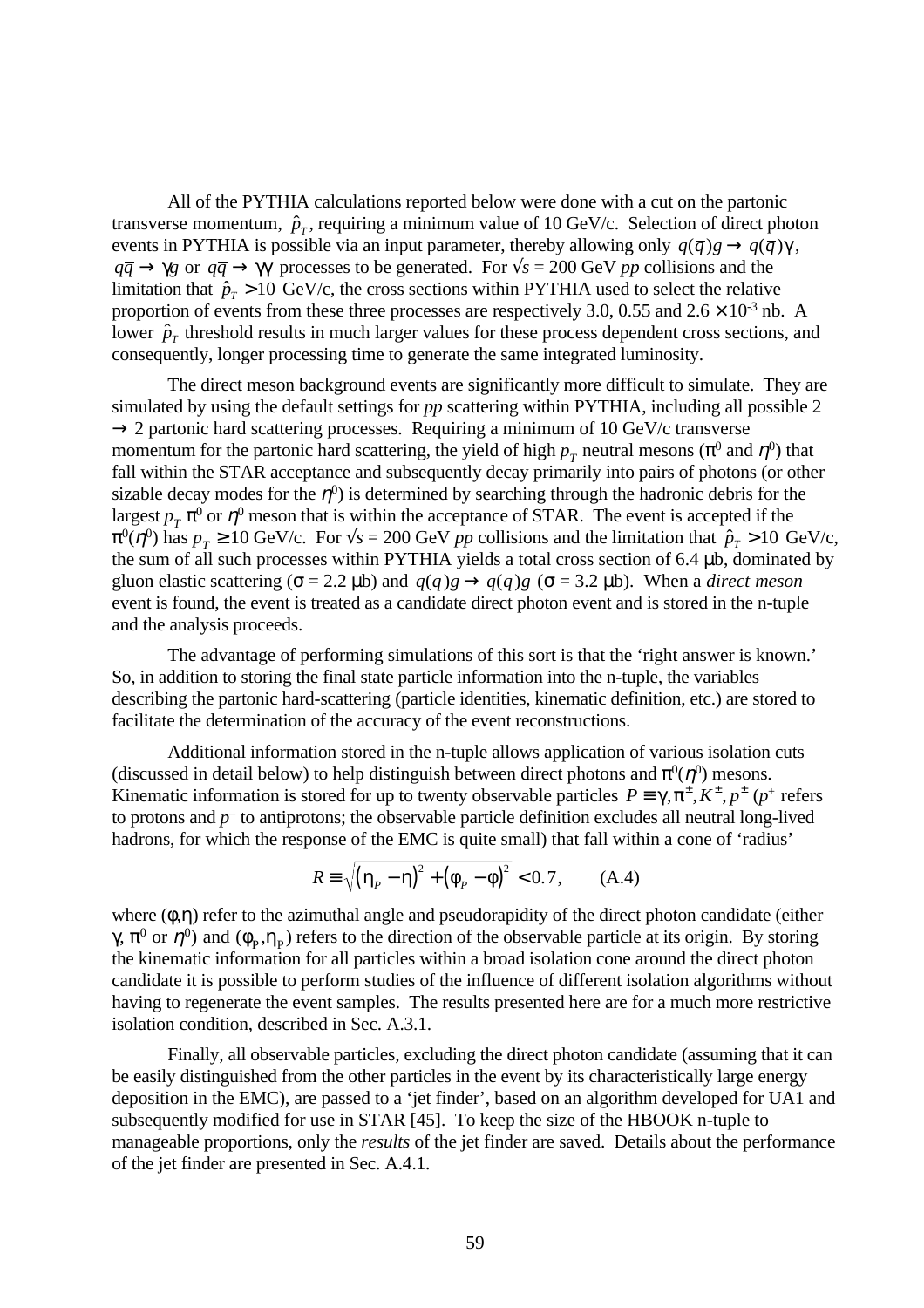The simulations done to this point include both initial-state (IS) and final-state (FS) radiation, as modeled by the default settings of PYTHIA. Physically, this corresponds to including both gluon radiation and gluon splitting ( $g \rightarrow q\bar{q}$ ) processes by the initial state partons. One effect of IS radiation is to introduce transverse momentum components to the initial state partons, qualitatively described as  $k<sub>T</sub>$ -smearing effects, which are larger in magnitude than those associated with the confinement size of the proton. The magnitude of  $k<sub>T</sub>$ -smearing introduced by IS radiation has been a controversial topic. Some authors [8] claim the need for more  $k<sub>T</sub>$ -smearing, beyond that included in next-to-leading-order (NLO) pQCD calculations, to provide a consistent determination of the *unpolarized* gluon structure function extracted from cross section measurements of inclusive direct photon production in high-energy *pp* collisions at different values of √*s*. They have found that the IS radiation model employed by PYTHIA provides the necessary smearing [8]. Another effect of IS radiation is to substantially alter the Bjorken *x* value of the parton before the hard scattering, particularly for gluons. The kinematic reconstructions made possible by the coincident detection of the direct photon and the recoiling jet at STAR, described in detail in Sec. A.4.2, determine the Bjorken *x* values of the partons involved in the hard scattering; *i.e.*, *after* IS radiation. In most cases, the accuracy of the kinematic reconstructions are dominated by  $k_T^{\text{}}$  smearing effects rather than by finite measurement resolution. Finally, it is possible for the partonic hard scattering to occur from one of the IS radiation products. For example, a gluon Compton scattering event could be initiated by a gluon arising from IS radiation from a *u* quark. Modifying the procedure used to predict polarization observables (described in Sec. A.2.2) to account for the effects of IS radiation probably requires a full NLO pQCD treatment, which is beyond the scope of the present study.

#### *OPEN QUESTIONS*

- 1) To what extent do default PYTHIA settings properly model (*a*) the direct photon yield?; (*b*) the direct meson yield?; and (*c*) jet properties and jet yields?
- 2) How large is the contribution of high  $p<sub>T</sub>$  photons produced from parton fragmentation? Is this background sufficiently suppressed with isolation cuts?

### **A.2.2 Inclusion of Polarization Observables**

PYTHIA does not include polarization observables for *pp* scattering. Polarization effects are added after the PYTHIA event generation using separate polarized and unpolarized structure functions and the partonic-process-dependent LO pQCD results for  $\hat{a}_{LL}$ . All of the calculations presented here are based on the Gehrmann-Stirling (GS) set A fits [6] to polarized DIS measurements. As is evident in Table I, the LO pQCD expressions for  $\hat{a}_{LL}$  depend on the ratio of the partonic Mandelstam variables,  $\hat{s}$ ,  $\hat{t}$  and  $\hat{u}$ . That dependence reduces in all cases to a power series in cos  $\vartheta^*$ , the cosine of the pCM scattering angle. The spin correlation coefficient for a *pp* scattering event is computed as

$$
A_{LL} \sim P_1 P_2 \hat{a}_{LL} = \frac{\Delta f_1(x_1, Q^2)}{f_1(x_1, Q^2)} \frac{\Delta f_2(x_2, Q^2)}{f_2(x_2, Q^2)} \hat{a}_{LL}(\hat{s}, \hat{t}, \hat{u}), \tag{A.5}
$$

assuming the incident protons have 100% polarization. The parton polarizations (*P*) are then given as the ratio of the polarized (∆*f*) to unpolarized (*f*) parton distribution functions for either quarks or gluons depending on the partonic identities and the Bjorken *x* values given by PYTHIA for the initial state hard scattering, following initial-state radiation. For *u* and *d* quarks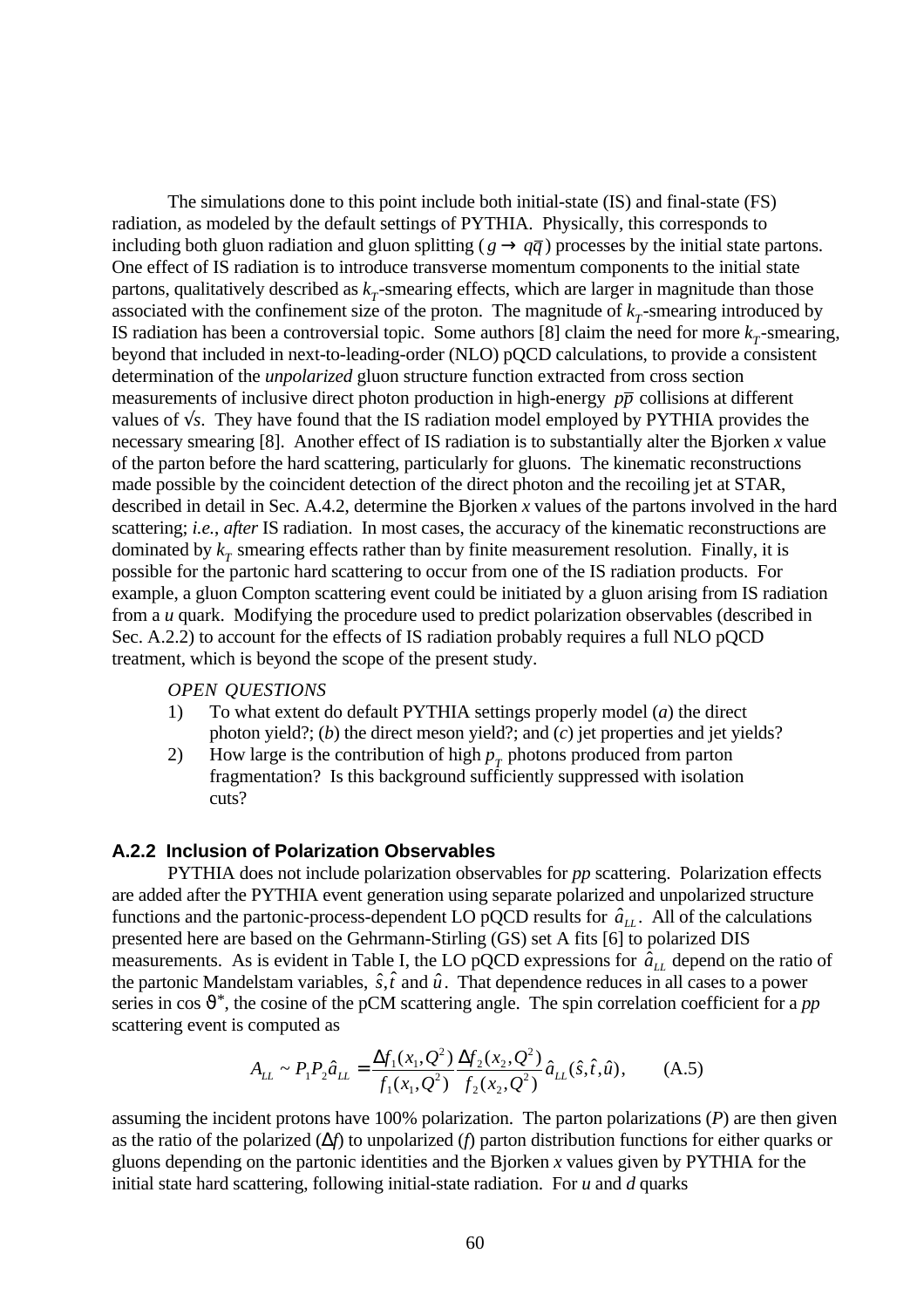$$
q(x,Q^2) = q_{valence}(x,Q^2) + q_{sea}(x,Q^2)
$$
  
\n
$$
\Delta q(x,Q^2) = \Delta q_{valence}(x,Q^2) + \Delta q_{sea}(x,Q^2)
$$
 (A.6)

For antiquarks and strange quarks or strange antiquarks, only the sea-quark distribution functions are used. In the GS fits [6], the same sea quark polarized structure functions is used for both sea quarks and sear antiquarks, independent of their flavor. For gluons, model polarized distribution functions, consistent with scaling violations in polarized DIS measurements, are employed. It is important to keep in mind that the existing DIS measurements provide only very loose constraints on ∆*G*(*x*). The partonic hard-scattering kinematics from PYTHIA, following initial-state radiation, are used to determine the momentum fraction,  $x$ , and 'scale'  $(Q^2)$  for the structure functions. The partonic-process dependent value for  $\hat{a}_{LL}$  is computed using the Mandelstam variables for the hard scattering given by PYTHIA. Expressions for  $\hat{a}_{LL}$  for different partonic processes [11] are given in Table I and are graphically displayed as a function of  $\vartheta^*$  in Fig. A.1. From the expressions, it is clear that in the pCM,  $\hat{a}_{LL}$  can be reduced to a power series in cos  $\vartheta^*$ . The dependence on the partonic *x* arises only through the motion of the pCM in the laboratory frame. Similar expressions exist for the differential cross section. Of particular interest to the study of the gluon polarization via the *qg* Compton process, is a pole in the LO pQCD expression for the cross section at  $\vartheta^* = \pi$ , precisely where  $\hat{a}_{LL}$  reaches its maximal value.



**Figure A.1** Leading-order pOCD predictions for the variation of the spinlongitudinal spin correlation versus the pCM scattering angle for different  $2 \rightarrow 2$  partonic subprocesses. The notation *qq'* refers to unlike quark flavors in the initial (final) state.

We can anticipate the following, based on the LO pQCD predictions for the processdependent  $\hat{a}_{LL}(\cos \vartheta^*)$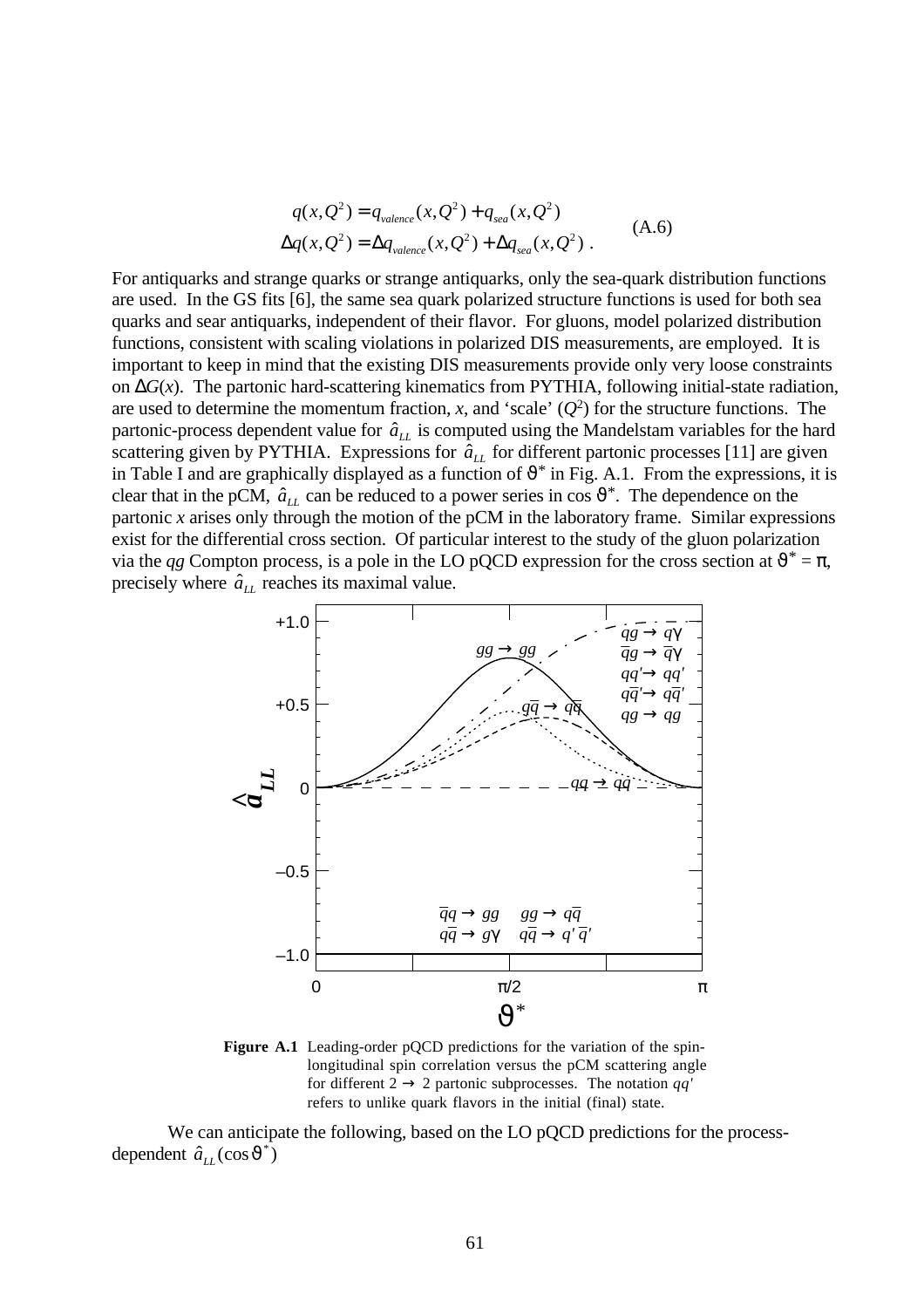- the 10% contribution of the  $q\bar{q} \rightarrow g\gamma$  process to the direct-photon yield will dilute the measured  $A_{LL}$  for collisions between longitudinally polarized proton beams since  $\hat{a}_{LL} = -1$  for this process at all  $\vartheta^*$ .
- the expectation is that direct meson production will have a non-zero  $A_{LL}$  since the "*x* q " > 0.2 condition we impose on analyzed events will suppress *gg* scattering contributions, and the next most dominant process will be *qg* scattering. Since  $qg$  elastic scattering has an identical  $\hat{a}_{LL}$  to gluon Compton scattering, we might expect  $A_{LL}$  for direct meson production could be quite similar to that from direct photon production, if the direct meson arises primarily from quark, rather than gluon, fragmentation. This will only be true for  $\vartheta^*$  near  $\pi/2$ . At other angles,  $\cos \vartheta^*$  will be positive for direct mesons produced by quark fragmentation whereas it is negative for direct photon production, meaning that  $A_{LL}$  should be smaller for the background process. Some differences will also arise because of the contribution of *qq* elastic scattering.

**Table I** Partonic-process dependent spin-correlation coefficients.

| Process                                                                                          | $\hat{a}_{LL}$                                                                                                                                                                                                                                            |
|--------------------------------------------------------------------------------------------------|-----------------------------------------------------------------------------------------------------------------------------------------------------------------------------------------------------------------------------------------------------------|
| $qq \rightarrow qq$                                                                              | $(\hat{s}^2 - \hat{u}^2)/\hat{t}^2 + (\hat{s}^2 - \hat{t}^2)/\hat{u}^2 - \frac{2}{3}\hat{s}^2/\hat{t}\hat{u}$<br>$\frac{\widehat{(\hat{s}^2 + \hat{u}^2)}\widehat{t}^2 + \widehat{s}^2 + \hat{t}^2}{\widehat{u}^2 - \frac{2}{3}\hat{s}^2/\hat{t}\hat{u}}$ |
| $q\bar{q}' \rightarrow q\bar{q}'$<br>$qq' \rightarrow qq'$<br>$qg \rightarrow qg$                | $\frac{(\hat{s}^2 - \hat{u}^2)}{(\hat{s}^2 + \hat{u}^2)}$                                                                                                                                                                                                 |
| $q\bar{q} \rightarrow q'\bar{q}'$<br>$q\bar{q} \rightarrow gg$<br>$gg \rightarrow q\overline{q}$ | $-1$                                                                                                                                                                                                                                                      |
| $q\bar{q} \rightarrow q\bar{q}$                                                                  | $(\hat{s}^2 - \hat{u}^2)/\hat{t}^2 - (\hat{u}^2 + \hat{t}^2)/\hat{u}^2 + \frac{2}{3}\hat{u}^2/\hat{t}\hat{s}$<br>$\frac{1}{(\hat{s}^2 + \hat{u}^2)/\hat{t}^2 + (\hat{u}^2 + \hat{t}^2)/\hat{s}^2 - \frac{2}{3}\hat{u}^2/\hat{t}\hat{s}}$                  |
| $gg \rightarrow gg$                                                                              | $-3 + 2 \hat{s}^2 / \hat{u} \hat{t} + \hat{u} \hat{t} / \hat{s}^2$<br>$3-\hat{s}\hat{u}/\hat{t}^2-\hat{s}\hat{t}/\hat{u}^2-\hat{u}\hat{t}/\hat{s}^2$                                                                                                      |
| $qg \rightarrow \gamma q$                                                                        | $(\hat{s}^2 - \hat{u}^2)$<br>$(\hat{s}^2 + \hat{u}^2)$                                                                                                                                                                                                    |
| $qq \rightarrow \gamma q$                                                                        | $-1$                                                                                                                                                                                                                                                      |

There are several additional assumptions implicit to this method of appending polarization observables to events generated by PYTHIA. One is that partonic polarizations are unaffected by initial-state radiation. Another is that there are no polarization effects in the fragmentation of the final-state partons to the observed hadrons that depend on initial-state polarizations. The first of these assumptions can only be relaxed with a next-to-leading order pQCD calculation.

One difficulty that remains in these simulations is the treatment of evolution. In general, the parton distribution functions employed for these calculations are determined at small  $Q^2$ , typically  $\sim$ 4 GeV<sup>2</sup>, by fits [6] to DIS measurements. Although the appropriate scale to use for *pp* scattering remains controversial, it is generally assumed that  $Q^2 \propto p_T^2$ . For the calculations done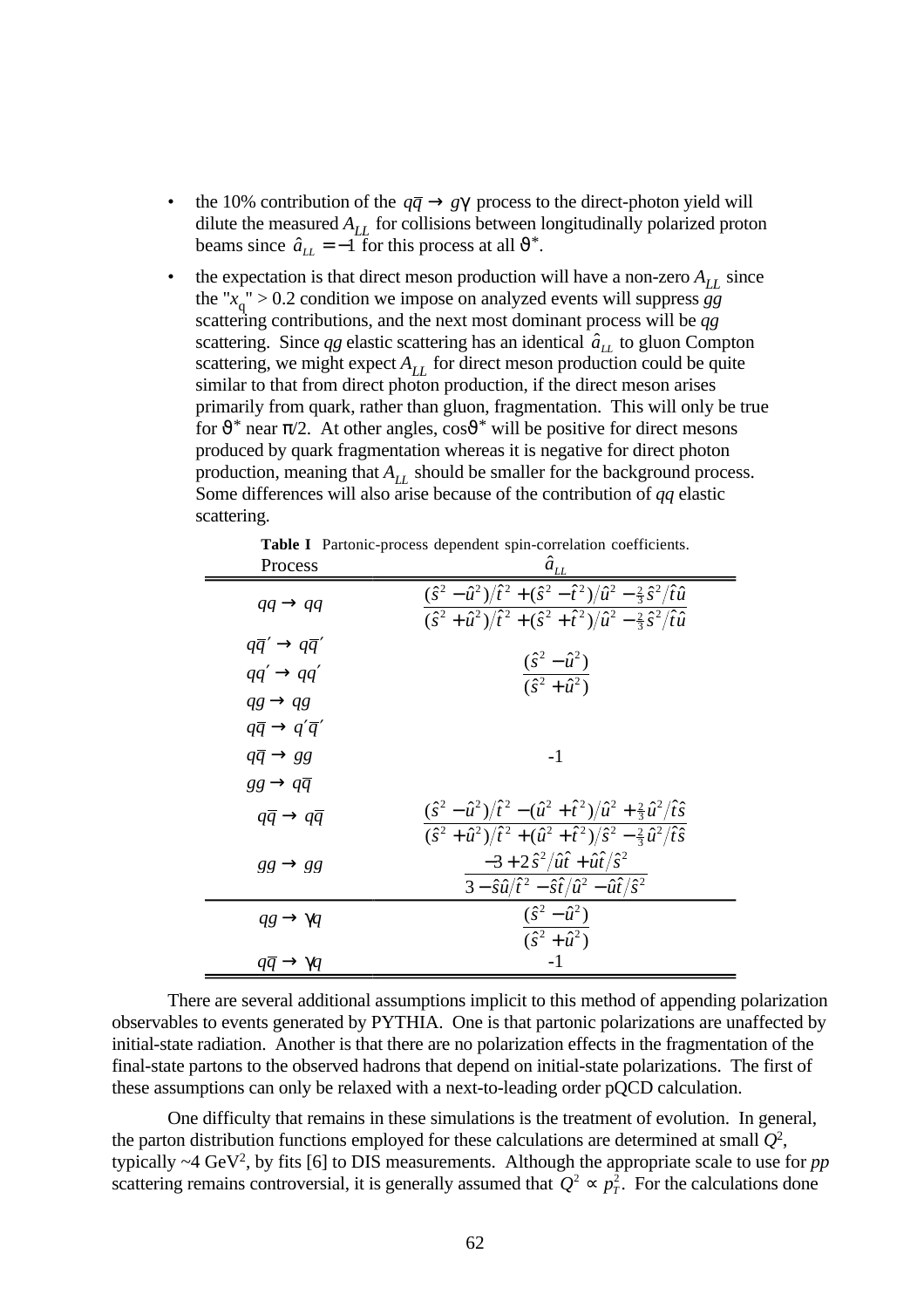here,  $Q^2 = \frac{1}{2} p_T^2$ . With this assignment, high- $p_T$  direct photon production at STAR will typically probe values of  $Q^2$  of  $\sim$ 100 GeV<sup>2</sup>, meaning that the polarized parton structure functions must be evolved to this much higher scale. This is properly done using the Altarelli-Parisi equations with polarized splitting functions [57]. To this point, only an approximate treatment of evolution, originally employed by Bourrely, Soffer, Renard and Taxil for their analysis of polarization effects in high-energy colliders, has been used. The polarized and unpolarized parton distribution functions used to incorporate polarization effects into PYTHIA are shown in Fig. A.2 at two different scales, using the approximate treatment of evolution from Ref. [11].

Most recently, we have applied a numerical solution to the QCD evolution equations from Ref. [57] to the fitted polarized structure functions of Ref. [6]. The results for the Bjorken *x* dependence of the polarized structure functions, evolved to the higher *Q*<sup>2</sup> values probed in proton collisions at RHIC, were then fitted to a general functional form (Eqn. A.20) typically used to analyze DIS results. The resulting expansion coefficients from Eqn. A.20 are then parameterized as functions of  $Q^2$  over the interval  $20 \leq Q^2 \leq 200 \text{ GeV}^2$ . The shape of *x*∆*G*(*x*) from this proper treatment of evolution compares quite favorably to what is displayed in Fig. A.2a. There are some differences for the other polarized structure functions, particularly those for the sea quarks. The simulations of the polarization observables for direct photon  $+$  jet coincidences using these structure functions are underway.

The simplest manner to combine  $A_{LL}$  values for different events in a Monte Carlo simulation is to 'determine' the state of the beam polarizations for the event. This determination is made via a statistical method, based on the probability of the occurrence of an event in a given beam crossing which is distributed according to a Poisson distribution. In these studies only two beam polarization states were considered. It is possible to consider more, particularly when sources of *false asymmetries* are included into the simulation. Here, the "+" state corresponds to both beams having positive helicities and the "–" state is when one of the two beams has positive and the other negative helicity. The beam polarizations used in these studies are  $P_{b_1} = P_{b_2} = 0.7$ . The average yield of events  $(\mu_{\pm})$  per bunch crossing will then vary with the polarization state as

$$
\mu_{\pm} = (1 \pm P_{b_1} P_{b_2} A_{LL}) N_{eff}, \qquad (A.7)
$$

where  $A_{LL}$  is computed for the event from Eqn. A.5 and the polarization is assumed to have the same magnitude for the colliding beams. In this equation,  $N_{\text{eff}}$  represents the average number of interactions for each unpolarized bunch crossing. The real value for this variable is quite small. So instead of the true value, a much larger effective value is used to limit the needed CPU time; physically, this corresponds to a larger value of the luminosity.

The polarization state to associate with the event generated by PYTHIA is chosen at random using the following procedure. For a single polarization state, a random value,  $N_{int}$ , is drawn from a Poisson distribution whose mean is  $\mu_+(\mu_-)$ . The random variable represents the number of interactions for this particular 'bunch crossing' or trial random variable. If  $N_{int} > 0$ , it is assumed that the event generated by PYTHIA corresponds to the +(–) polarization state depending on whether  $\mu_+(\mu_-)$  is used. The sign is alternated in Eqn. A.7 until some interaction occurs.

The effectiveness of this method for determining the beam polarization state for the event is illustrated in Fig. A.3. Here, we consider *Ntrial* independent simulations of an asymmetry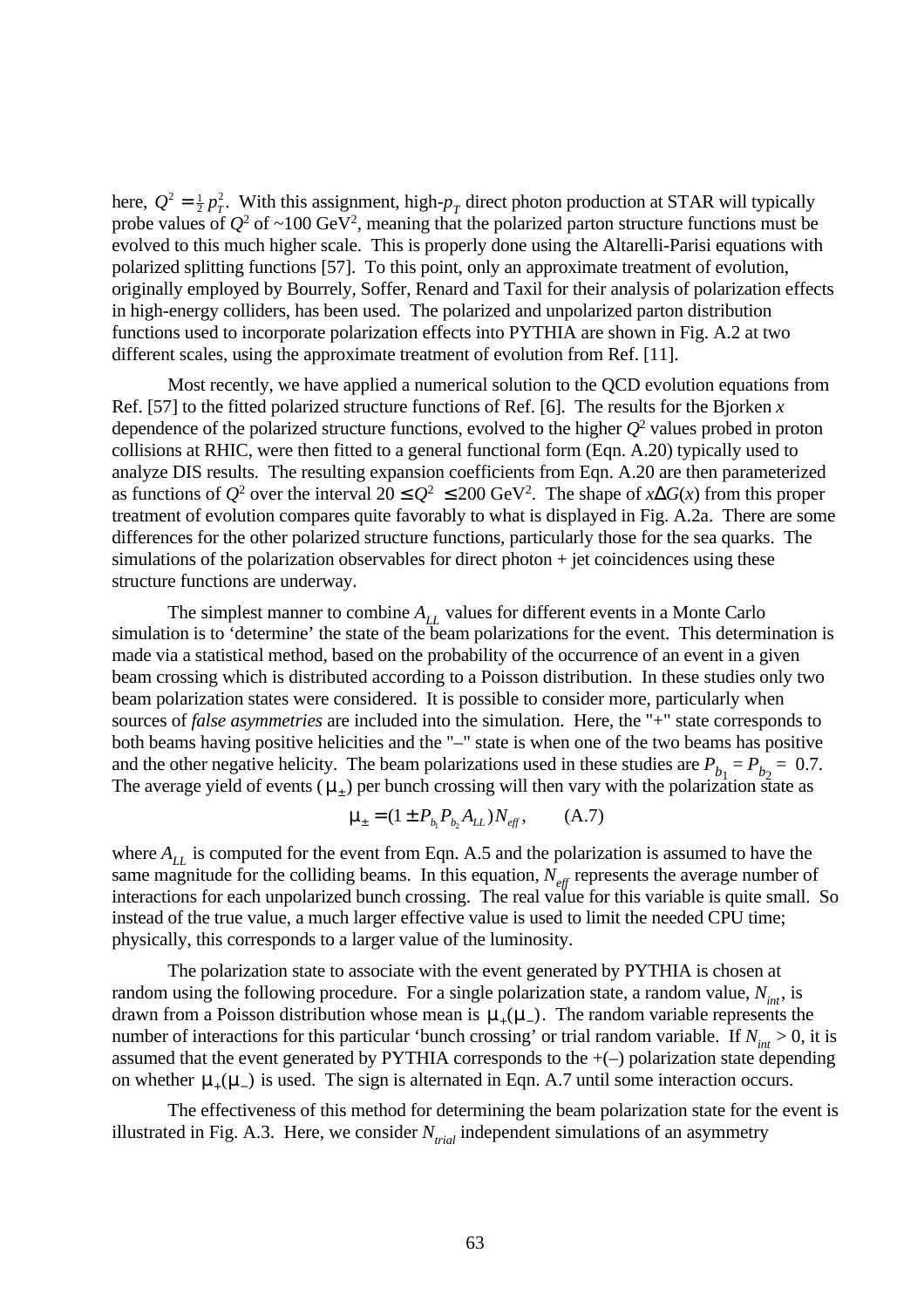

**Figure A.2a** Polarized parton distribution functions at two different scales. The values at small  $Q^2$  are similar to those in [6].



**Figure A.2b** Unpolarized parton distribution functions at two different scales. The values at small  $Q^2$  are similar to those in [6].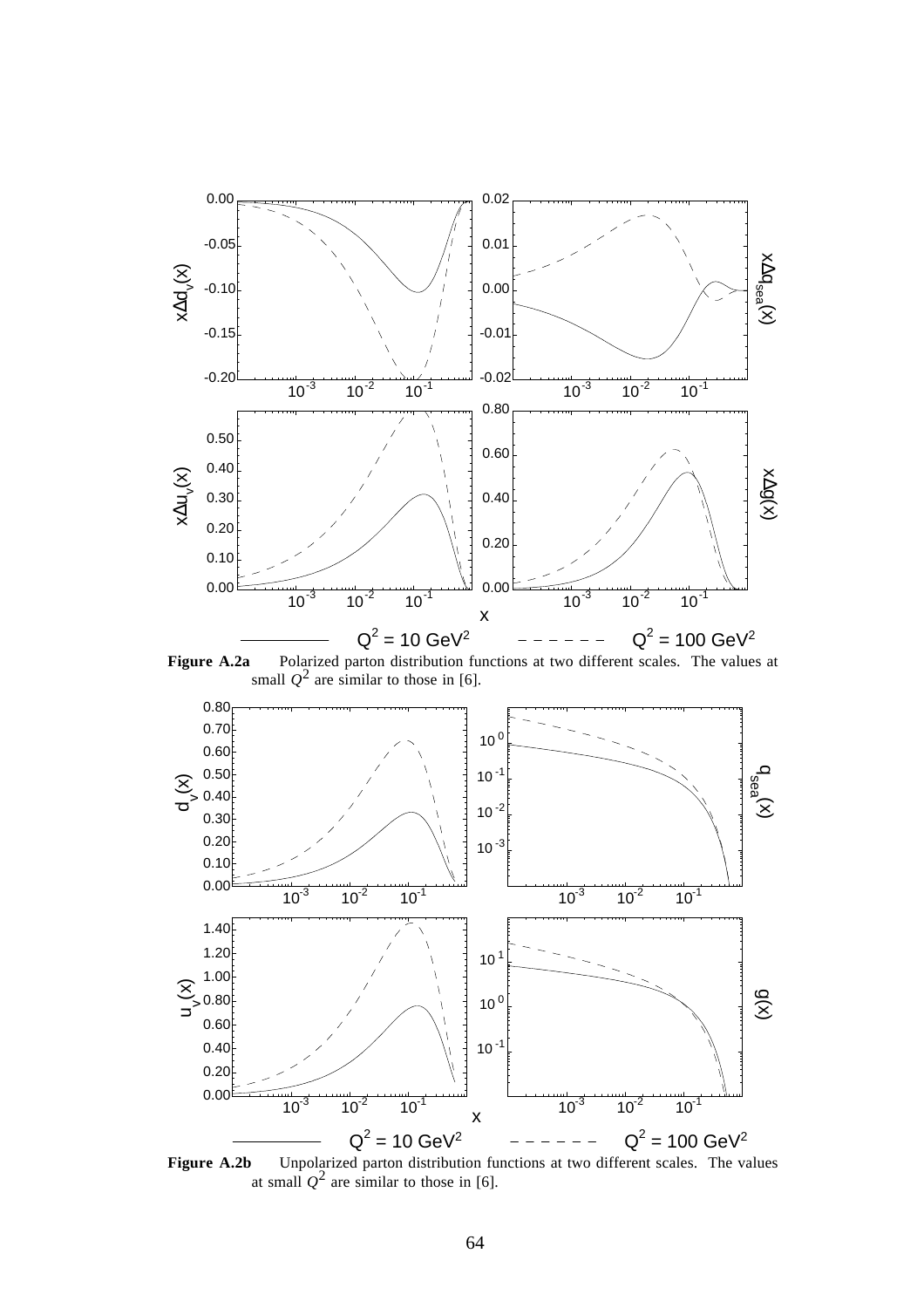measurement, where for each measurement, there are  $N_{total}$  events generated in each trial which are assigned to one of two beam spin states following the above procedure, using beam polarizations



**Figure A.3** (Left) Distribution of results for the  $A_{LL}$  polarization observable obtained from analyzing 500 different trials. For each trial, the beam polarization is statistically deduced eventby-event as described in the text. (Right) Dependence of the Gaussian sigma, deduced from analysis of the distribution polarization observables for multiple trials, on the number of events  $(N_{+} + N_{-})$  per trial.

 $P_{b_1} = P_{b_2} = 0.7$ . The input  $A_{LL}$  is 0.2 and the beam polarization state is statistically determined using  $N_{\text{eff}}^2 = 0.01$ . If the procedure is valid, then the reconstructed value of  $A_{LL}$  from a single trial, determined from the number of generated counts in each spin state  $(N_{\pm})$ :

$$
A_{LL}^{recon} = \frac{1}{P_{b_1} P_{b_2}} \frac{N_+ - N_-}{N_+ + N_-}, \quad (A.8)
$$

should be distributed according to a Gaussian distribution for the *Ntrial* independent simulations. The sigma of the Gaussian distribution of reconstructed  $A_{LL}$  values should be equal to the estimated error from a single trial, or

$$
\delta A_{LL} = \frac{1}{P_{b_1} P_{b_2}} \sqrt{\frac{1 - (P_{b_1} P_{b_2} A_{LL})^2}{N_+ + N_-}}.
$$
 (A.9)

As is evident from Fig. A.3, the method of deducing the beam polarization on an event-by-event basis leads to the expected statistical precision for the spin asymmetry estimated from the  $N_{+} + N_{-}$ events from a single trial. Similarly studies have been conducted with a range of values of *Neff* yielding comparable results.

*OPEN QUESTIONS*

- 1) What effect does a proper, rather than the approximate, treatment of the  $Q^2$ evolution of the structure functions have on the predictions for  $A_{LL}$ ?
- 2) Is the assumption that initial-state radiation has no effect on spin-dependent structure functions valid?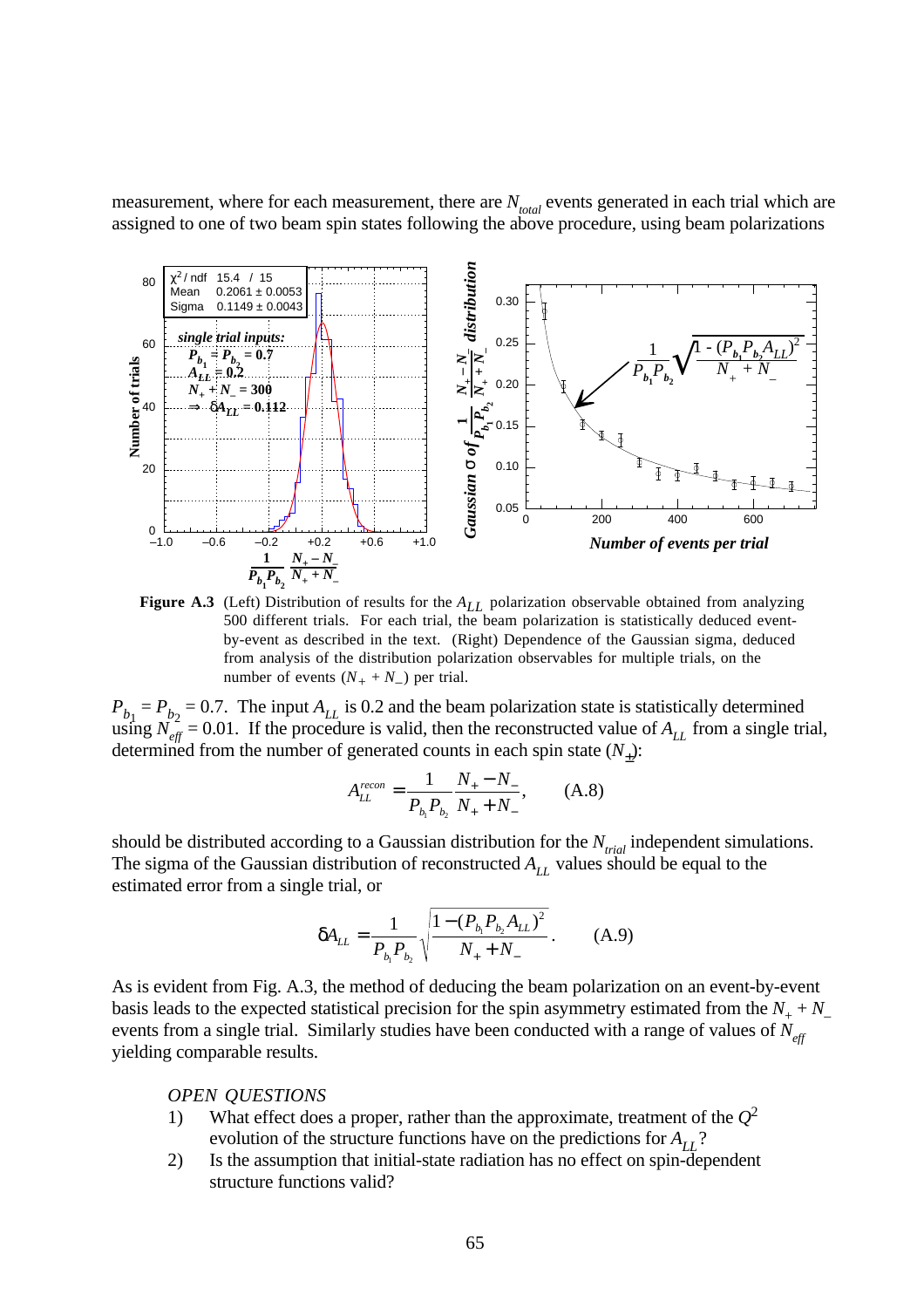### **A.2.3 GEANT Studies of a Model Calorimeter**

In principle, the PYTHIA event generator output can be input to a full simulation of the response of the STAR detector, including the proposed EEMC addition. Ultimately, this step must be taken to get a full understanding of the requirements of the direct photon measurements. As a step in that direction, the response of a 'pseudodetector' to only direct photons or direct mesons has been studied, with the objective of quantitatively establishing the degree to which they can be separated.

The 'pseudodetector' is an alternating stack of antimonial-lead (90% Pb - 10% Sb, thickness 5 mm) and plastic scintillator sheets (thickness 4 mm). After each pair of sheets, there is a 3-mm air gap assumed to allow routing of fiber readout of the scintillator. There are 25 layers of identical construction, save for the shower-maximum detector (SMD) described below. [NOTE: as discussed below, this stack is slightly deeper than the 23-layer calorimeter described in the proposal. The response of the proposed calorimeter is approximated by summing the energy loss from the first 23 layers.] The longitudinal geometry of the stack is similar to that described in reference [38]. In the transverse direction, the stack is divided into 9 towers, arranged into a  $3 \times 3$ matrix. The transverse dimensions of each tower are  $14 \text{ cm} \times 14 \text{ cm}$ , corresponding to an acceptance of  $\Delta \eta = \Delta \phi = 0.1$  at  $\eta \sim 1.5$  when the perpendicular distance to the front face of the pseudodetector is positioned at 273 cm from the interaction point. After the fifth set of sheets, two plastic scintillator SMD planes, each having 4-mm total thickness, are positioned. The SMD is constructed from long scintillator strips oriented with their long axes parallel to the layer structure of the pseudodetector; the two planes are rotated by 90˚ with respect to each other. The strips have a triangular cross section, and resemble a position-sensitive preshower detector developed for the D0 upgrade [34]. For the simulations, the triangular base of the scintillator strips is 1 cm long and is also parallel to the layer structure of the EMC. The base-to-apex distance is 4 mm; a schematic diagram is shown in Fig. 9. Excluding details of the SMD structure, the pseudodetector for which the modeling was conducted was based on one of the earlier designs considered for the EEMC mechanical structure. Subsequently, this design has evolved to improve its mechanical stability at the expense of reducing the total number of radiation lengths compared to Ref. [38], although, many other essential features of the calorimeter, including the number of radiation lengths per layer, the thickness of the scintillator sampling layer and the inclusion of a shower-maximum detector (SMD) after the fifth layer, are basically unchanged.

For the calculations presented here, photons and neutral mesons are always normally incident on the 'pseudodetector.' The distance of the detector relative to the interaction point is adjusted for each event to account for the variation of the pathlength to the EMC module with  $\eta$ , based on the actual geometry of the STAR detector. Also possible is to adjust both the distance and the angle of incidence. Calculations of this sort are underway.

Electromagnetic showers are simulated through this model EEMC, including the SMD, using GEANT. The energy loss from electrons and positrons within the shower are recorded for each event when they are incident on either the scintillator sheets or the SMD planes. Separate recording of the energy loss through each of the 9 tower members in one EEMC layer and in each SMD strip is performed. The tower summed energy loss is computed for the first 23 of the 25 layers, reflecting the present mechanical design of the EEMC. From the ratio of the centroid of the 23-layer tower sum to the  $E_{0}$  parameter obtained from the gamma distribution fit to the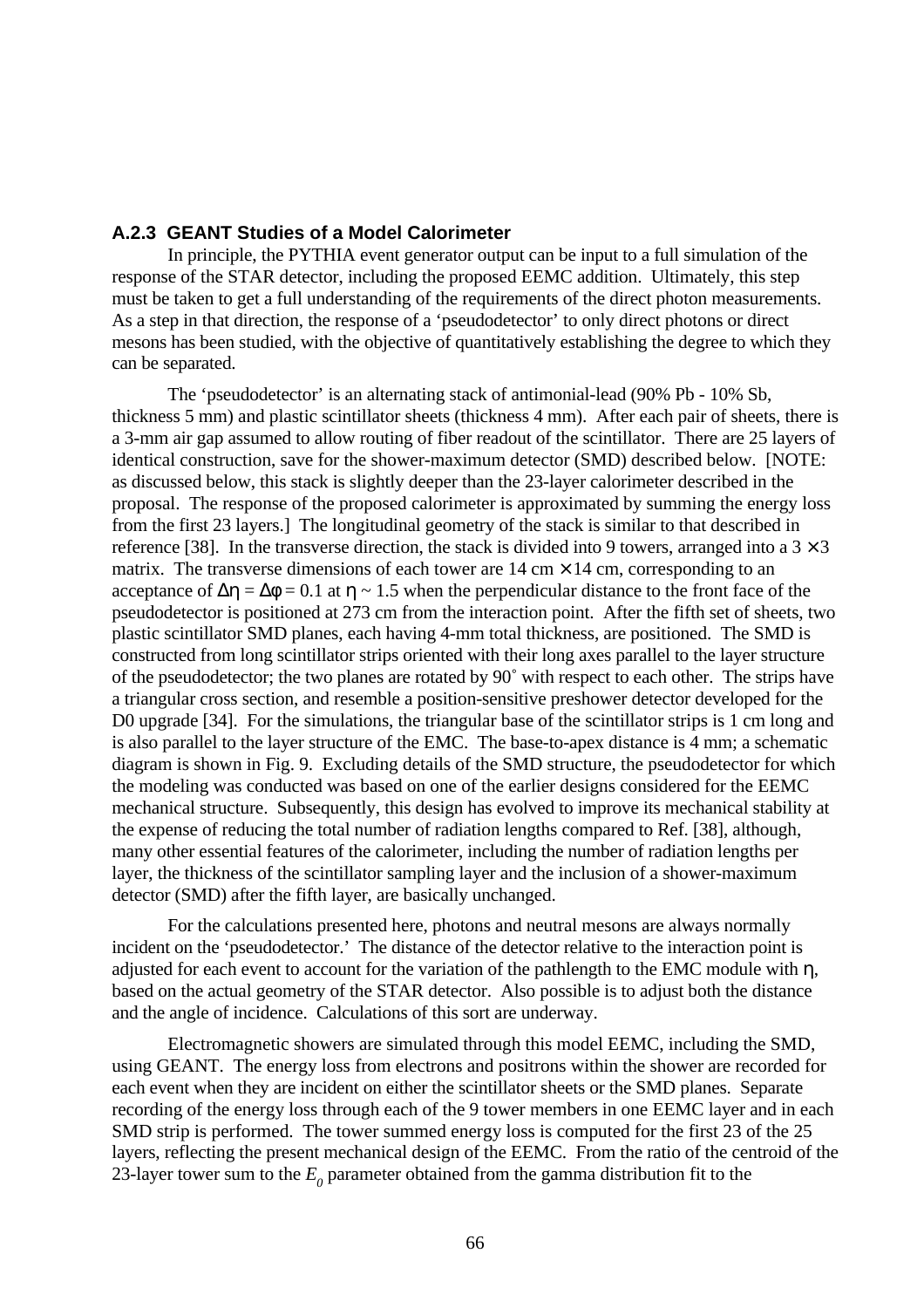longitudinal profile (see Fig. A.4), it can be concluded that 98% of the average shower produced by a normally incident 30 GeV photon is contained within the detector. This level of containment limits non-linearities in the EEMC response for high-energy electrons and photons. The sampled energy loss is 6.6% of the incident photon energy over a broad range of photon (and electron or positron) energies. Event fluctuations in the showers lead to a spread in energy deposition, σ/∆*E*  $= 3.4$  % at 30 GeV.

Following a procedure used by others, the transverse shower profile as measured by the SMD *u* and *v* planes is fitted by the sum of three common-centroid Gaussians with independent widths and scaling. The narrowest Gaussian has a sigma of  $\sim 0.5$  strips and the sigma of the second Gaussian is ~3.1 times greater. As seen in Fig. A.4, this gives a reasonable description of the simulated shower's transverse profile. Better descriptions of the average transverse profile are available, but are not suitable for the analysis of the SMD profile from single events. This results



*SMD - u strip number SMD - v strip number* **Figure A.4** Response of the pseudodetector to monoenergetic 30-GeV photons, normally incident at the center of the detector, as simulated by GEANT. The distributions represent averaged (summed) quantities for 2,000 events. (Upper left) Average energy loss in MeV within each 4-mm thick scintillator layer of the pseudodetector. The longitudinal profile is well fit by a gamma distribution, with the parameters shown. (Upper right) The event distribution of the 23-layer tower summed energy loss (in GeV). The distribution is fit by a Gaussian. (Bottom row) Average energy loss in MeV through the SMD *u,v* planes. These distributions have been fit as described in the text.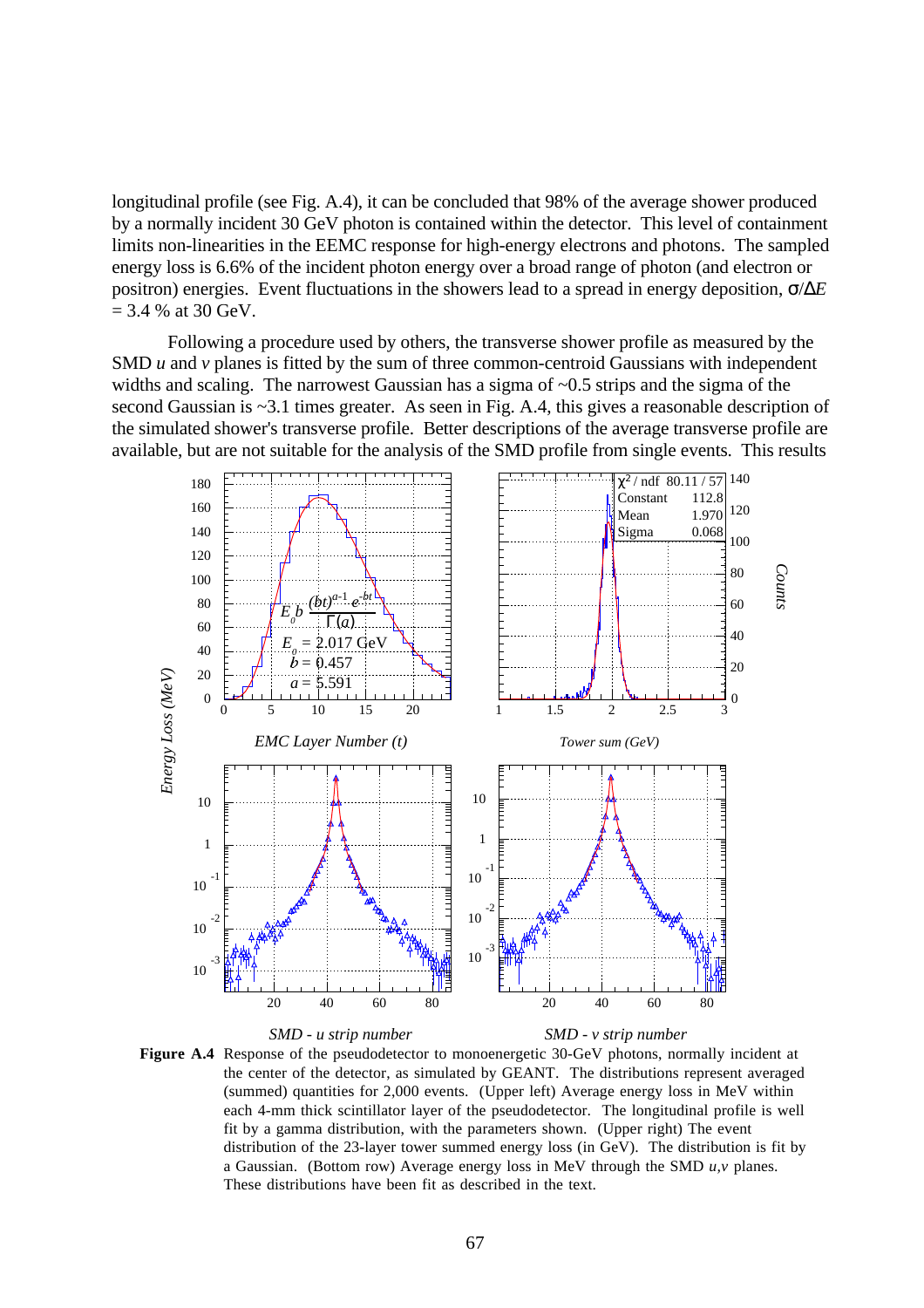because the extended tails of the average SMD profile are not uniformly populated for individual events. Instead, they arise from the small probability for large-angle bremsstrahlung, producing an energetic photon or electron at relatively large angles with respect to the direction of the primary radiation, thereby producing small secondary peaks which can be significantly displaced from the primary energy deposition in the individual-event SMD profile. The secondary peak structure is lost when examining the average SMD profile since, for different events, their separation from the primary energy loss peak varies. The average energy deposited in the *u*(*v*) plane, integrated over all strips, is 74 (72) MeV for a normally incident 30 GeV photon. The *v* plane sees less energy loss, and the transverse profile is correspondingly broader, because the *u* plane in front of it absorbs the low energy electron component of the shower and introduces significant multiple scattering. The average energy deposition in the  $u(v)$  plane increases linearly with  $\sqrt{E_{\gamma}}$  consistent with the statistical variation in the number of secondaries; for a normally incident 90 GeV photon, the average energy deposited in the *u* plane for is 144 MeV.

Returning to the calorimeter proper, the summed energy loss in an active element is then converted into an ADC response by assuming on average two detected photoelectrons (*pe*) per minimum ionizing particle (MIP) traversing 4 mm of scintillator. The simulated energy loss for the element is converted into a mean number of photoelectrons,  $\mu_{p\rho}$ , by scaling it by the most probable energy loss as computed by GEANT for a MIP normally incident on a 4-mm thick plastic scintillator ( $\Delta E_{\text{MIP}}$  = 642 keV) and the assumed 2 *pe* / MIP. That value is then used to choose a random number of observed *pe* for the detector element from a Poisson distribution with mean  $\mu_{pe}$ . The ADC response is then given by the sum of Gaussian random numbers chosen independently for each *pe* from a distribution that reflects the response of a photomultiplier to a single *pe*. The PMT gain is chosen to realistically represent the dynamic range required of the





EEMC. The low end of the range is determined by the requirement of being able to see a MIP penetrating the 23-layer stack. This corresponds to a mean energy deposition of 14.8 MeV, equivalent to an incident 220 MeV photon, assuming an energy-independent sampling fraction of 6.6% for showers induced by photons. The high end of the range is set by the requirement of detecting high-energy electrons from *W* decay. The electron  $p<sub>T</sub>$  spectrum has a peak at 40 GeV/c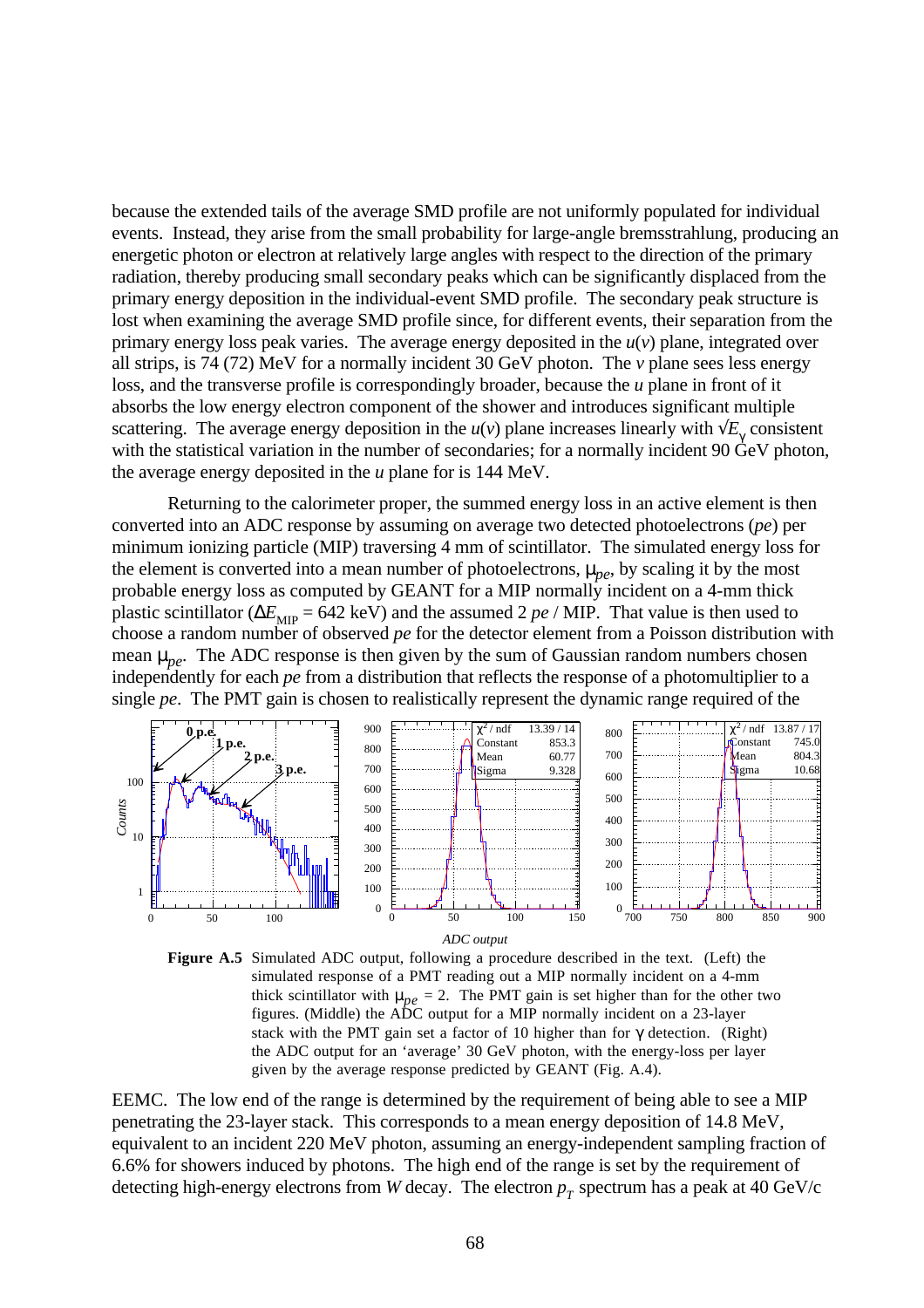and drops rapidly to zero for larger values (Fig. 17). At the  $\eta = 2$  EEMC acceptance limit, this corresponds to a 150 GeV electron. Allowing for finite resolution, this requires a dynamic range in excess of 1000:1, implying the use of at least an 11-bit ADC. It is assumed here that a 12-bit will be employed; the gains are adjusted accordingly in Fig. A.5 showing the ADC output for a MIP normally incident on a 23-layer stack and for a 30-GeV photon. To illustrate the influence of the photostatistics on the EEMC resolution, the energy loss from each layer corresponds to the average values as shown in Fig. A.4. Even at only 2 *pe* / MIP for the light output from the scintillator layers of the EMC, the resolution of the EEMC is still dominated by shower-to-shower fluctuations rather than by photostatistics.

In contrast to the requirements of the light output from the EEMC scintillator layers, the light output from the triangular cross section scintillating strips for the SMD is crucially important. In particular, the performance of the SMD for  $\gamma / \pi^0(\eta^0)$  separation will critically depend on this. The development of extruded scintillator strips with axial wave-length-shifting (WLS) fiber light collection from the scintillator has been carried out by the D0 collaboration [34]. Their scheme for collecting scintillation light uses visible-light photon counters (VLPC), which have a substantially greater quantum efficiency at the peak of the emission spectrum from the WLS than do multianode photomultiplier tubes (MAPMT) envisioned for use for the EEMC SMD. Recently, the D0 collaboration has tested such a detector built from triangular cross section strips with dimensions, 6.5 mm (base width)  $\times$  6 mm (apex-to-base height), in high-energy beams of pions and electrons [58]. Their preliminary result is  $11 \pm 2$  detected *pe* / MIP. Scaling this result to the detector thickness proposed for the EEMC SMD, and accounting for the difference in quantum efficiencies of VLPC and MAPMT, we assume that it is possible to detect 2 *pe* / MIP. This number is used for the simulation results presented in Sec. A.3.2.

### *OPEN QUESTIONS*

- 1) What is the optimum depth of the SMD within the EEMC for  $\pi^0(\eta^0) / \gamma$ separation over the spectrum of energies expected for direct photon production in the energy range  $200 \le \sqrt{s} \le 500$  GeV?
- 2) What is the mean number of detected photoelectrons from a MAPMT for a MIP traversing the full thickness of the triangular cross section scintillator with the light collected by WLS fibers, as proposed for use in the EEMC SMD? Will cross talk in the MAPMT limit the performance of the SMD?

## **A.2.4 Simulation studies of the TPC response**

We are only at a very early stage in the necessary assessment of the TPC performance for the physics program envisioned for the endcap EMC addition to the STAR detector. The initial focus of the simulation studies has been to establish quantitatively the accuracy of the extraction of ∆*G*, including reasonable assumptions about the resolution and acceptance of the various STAR detectors. Most recently, we have begun examining some of these assumptions in more detail. One outstanding question is the expected momentum resolution of the TPC in tracking charged particles at large |η|. A longer term problem will be to revisit the question of how best to reject the substantial pileup in the TPC expected for enhanced luminosity *pp* runs, required to achieve the desired statistical errors on the measurements.

The first approach to establish how the resolution of the TPC varies with  $\eta$  is based on an estimate [59] for the accuracy of the inverse radius variable  $(k = 1/R)$ , where the radius of curvature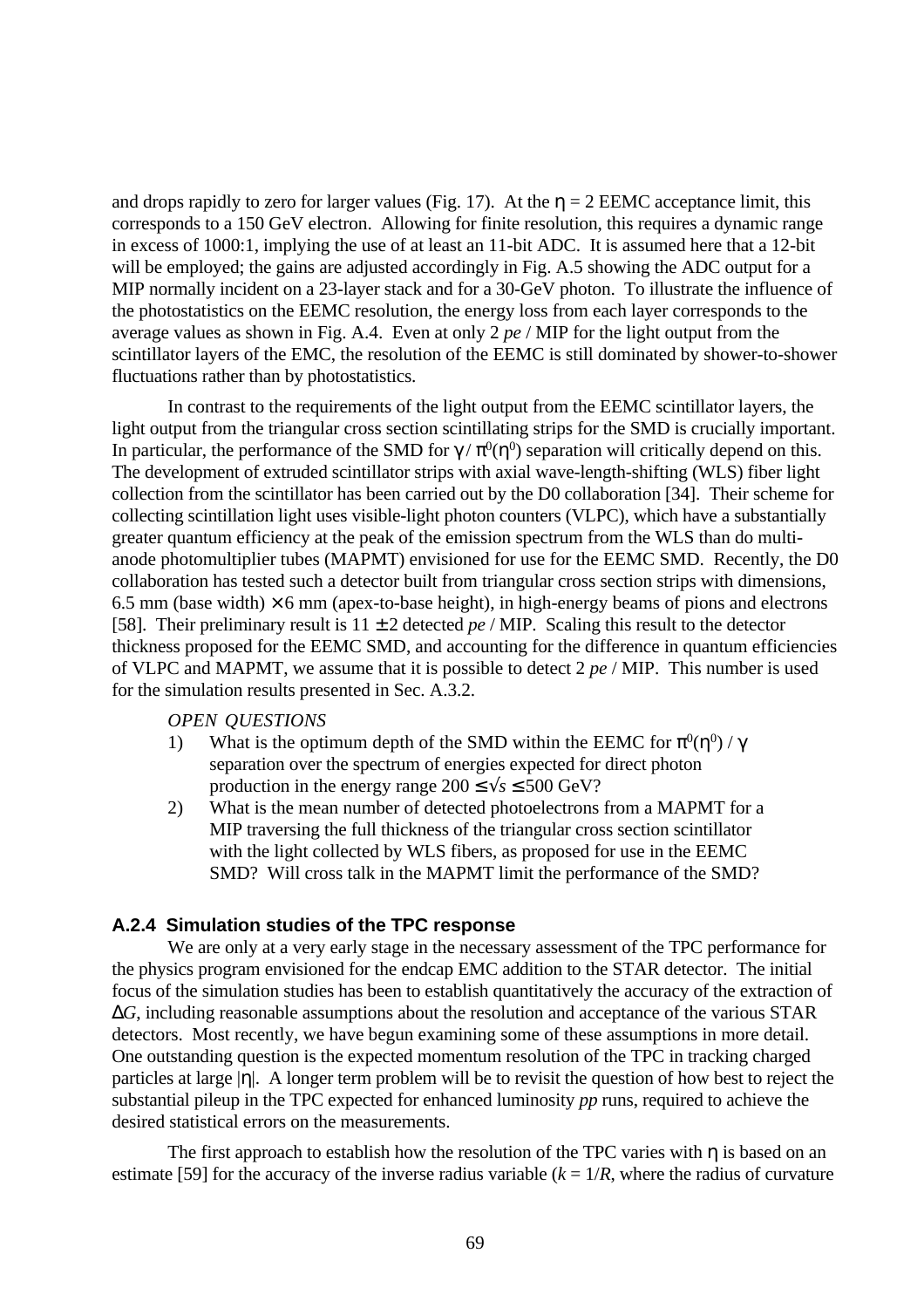of the charged particle track in a uniform magnetic field of strength *B* is  $R \propto p_T/B$ ). At large  $p_T$ , and correspondingly large curvature radius, multiple scattering has only small effects, and δ*k* can be approximated by

$$
\delta k \approx \frac{\varepsilon}{L^2} \sqrt{\frac{320}{N+4}}, \qquad (A.10)
$$

when *N* uniformly spaced measurements, each of spatial accuracy ε, are made along the *observed* track length projection, *L*', on the bend plane. The factor of 320 in Eqn. A.10 is appropriate when the reaction vertex is included in the fit to the charged particle track. The uncertainty δ*k* gives rise to a linear dependence of the relative momentum resolution with  $p<sub>T</sub>$ ; the factor *b* in Eqn. D.3. Eqn. A.10 suggests that there are two effects on the relative  $p_T$  resolution in the interval,  $1 \le |\eta| \le 2$ :

- the relative  $p_T$  resolution worsens in inverse proportion to the square of the *observed track length projection*, which is shortening as |η| goes beyond unity for the TPC.
- the relative  $p_T$  resolution also worsens in inverse proportion to the square root of the number of TPC pad rows involved in the measurement. The decreased pad row density for the inner sector (at large |η|) causes a dramatic loss in resolution beyond  $|\eta| \approx 1.5$ .

These effects are even larger when accounting for the further reduction in the observed track length projection caused by the time to generate the level-0 trigger and switch open the TPC gating grid.

It is important to note that little is demanded from TPC measurements at large |η| for the direct photon + jet coincidence measurements that we propose to use for the determination of the contribution of gluons to the spin of the proton. For direct photon measurements, the TPC is required to establish that an *isolated* neutral particle is responsible for the large energy deposition in the endcap EMC (the isolation criteria are discussed in Sec. A.3.1). The charged particle component of jets will result from TPC measurements; but, the crucial *jet direction*, necessary to reconstruct the partonic kinematics (Sec. A.4.1), depends very little on the momentum resolution. Where the TPC resolution matters most is for the detection of high- $p_T$  electrons and positrons ( $e^{\pm}$ ) from  $W^{\pm}$  decay, as discussed in Sec. 3.5. For those measurements, the decreased  $p_T$  resolution will affect the ability to discriminate  $e^{\pm}$  from hadrons. Secondly, the ability of the TPC to distinguish between the oppositely signed curvature for electrons and positrons with large  $p_T \approx 35$ GeV/c) is impaired.

The general trends for the relative momentum resolution of the TPC as suggested by Eqn. A.10 have been confirmed in a simple simulation. In that simulation, the helical path followed by a charged particle in the (assumed uniform) solenoidal magnetic field of STAR is traced outward from a vertex at the center of the detector. Space points are saved when the projection of the helix on to the bend plane crosses the pad rows of the TPC. These space points are then blurred by random values, drawn from a Gaussian distribution with  $\sigma_x = \sigma_y = \sigma_z = 0.1$  cm. The primary vertex is blurred in a similar manner. The charged particle trajectory is followed to the SMD of the endcap EMC, since it will provide a reliable space point, particularly for high- $p<sub>T</sub>$  electrons and positrons from  $W^{\pm}$  decay. The assumed resolution of this point is 0.25 cm ( $\sigma$ ), consistent with the results from the analysis of the SMD data (Sec. A.3.2). The resulting points (primary vertex, plus TPC and SMD space points) are then fit by the MOMENTM routine from the CERN library [60].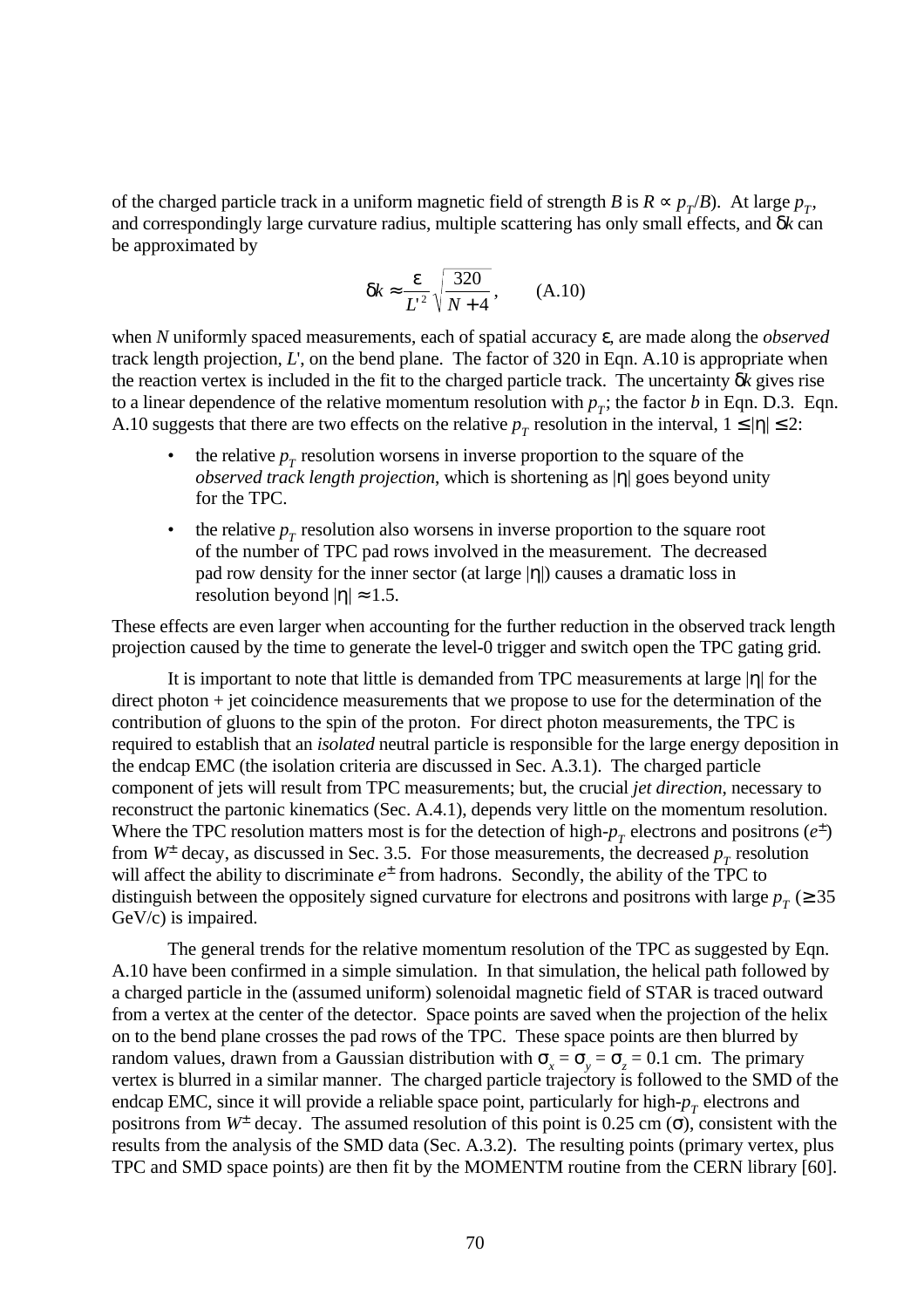The distribution of *k* values obtained from fits to a large number of charged particle events characterized by fixed  $\eta$  and  $p<sub>T</sub>$  is found to be Gaussian, with a sigma similar to that found from Eqn. A.10. At high  $p_T$ , the reconstructed  $p_T$  distribution is skewed, with the most probable value being systematically too large. This arises because tracking a charged particle through a magnetic field establishes  $k$  rather than  $p_T$ . One conclusion from this preliminary study is that the TPC tracking resolution deteriorates sufficiently rapidly beyond  $|\eta| \approx 1.5$  to the point of limiting its ability to distinguish the sign of the particle's charge based on the track curvature for  $p_T \ge 35$ GeV/c, values probed in  $W^{\pm}$  production. It is possible that some of this ability can be recovered by imposing a constraint on the track fit to agree with much higher resolution measurement of  $E<sub>T</sub>$ made by the EMC.

More detailed simulation studies of the TPC performance using the physics analysis modules within STAF are underway. After verifying the TPC performance at large |η|, studies of the rejection of TPC pileup expected for enhanced luminosity *pp* running will be pursued.

## **A.3 Direct Photon Yields and Background Processes**

Probably the most difficult and the most important aspect of the measurement is the distinction between direct photons and direct mesons. Fig. A.6 shows the η distribution of photon (signal) and meson (background) events subject to the condition  $10 \le p<sub>T</sub> \le 20$  GeV / c, and no other cuts, for  $\sqrt{s}$  = 200 GeV proton collisions, as generated by PYTHIA. The background:signal ratio is 13:1; considering only  $\pi^0$  events, the ratio reduces to 8:1. This is somewhat higher than earlier attempts to deduce this ratio from data [46]. Those previous attempts involved substantial extrapolation of measurements (with differing definitions of direct meson yields) at different  $p_T$ ,  $\eta$  and  $\sqrt{s}$  to arrive at the estimates. It is considered here that the PYTHIA results are in reasonable enough agreement with the extrapolated data to provide a useful estimate of the background. More importantly, the use of PYTHIA will enable an assessment of the effectiveness of various other aspects of the events to suppress the background.

The  $p_T$  dependence of the background: signal ratio varies rapidly above 10 GeV/c. The origin of this dependence is that high  $p_T \pi^0(\eta^0)$  mesons originate predominantly as fragments of recoiling partons, carrying only a small fraction of the parton's transverse momentum, governed by the appropriate fragmentation functions. Hence, the low  $p<sub>T</sub>$  portion of the direct meson spectrum is populated from high  $p<sub>T</sub>$  final-state partons which are themselves distributed according to an exponentially falling spectrum. The simulated γ spectrum has only small contributions from fragmentation and has an exponential falloff with  $p<sub>T</sub>$  that more closely matches that of the partons, rather than the parton fragmentation products. As a result, the background:signal ratio falls steeply with  $p_T$ .

Still, the quality of the direct photon measurements at STAR will be determined by how well this large background can be reduced. Event-by-event distinctions are most desirable to limit the loss of statistical precision (and the introduction of systematic error) for the  $\Delta G(x)$ determination. There are two possible sources of background reduction that fall into this category

- examination of the response of the remainder of the STAR detector to see if the candidate direct photon event is *isolated*.
- analysis of the data from the shower maximum detector.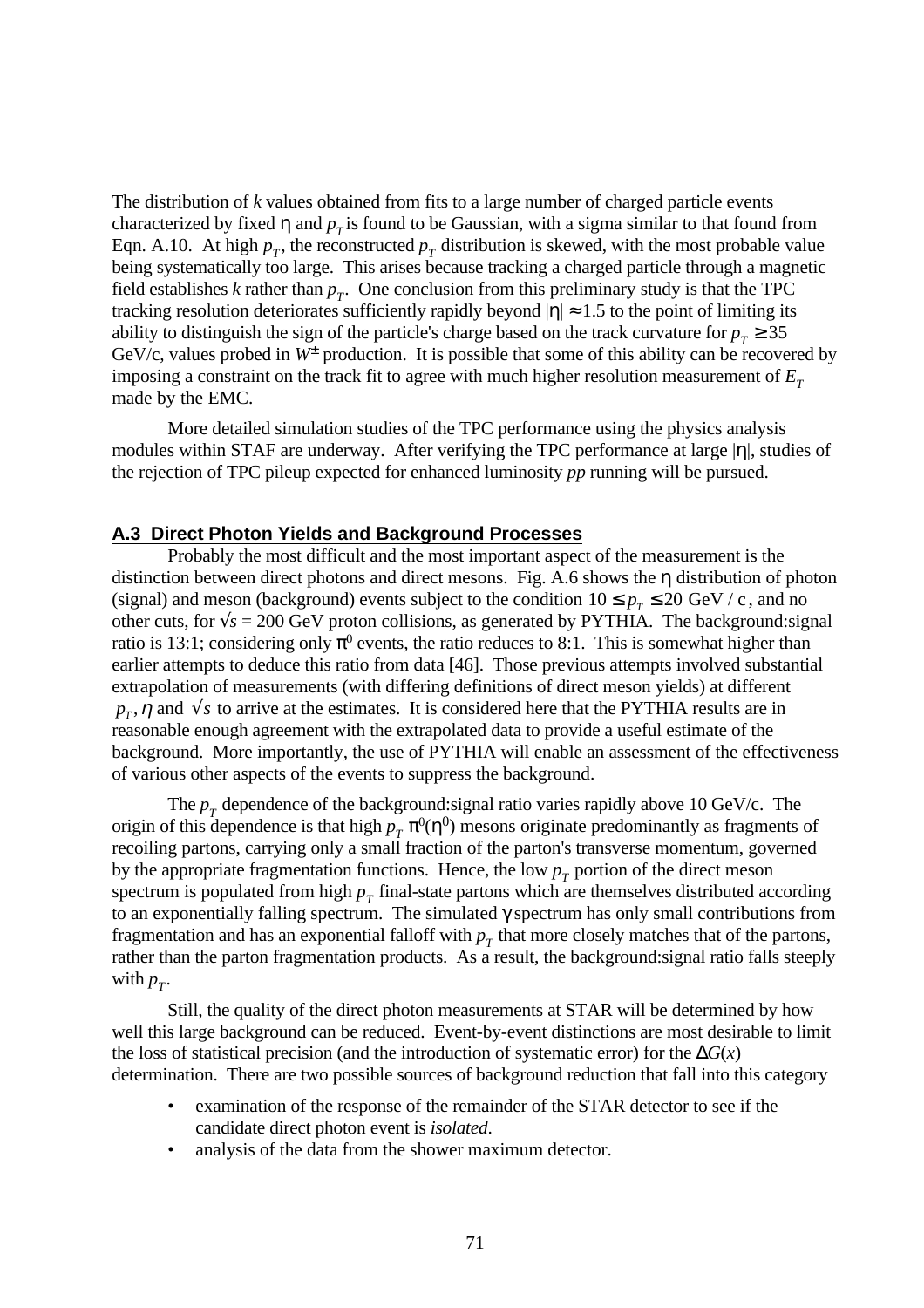For events that satisfy each of the above cuts there still is a background to the direct photon yield that can be measured and subtracted. Statistical subtractions of the remaining background are available from

- analysis of data from a preshower detector
- identified direct meson events

Detail about how direct meson events are identified are presented in Sec. A.3.2. At present, the



**Figure A.6** Direct meson  $(\pi^0, \eta^0)$  and direct photon yields from PYTHIA versus pseudorapidity (top) and versus  $p_T$  (bottom) for  $pp$  collisions at  $\sqrt{s} = 200$  GeV. The rightmost column of the figure shows the ratio. The only condition applied to the *η* distribution is  $10 ≤ p_T ≤ 20$  GeV/c and to the  $p_T$  distribution is  $-1 ≤ η ≤ 2$ .

details about how a preshower detector could be used to distinguish between direct photon and direct meson events have not been worked out. Qualitative arguments about the benefit of a preshower detector for  $\gamma / \pi^0(\eta^0)$  separation have been presented in Ref. [61].

Neutral meson backgrounds for  $\sqrt{s}$  = 500 GeV proton collisions have also been examined. The general trends observed in Fig. A.6 are quite similar to what is observed at this higher energy. The effectiveness of the SMD for distinguishing the neutral meson background from the direct photon signal is expected to depend only on  $p_T$ , meaning that measurements at the two collision energies will face similar backgrounds, when considering a fixed  $p<sub>T</sub>$  range.

## **A.3.1 Isolation Cuts**

Isolation cuts have been used in all previous experimental studies of direct photon production. Their impact on the interpretability of the measurements is controversial, with some authors claiming that the failure to obtain consistent unpolarized gluon structure functions from direct photon production cross sections measured in *pp* or  $p\bar{p}$  collisions can be traced to the isolation cuts used to analyze the data. This should not be as important a concern for measurements of polarization observables at STAR since they depend on the ratio of the difference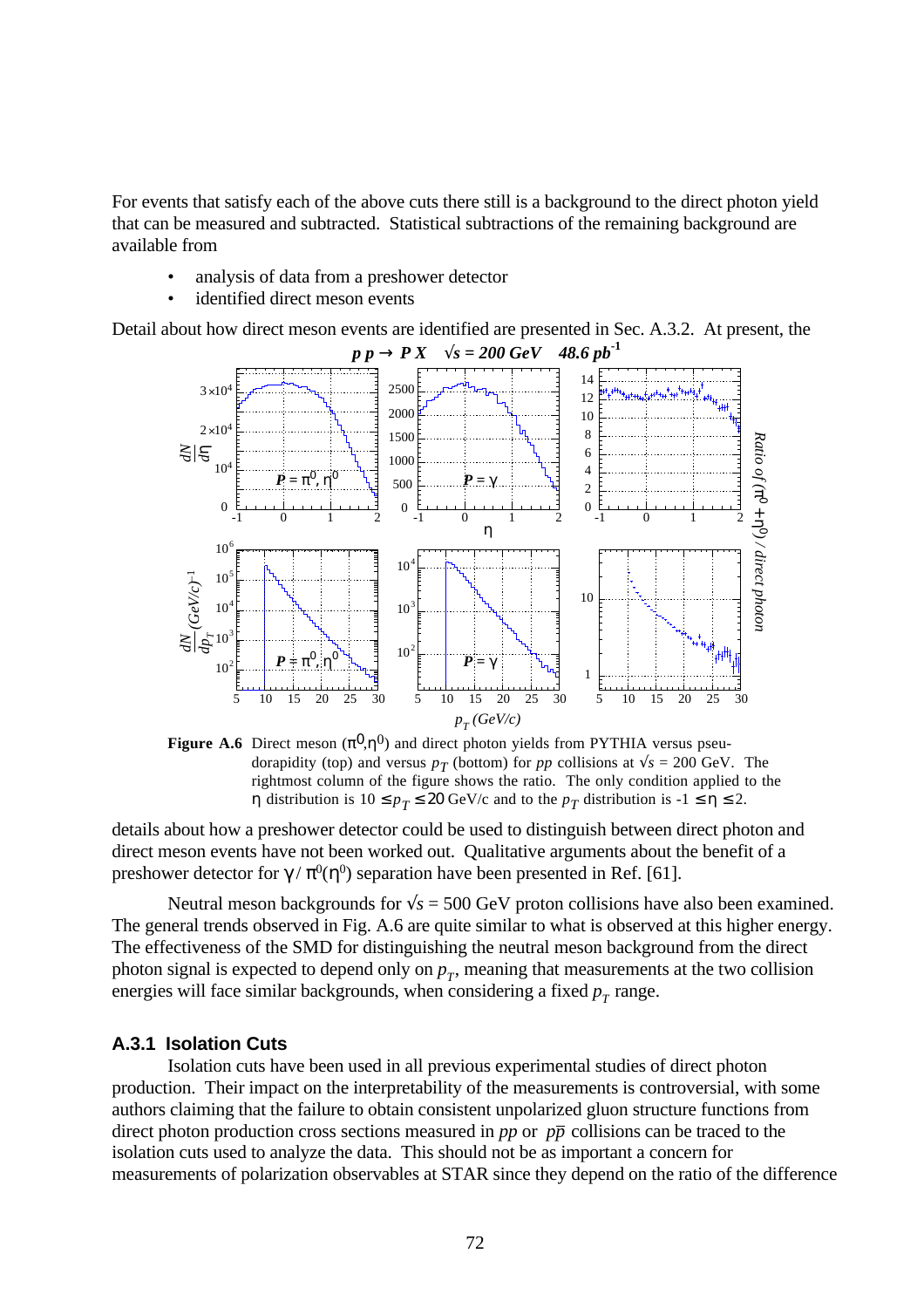to the sum of yields from different beam spin states (Eqn. A.18). So long as the relevant fragmentation functions carry no memory of the initial-state polarizations, overall normalization factors, that are relevant for cross section measurements, cancel out for polarization observables.

In brief, the 'distance' between a photon (detected by the E/BEMC) or charged particle (detected by the TPC) observed at  $(\eta, \phi)$  and a candidate direct photon event observed at  $(\eta_\gamma, \phi_\gamma)$  is defined as

$$
R = \sqrt{(\eta_{\gamma} - \eta)^2 + (\phi_{\gamma} - \phi)^2}.
$$
 (A.11)

Only photons, with energies greater than 0.3 GeV, and charged particles, with transverse momentum greater than 0.3 GeV/c, that are within the acceptance of STAR are considered detectable. The actual lower limit on photon energy and charged particle  $p<sub>T</sub>$  that can be included in the isolation condition must be determined by a complete simulation including effects of TPC pileup and may be substantially larger. The candidate direct photon is said to be isolated if no other detectable photon or charged particle falls within a cone of 'radius'  $R \le R_{\text{max}}$ . It is assumed that the detection efficiency for neutrons, anti-neutrons and  $K<sub>L</sub><sup>0</sup>$  mesons is zero. Fig. A.7 shows the summed energy spectra and particle multiplicity for the choice of  $R_{\text{max}} = 0.26$ , employed by UA2 in their analysis [47] of direct photon data.



Figure A.7 The multiplicity and summed energy distributions of particles falling within an isolation cone of radius  $R = 0.26$  around a direct meson (top) or direct photon (bottom) candidate.

With the restrictive definition used by UA2, there is a suppression of 77% of the background direct mesons and a loss of 13% of the signal. The η and *p<sub>T</sub>* distributions of *isolated* direct mesons and photons are shown in Fig. A.8 with the isolation cuts imposed, the other cuts identical to that used for Fig. A.6. Following the application of the UA2 isolation cut, the background: signal ratio is 3:1, with the direct  $\pi^0$  component being 2:1. The  $\eta$  dependence of the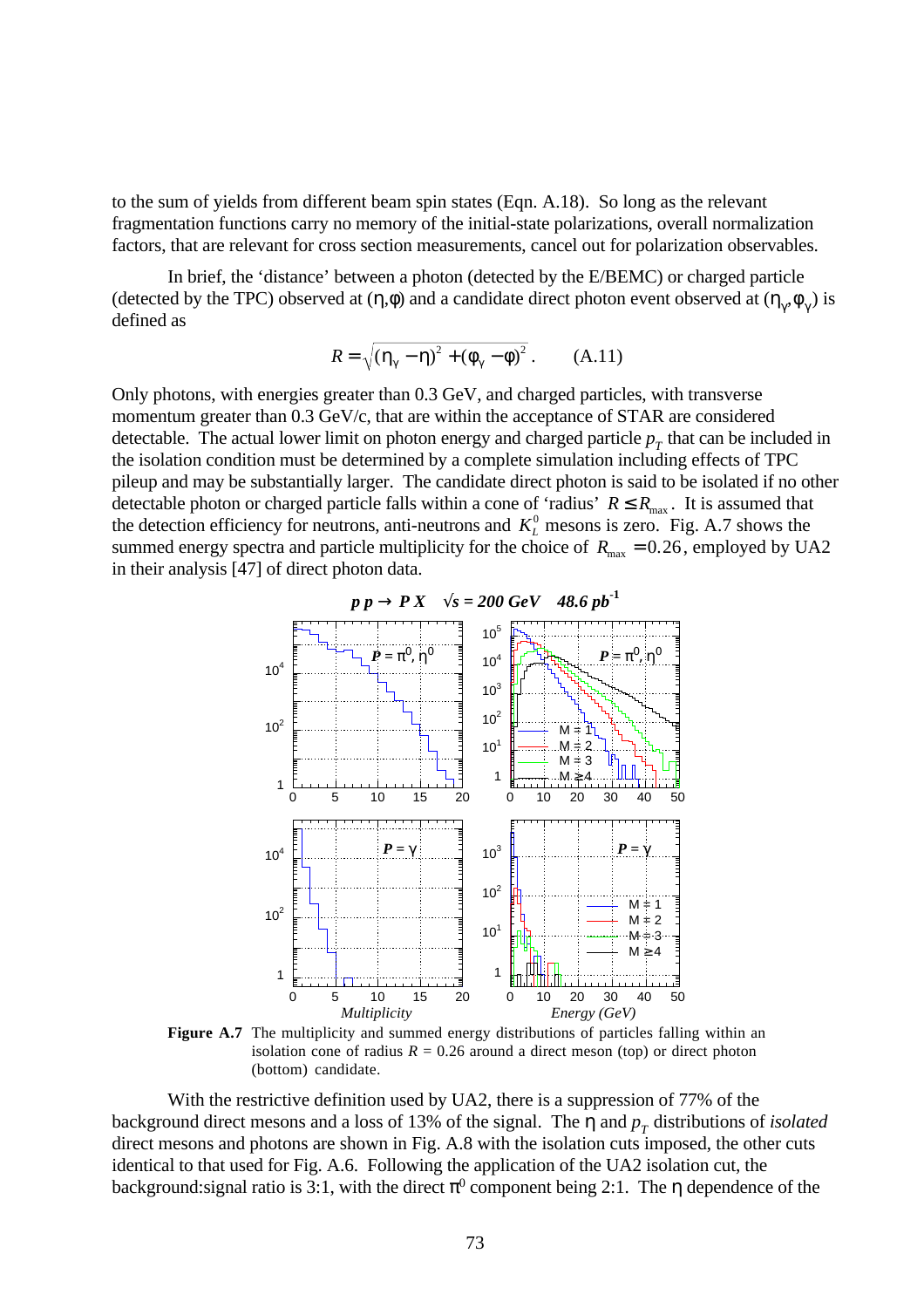ratio of the *isolated* direct meson yield to *isolated* direct photon yield shows the influence of the finite detector acceptance; near the edges of the detector, the isolation cuts are less effective. One advantage of the UA2 isolation cut is the relative insensitivity of the direct meson suppression on  $p_T$ . Other choices — for example, defining an isolation condition on the fractional difference in total energy contained within cones of different radii around the direct photon candidate — may not share this feature.

The  $\eta^0$  meson contribution to the background is expected to be better suppressed by the shower maximum detector information since the minimum photon opening angle is larger and the two-photon branching ratio is only 38%. Further background suppression by isolation cuts is possible to consider by examining the total energy within a cone of radius, *R*, rather than by demanding no particles within that cone. From Fig. A.7, it is clear that the particles falling within the isolation cone around the direct photon are substantially softer than those for the direct meson. Hence, a more sophisticated condition for isolation, based on the total energy observed in the



**Figure A.8** *Isolated* direct meson  $(\pi^0, \eta^0)$  and direct photon yields from PYTHIA versus pseudorapidity (top) and versus  $p_T$  (bottom) for  $pp$  collisions at  $\sqrt{s} = 200$  GeV. The rightmost column of the figure shows the ratio. In addition to the conditions described in the caption to Fig. A.6, it is required that there are no additional detectable particles in a cone of radius, R=0.26, around the direct meson and direct photon.

isolation cone for different multiplicities, could allow the use of a large radius cone, thereby further reducing the direct meson background without substantial loss of the direct photon signal.

*OPEN QUESTIONS*

- 1) Will a more sophisticated isolation cut provide the same  $p_T$  independent suppression of the  $\pi^0(\eta^0)$  background as the UA2 condition? How much more of the background can be suppressed?
- 2) How will isolation cuts be affected by TPC pileup and the poor EMC response to hadrons?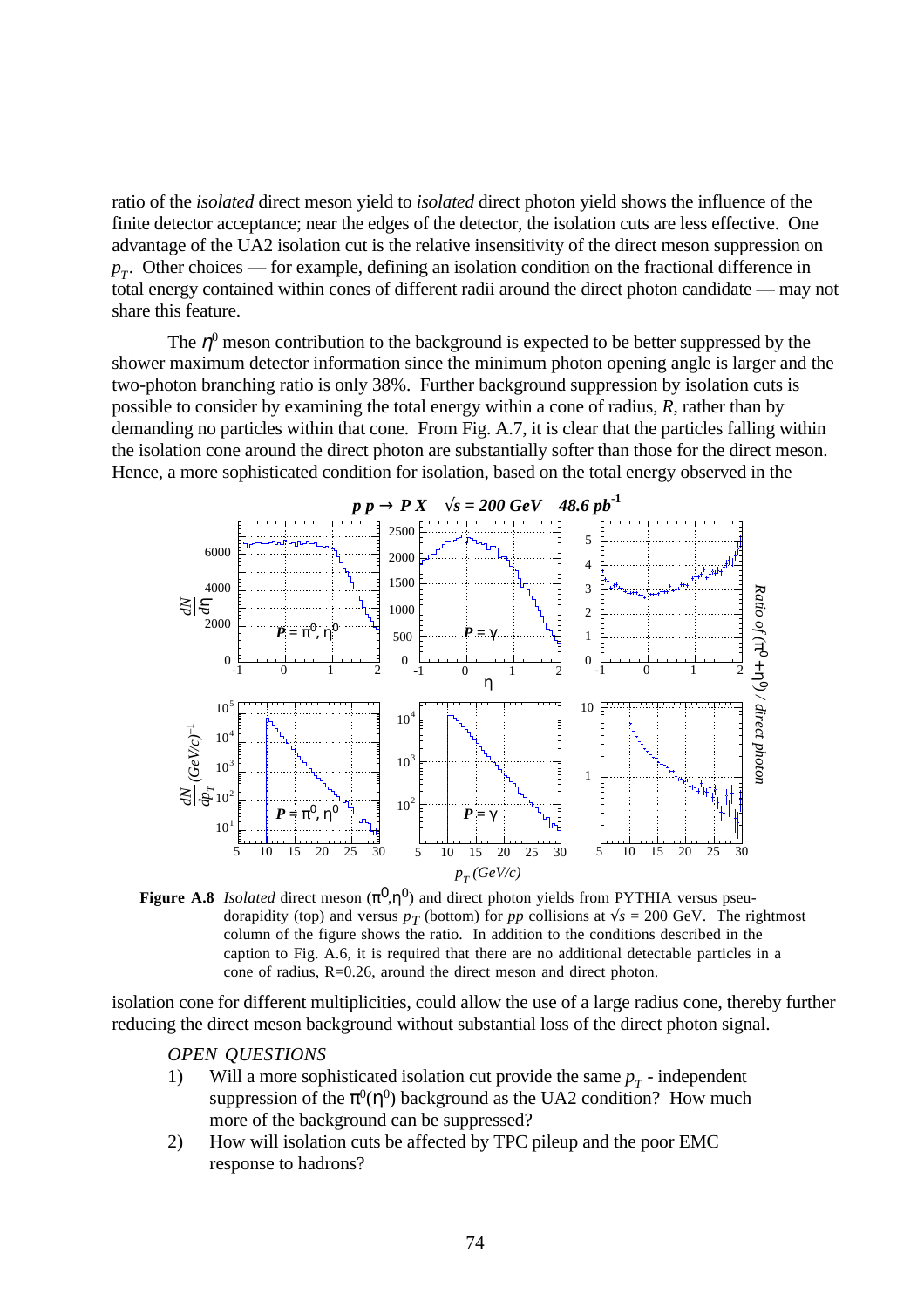## **A.3.2 Analysis of Shower Maximum Data**

The basic idea of a shower maximum detector is to obtain a good measurement of the transverse extent of an electromagnetic shower to distinguish between events where a single photon compared to a pair of closely spaced photons (produced in the decay of a neutral meson) are incident on the detector. One method of making this distinction is to perform a moment analysis of the SMD response [62]. As has been shown previously, algorithms based on moment analyses of SMD data for a single event work well below  $E \sim 10$  GeV, but are not as effective above ~20 GeV, because of the smaller spatial separation between the two photons from  $\pi^0(\eta^0)$ decay and because of shower-to-shower fluctuations of the transverse profile for different events.

An alternative method for analyzing the SMD data is to attempt *peak fits* to establish whether one, or more than one, photon initiates the electromagnetic shower. The procedure followed here to analyze the GEANT simulations was to attempt a *single peak fit* to the SMD data. The general form of the lineshape used was the sum of two common-centroid Gaussians, similar, but not identical, to the lineshape used to describe the average response of the SMD to showers initiated by a beam of monoenergetic photons or electrons normally incident on the detector (described in Sec. A.2.3). This lineshape is simpler than that used to describe the *average*



**Figure A.9** Simulated ADC output from the 23-layer EMC and the SMD *u*,*v* planes for a normally incident 30 GeV photon (top) and a 30 GeV  $\pi^0$  (bottom). The vertical line in the plots on the left indicate the position of the SMD. The  $\pi^{0}$  decays into a 26.5 and 3.5 GeV photon. The plane of the decay is perpendicular to the SMD *u* strips and the opening angle between the two photons is  $\sim$ 14 mr. The  $\gamma$  event has a small secondary peak due to bremsstrahlung. The fitted lineshape in each case is similar to that found for the average SMD response to a single photon, but with parameters adjusted to best fit the data for the single generated event. The shaded portion of the SMD response is the 'sided' fit residual, defined in the text.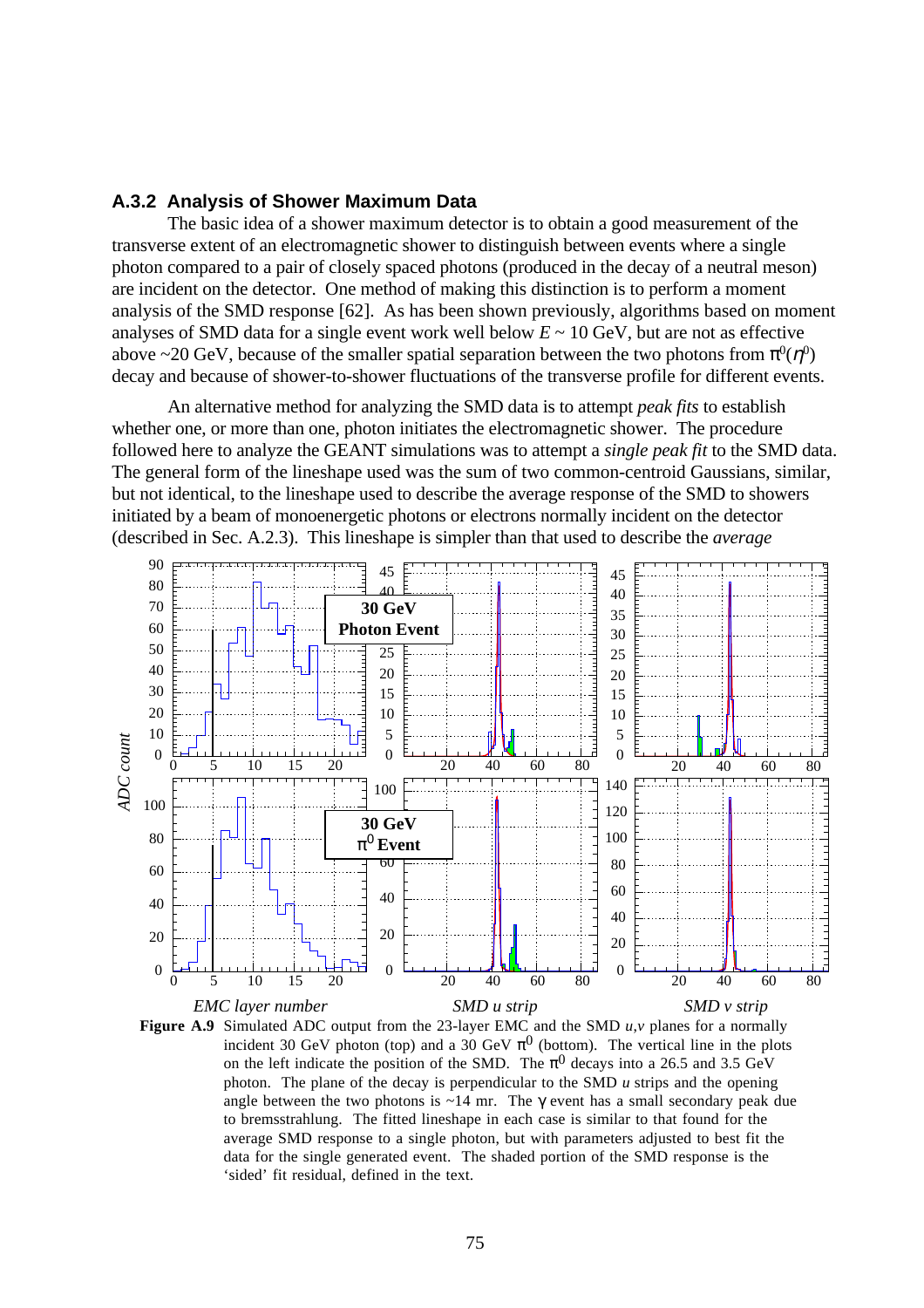transverse profile of the electromagnetic shower, because the statistical precision of the measurement in a *single event* is limited. These limitations arise because of event-to-event variations in the point where the incident photon first converts into a  $e^+e^-$  pair, statistical fluctuations in the number of secondaries produced and the expected small light output of individual SMD detector elements for a single MIP incident on the detector. These statistical fluctuations not only require a simpler lineshape to describe the transverse profile of the primary energy deposition but can also lead to additional structures within the profile for a shower initiated by a *single photon*. The non-Gaussian tails of the average SMD response are manifested in a single event as isolated depositions of energy, spatially separated from the primary shower. These additional peaks, when significant, can mimic the SMD response to di-photon interactions, as seen in Fig. A.9.

Ideally, it would be possible to search for either a single or a di-photon interaction by fitting either one or two peaks to the single-event SMD data and choosing the fit that has the smallest reduced  $\chi^2$ . Single peaks in both SMD planes would then be associated with single photon interactions and two peaks in either or both of the SMD planes would be associated with di-photon interactions. An analysis of this type, using MINUIT for the multi-parameter optimization, was tried, and subsequently abandoned because of problems with numerical stability. Because of these problems, an alternate algorithm was developed that had significantly fewer numerical problems. This method relied on a single peak fit to the SMD event data followed by a 'sided' moment analysis of the 'fit residual' distribution defined as

$$
\mu_t - 40 < t < \mu_t - 2\sigma_t \Rightarrow R_-(t) = D(t) - F(t)
$$
  
\n
$$
\mu_t + 40 > t > \mu_t + 2\sigma_t \Rightarrow R_+(t) = D(t) - F(t) .
$$
\n(A.12)

where *t* refers to either of the two transverse coordinates measured by the SMD  $(u, v)$ ;  $\mu$  and  $\sigma$  are the centroid and 'narrow' Gaussian sigma from the single peak fit;  $D(t)$  refers to the data;  $F(t)$ refers to the lineshape of the fitting function; and  $R_{\pm}(t)$  is the residual distribution. The maximum zeroth moment from each SMD plane,  $R_{0,t} = \max\{R_{0+,t}, R_{0-,t}\}\)$ , is then found and is used to discriminate between direct  $\gamma$  events and direct  $\pi^0(\eta^0)$  events. The integration range used to determine  $R_{0\pm}$  is important to consider. The range must be large enough to distinguish between single and di-photon events that are within the same EMC tower. Extending the range too far could result in too high an average occupancy in the SMD patch involved in the discrimination, causing loss of direct photon events.

Figure A.10 shows the discrimination between single and di-photons via the correlation between the zeroth moment of the SMD response summed over the *u* and *v* planes  $(R_{0,u} + R_{0,v})$ and the integrated energy loss in the largest SMD peak, summed over the *u* and *v* planes. The events populating this histogram were generated by PYTHIA for the  $pp \rightarrow \gamma + jet + X$  and  $pp \rightarrow \pi^0(\eta^0) + jet + X$  reactions at  $\sqrt{s} = 200$  GeV. Only those photons or neutral mesons that satisfied all of the cuts (defined in Eqn. A.16) were used to have GEANT generate showers in the pseudodetector. To account for the η dependence of the pathlength to the EMC detectors as they will be configured within STAR, the interaction point was shifted relative to the position of the pseudodetector. This procedure approximately accounts for the η-dependence of the spatial separation of the two photons from neutral meson decay at the detector. In these simulations, the photons and neutral mesons were chosen to be normally incident on the detector. An alternative method is to account for the angle of incidence on the detector, based on the actual geometry of the barrel and endcap. Calculations of this sort are underway.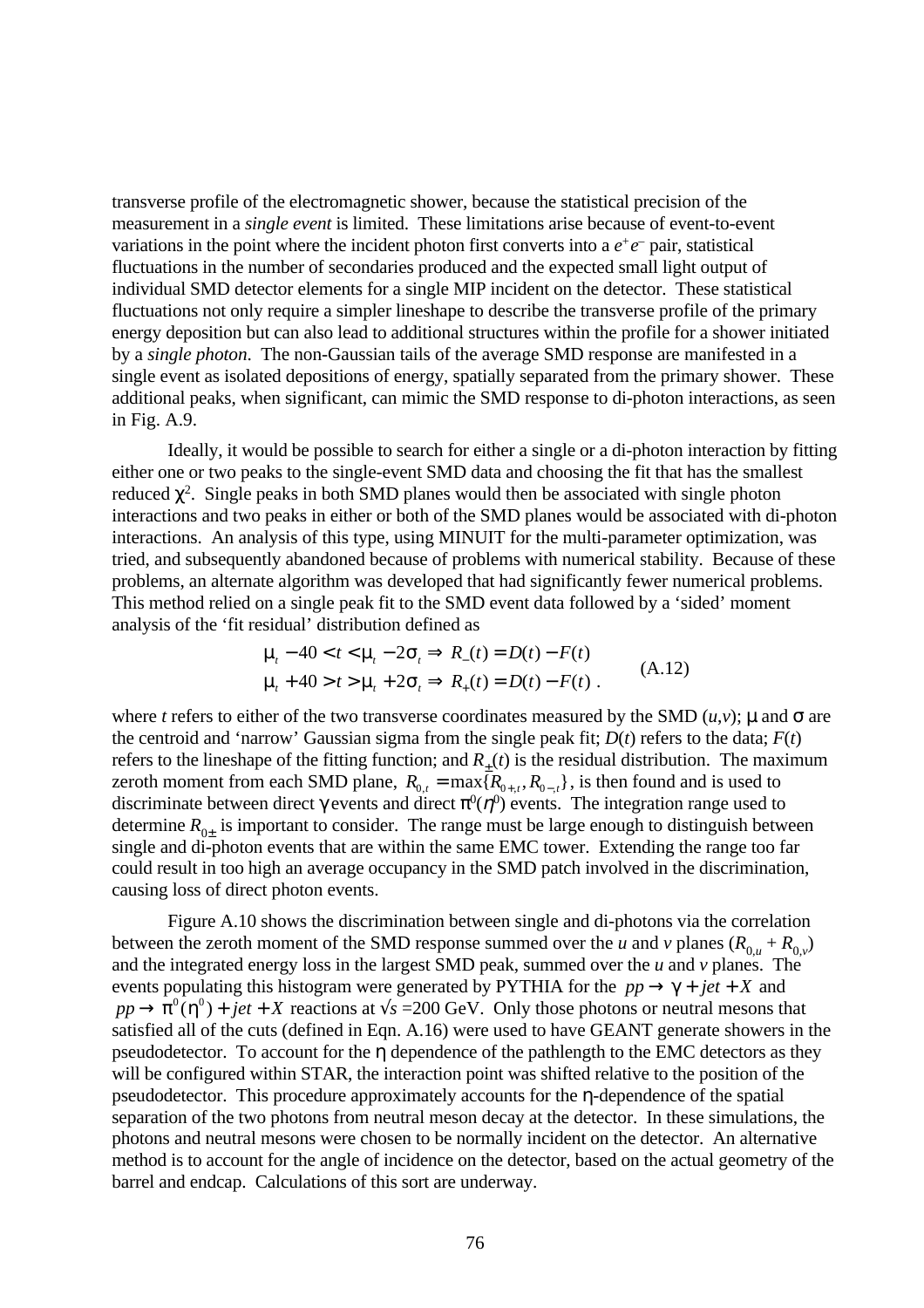





Details of the suppression of  $\pi^0(\eta^0)$  from the SMD cut displayed in Fig. A.10 are presented in Secs. 3.3 (see especially Fig. 15). One comment here is about  $\pi^0(\eta^0)$  events *that pass all cuts consistent with a direct photon,* including the SMD cut. Fig. A.11 shows the distribution of relative energy sharing between the two photons arising from  $\pi^0(\eta^0)$  decay for events that pass the SMD photon identification. The distribution is peaked at the energy sharing variable,  $z_{\gamma} = \pm 1$ , corresponding to maximal asymmetry in the energies of the two photons. The smooth background near  $|z_{\gamma}| \sim 0$  corresponds to fluctuations in the depth at which one of the two photons first converts into an  $e^+e^-$  pair. The result is that the *fake direct photons* from  $\pi^0(\eta^0)$  decay most closely resemble *real direct photons*, since one photon from the meson decay is of low energy.



**Figure A.11** Photon energy sharing distribution for  $\pi^{0}(\eta^{0})$  that pass *all* cuts (including SMD) identifying them as direct photons.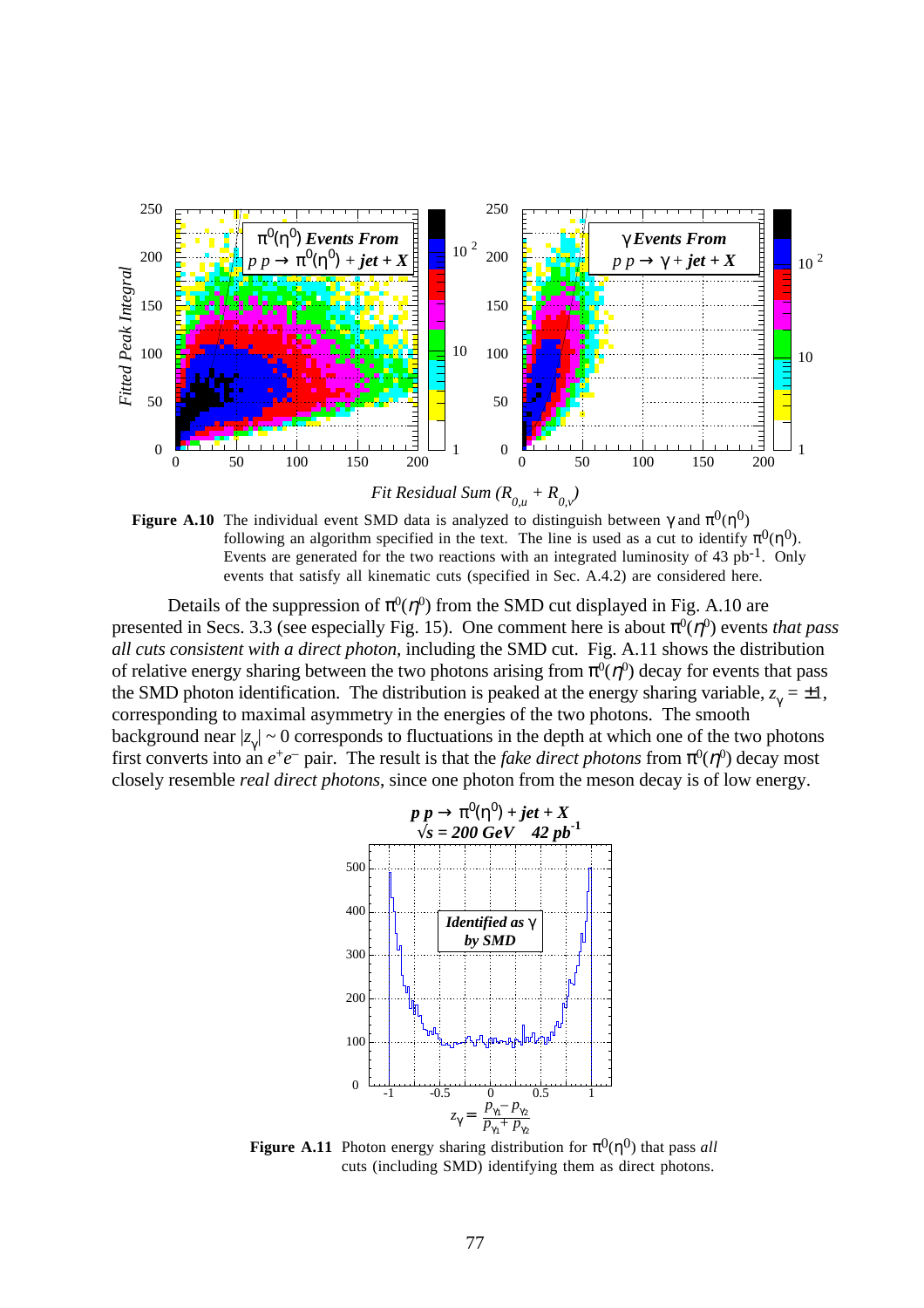#### *OPEN QUESTIONS*

- 1) What is the performance comparison between a scintillator SMD and a gaseous SMD for  $\pi^0\mathfrak{n}^0$ ) versus  $\gamma$  distinction?
- 2) How can the preshower detector be used to aid in the distinction between  $\pi^0$ (η $^0$ ) and γ events?
- 3) How does  $\gamma / \pi^0(\eta^0)$  discrimination vary with the depth of the SMD within the EMC stack? What is the maximum energy where this method of  $\gamma/\pi^0$ (η<sup>0</sup>) discrimination works?

## **A.4 Event Reconstruction**

### **A.4.1 Jet Reconstruction**

Jet reconstruction is based on the UA1 jet finder, suitably modified for STAR. Details of the algorithm have been discussed in an earlier STAR Note [45]. That same algorithm has been employed here. The input to the jet finder is a table of transverse energy,  $E_T$ , binned in  $\eta$  and  $\phi$ . Table entries are made for all particles that fall within the acceptance of the BEMC ( $|\eta|$  < 0.98) or EEMC (1.05  $\lt$   $\eta$   $\lt$  2.0). For photons, the  $\eta$ ,  $\phi$  bin chosen corresponds to the tower structure of the BEMC and EEMC. For charged particles, the transverse energy at the interaction point is computed for the charged particle from the measured  $p_T$  from the TPC tracking and the charged pion mass (*i.e.*, assuming there is no particle identification available from STAR). The η,φ bin chosen for the charged particle results from the direction of the TPC track at the point of origin of the track. In a more proper treatment, the TPC track should be extended back to the interaction point, as is likely to be assumed in the TPC track reconstructions. Long-lived neutral hadrons (neutrons, anti-neutrons and  $K_L^0$ ) are assumed to be invisible, since their interaction probability in the EMC is small.

Also input to the jet finder is the jet radius

$$
R_{jet} = \sqrt{\Delta \eta^2 + \Delta \phi^2} = 0.7, \quad (A.13)
$$

where  $\Delta \eta(\phi)$  refers to the difference in the direction of the observed particle from the reconstructed jet direction. A second input parameter is the jet energy threshold, set at  $\Sigma E_T = 5$ GeV, the same value used in previous studies of jet reconstruction in  $p + A$  and  $A + A$  collisions at STAR [45].

There are several potential sources of systematic error introduced by this procedure. First, the assumption that all detected particles originate from the interaction point is incorrect for strange particles ( $\Lambda$  and  $K_s^0$ ) that subsequently decay within the detector volume, since their decay vertex can be substantially displaced from the interaction point. It's even possible that a sizable fraction of the charged particles from  $\Lambda$  and  $K^0$ <sup>o</sup> decay would be lost in the TPC pile-up suppression procedure, since most algorithms that have been discussed reject tracks that do not point back to the interaction point. Loss of the track is likely a more serious error than incorrectly assigning its origin to the interaction point. This error has not yet been quantitatively assessed, but is expected to be small since the strangeness content of *u*,*d* quark jets is not significant. A second source of error is the assumption that all charged particles are pions. This assumption underestimates the transverse energy for *K*<sup>±</sup> and proton tracks. Preliminary studies have indicated that only very small corrections to the reconstructed jet parameters result from this assumption.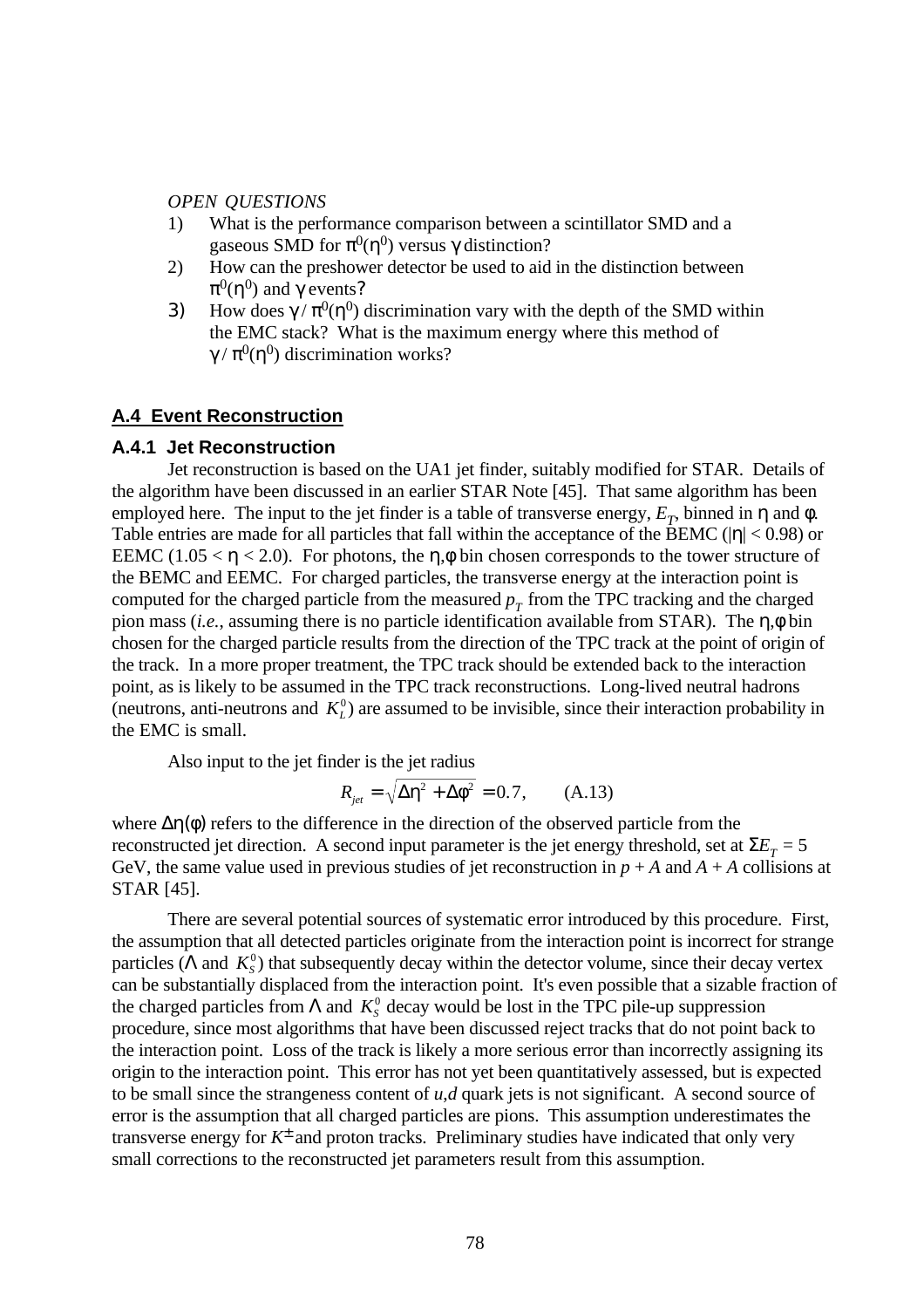The accuracy of the jet finder results can be established by comparing the jet parameters  $(\eta_{jet}, \phi_{jet}$  and  $p_{T,jet})$  to those of the parton  $(\eta_{parton}, \phi_{parton})$  and  $p_{T,parton})$  in the final state following the hard-scattering interaction. This information is available in the PYTHIA event record. These studies are best conducted for *pp* interactions resulting in direct photon production, since typically there is only a single jet following the hard scattering. Additional jets are produced for some events from initial- (IS) and final-state (FS) QCD radiation. In general, these jets are expected to have smaller  $p_T^{\uparrow}$  compared to jets produced by recoiling quarks following gluon Compton scattering; the results presented below are for the highest  $p<sub>T</sub>$  jet found. A more careful study of the effect of jets from IS and FS radiation on the kinematics reconstruction (discussed in the following section) is required.

In the interval,  $-0.3 \le \eta_{parton} \le 1.3$ , within a full jet radius,  $R_{jet}$ , from the edge of the EMC acceptance, the jet finder accurately reconstructs the direction of the recoiling parton (see Fig.



Figure A.12 Results from the UA1 jet finder for detected photons and charged particles. The events are selected by requiring a photon with  $10 < p_T < 20$  GeV/c satisfying the UA2 isolation cuts. The accuracy of the jet finder results is determined from comparing the direction of the recoiling parton following a hard QCD process producing direct photons to the reconstructed jet direction. In all cases, the comparison is made to the highest  $p<sub>T</sub>$  jet. When the recoiling parton is beyond the acceptance of the EMC (*e.g.*, at  $\eta < -1$ ), the highest-*pT* jet is often uncorrelated with the generated parton.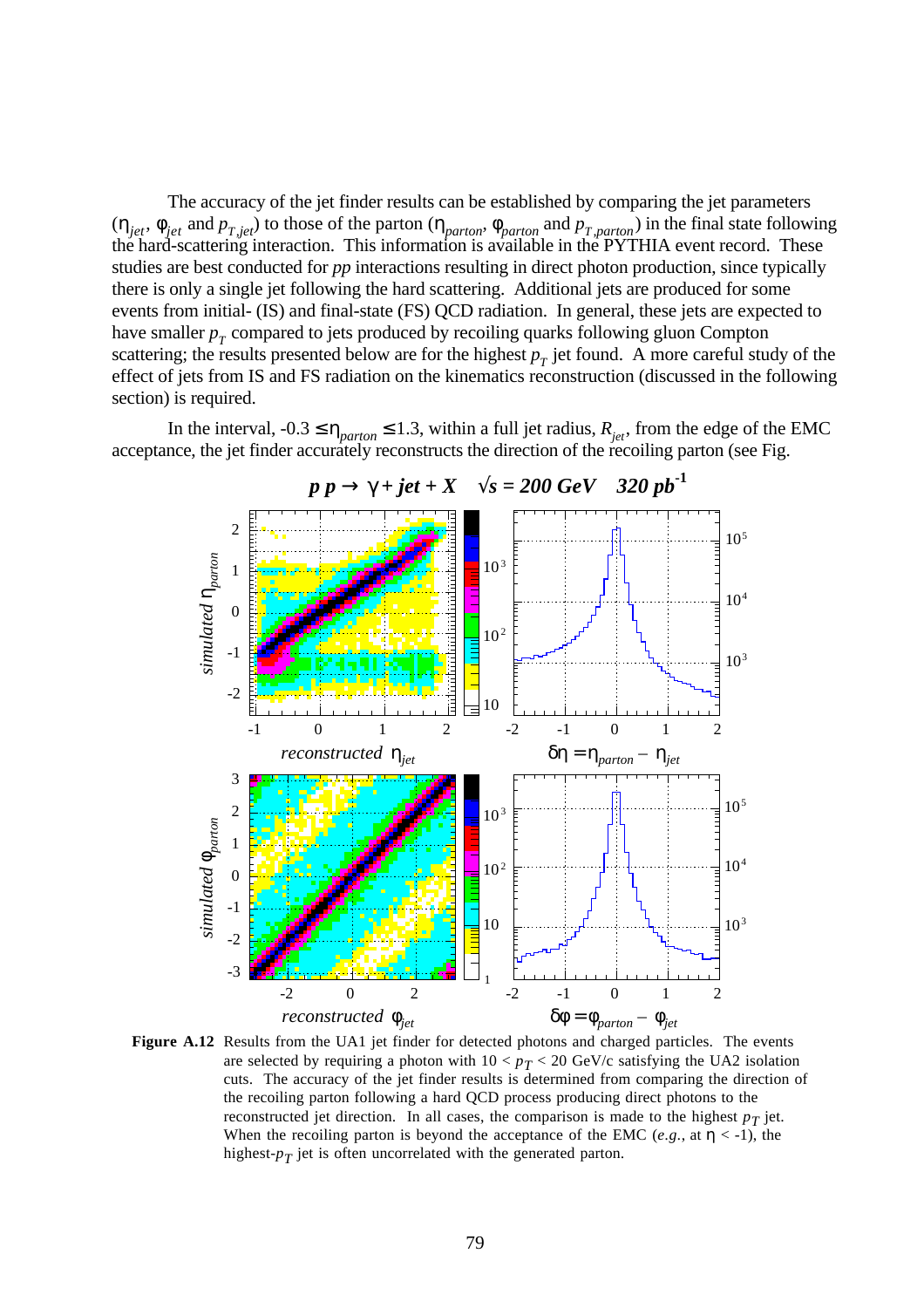A.12). For final state partons in this interval, the jet finding efficiency is ~90% and the η*parton* –  $\eta_{jet}$  distribution is reasonably well characterized by a Gaussian distribution with  $\sigma$  = 0.095 . There are small (~6% of all events) non-Gaussian tails to this distribution which could reflect jet reconstruction inefficiencies. Similarly, by limiting the final state parton to be within the detector acceptance, the  $\phi_{parton} - \phi_{jet}$  distribution is also well described by a Gaussian with  $\sigma = 0.08$ radians. The features of the  $\phi_{parton}$  versus  $\phi_{jet}$  correlation are consistent with the azimuthal symmetry of the STAR detector. The contributions near  $|\phi_{parton}| = -|\phi_{jet}|$  in Fig. A.12 arise because  $\phi$  is a continuous variable. In the  $\eta_{parton}$  versus  $\eta_{jet}^{parton}$  correlation, it is evident that, as the final-state parton heads in directions near the edge of the acceptance of the STAR detector, the jet reconstruction resolution considerably worsens. This is especially noticeable near  $\eta = -1$ ; the broadening of the correlation indicates loss of resolution while the intense band for  $\eta < -1$ indicates that the highest  $p<sub>T</sub>$  jet found is no longer correlated with the final-state parton from the QCD hard scattering. A similar, but fainter, band appears near the acceptance crack between the BEMC and the EEMC. These effects could be lessened by extending the η bins to include charged particles reconstructed by the TPC in the interval  $-1.8 < \eta < -1$ .

Examination of the accuracy of the jet energy reconstruction following a similar procedure paints a considerably different picture. Even though the correlation between  $p_{T,parton}$  and  $p_{T,jet}$  is clearly evident in Fig. A.13, the resolution in reconstructing the parton's energy is considerably worse than in reconstructing its direction. Also noticeable in the momentum difference spectrum is a shift of the distribution away from  $\delta p_T / p_T = 0$  (where  $\delta p_T = p_{T,parton} - p_{T,jet}$ ) arising because of the unmeasured neutral hadron (neutrons, antineutrons and  $K_L^0$ ) component of the jets. This





also causes the distribution to be skewed towards positive  $\delta p_{T}$  /  $p_{T}$  for events where a more significant fraction of the jet energy is carried by the undetected neutrals. Even with the inclusion of the neutral hadrons, the full-width at half maximum (FWHM) of the  $\delta p_T / p_T$  distribution is still ~30%, limited by the physics of the hadronization process. In the LUND string model, used by PYTHIA for this process, momentum is shared between the recoiling parton following the hard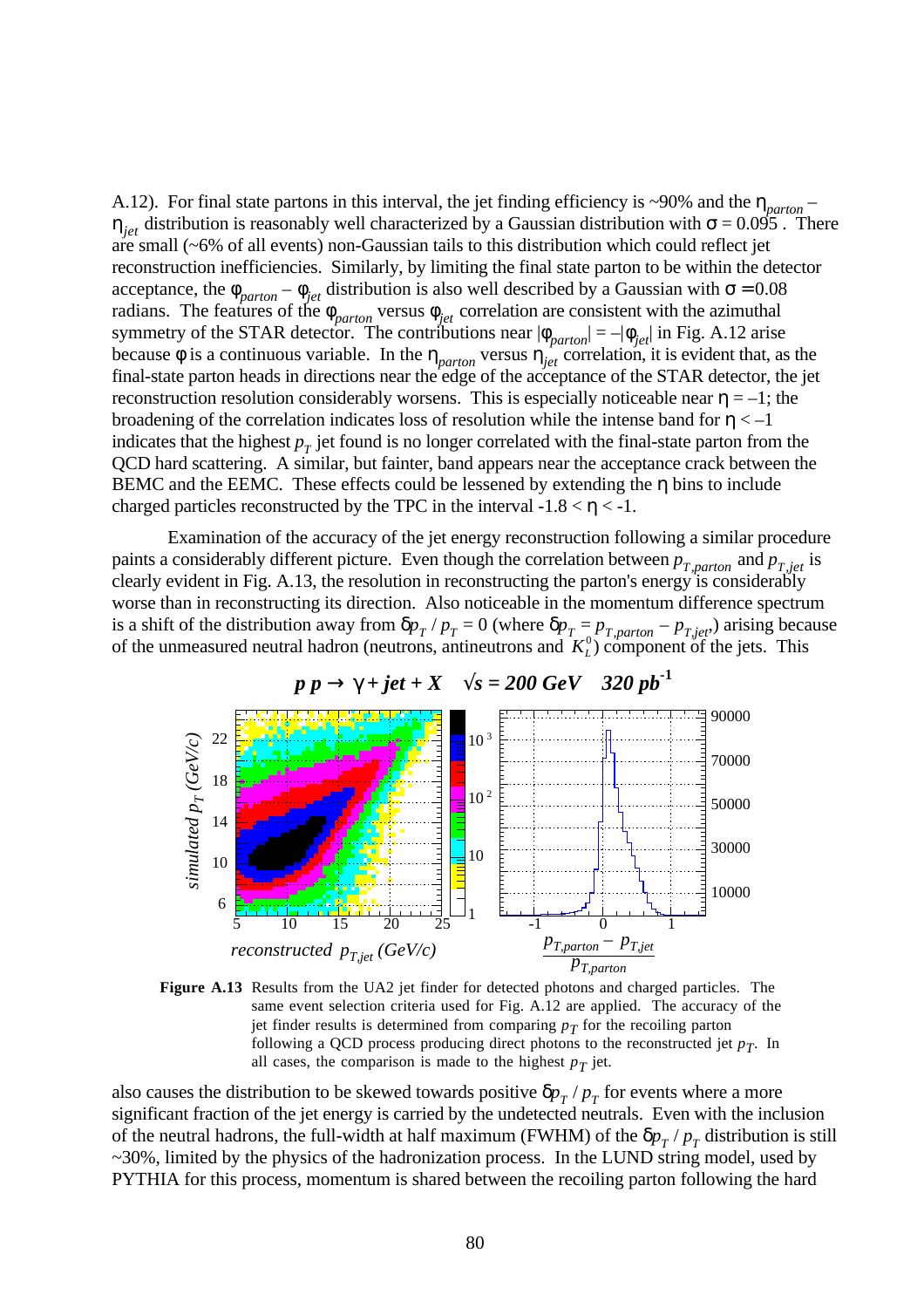scattering, and other partons attached to it via color fields. Hence, the dynamics of hadronization is the ultimate limitation to the determination of the energy of the recoiling parton. Because of this poor resolution, there is little to be gained in background suppression for direct photon events by requiring that  $p_T$  of the away-side jet matches  $p_T$  of the detected photon.

The jet reconstruction results presented in Figs. A.12-13 account for only the finite acceptance, but not the finite detection resolution, of the charged particles and photons that are passed to the UA1 jet finder. Finite momentum resolution effects have been included in separate studies, assuming

$$
\frac{\delta E_{\gamma}}{E_{\gamma}} = 2\% + \frac{14\%}{\sqrt{E_{\gamma}}}, \text{ for photons, and}
$$
\n
$$
\frac{\delta p_{T}}{p_{T}} = 0.011 + 0.0024 p_{T}, \text{ for charged particles.}
$$
\n(A.14)

Inclusion of these detection resolutions results in the increase of the FWHM of the δη distribution from 0.15, corresponding to the value for perfect momentum resolution for the detected particles, to 0.16, when momentum resolutions given by Eqn. A.14 are included. When accounting for finite momentum resolution of the detected particles, the resolution in the reconstruction of the  $p<sub>T</sub>$ of the parton worsens by  $\sim$ 30%. As already stated, the ability to reconstruct the  $p<sub>T</sub>$  of the parton is not central to the partonic kinematics reconstruction for  $γ + jet$  coincidence studies.

#### *OPEN QUESTIONS*

- 1) Can φ correlations between the direct photon candidate and the jet enable a suppression of the background from jets uncorrelated with the recoiling parton?
- 2) Is it possible to extend jet coverage closer to the edge of the STAR acceptance after inclusion of correlations with the direct photon?
- 3) What influence is there on jet reconstruction if charged particles from longlived strange particles ( $Λ$ ,  $Σ$  and  $K<sub>S</sub><sup>0</sup>$ ) would be lost due to TPC pileup rejection?

### **A.4.2 Partonic Kinematics Reconstruction**

In principle, the full kinematics of the dominant hard scattering process that contributes to the  $pp \rightarrow \gamma$  + jet + X reaction can be reconstructed from event-by-event measurements of the directions and transverse momenta of the direct photon and the away-side jet. In practice, the jet  $p_T$ resolution limits the determination of the transverse momentum of the partons in the initial state. Nonetheless, by assuming that these transverse momentum components are negligible (assuming a collinear collision), the kinematics can still be reconstructed, albeit with some remaining ambiguities, as discussed below for the  $pp \rightarrow \gamma + jet + X$  reaction. The same procedure could also be applied for coincident di-jet events produced in  $pp$  collisions, but the limited  $p<sub>T</sub>$  resolution of the jet would be a much greater liability than for  $\gamma$  + jet coincidences, and would prove to be the dominant source of uncertainty in the kinematic reconstructions.

Event-by-event measurements are made of the photon pseudorapidity,  $\eta_{\gamma}$  and momentum  $p<sub>\gamma</sub>$ . The transverse momentum in the hard scattering is reconstructed from these quantities as  $p_T^{\dagger} = p_\gamma / \cosh \eta_\gamma$ . The jet pseudorapidity,  $\eta_{\text{jet}}$ , can then be used to write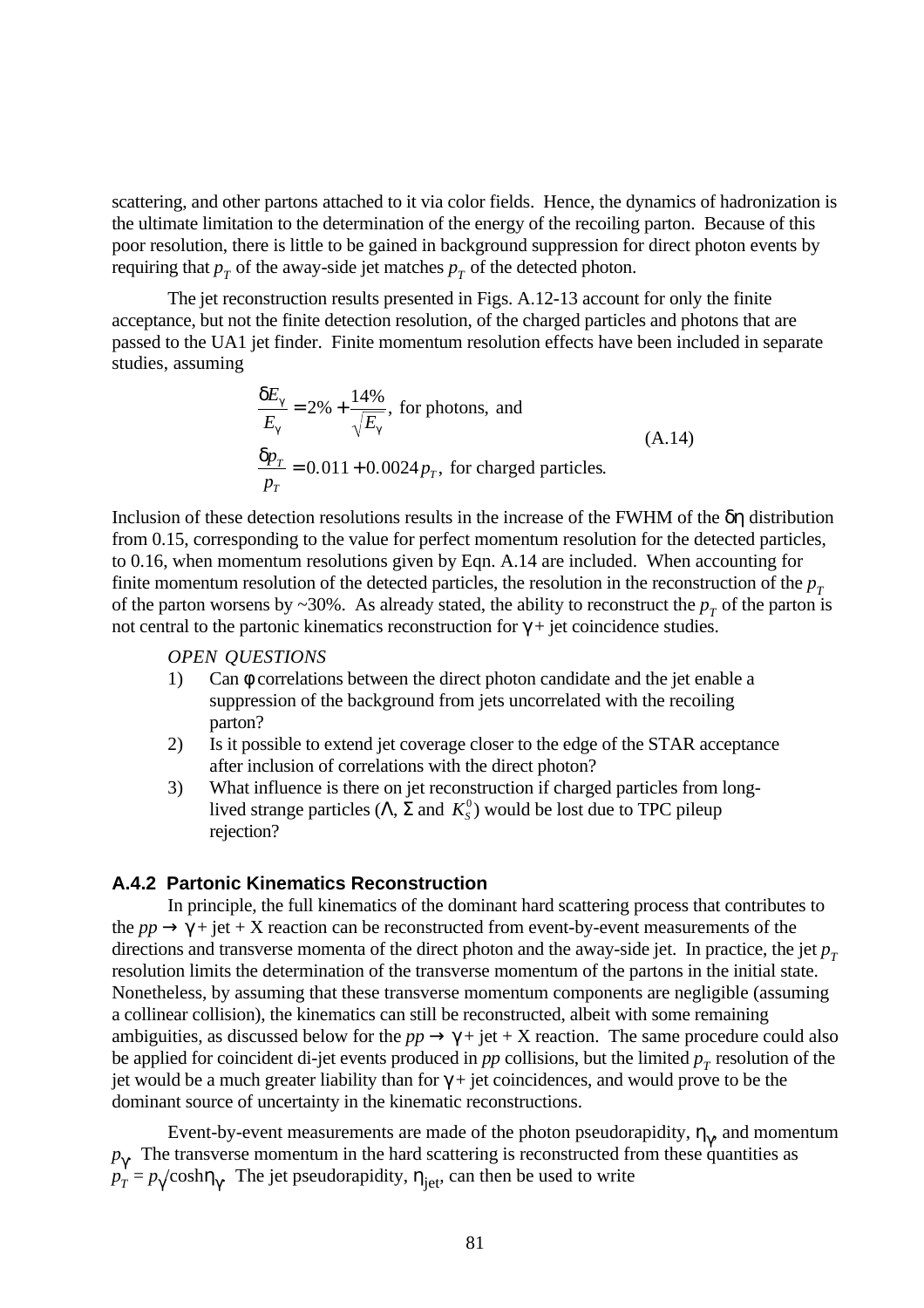$$
\eta_{boost} = \frac{1}{2}(\eta_{\gamma} + \eta_{jet}) \qquad \eta^* = \pm \frac{1}{2}(\eta_{\gamma} - \eta_{jet})
$$
\n
$$
\tau = \frac{4p_T^2}{s} \cosh^2 \eta^* = (x_T \cosh \eta^*)^2
$$
\n
$$
x_1 = \sqrt{\tau} e^{+\eta_{boost}} = \frac{x_T}{2} \left( e^{+\eta_{\gamma}} + e^{+\eta_{jet}} \right)
$$
\n
$$
x_2 = \sqrt{\tau} e^{-\eta_{boost}} = \frac{x_T}{2} \left( e^{-\eta_{\gamma}} + e^{-\eta_{jet}} \right).
$$
\n(A.15)

The remaining ambiguity is the association of  $x_1, x_2$  with the quark and gluon momentum fractions. The general procedure is to associate the larger of the two  $x_1, x_2$  values with the quark momentum fraction and the smaller of the two with the gluon momentum fraction.



**Figure A.14** Comparison of the simulated initial-state parton kinematics to reconstructed values based on measurements of  $\eta_{\gamma}$ ,  $\eta_{jet}$  and  $p_{T,\gamma}$  assuming collinear collisions. The simulations included initial-state radiation which introduces sizable transverse momentum components to the initial-state partons ( $k_T$  smearing') not accounted for in the reconstruction.  $k_T$ smearing effects limit the resolution in the kinematic reconstruction. Perfect resolution is assumed in detecting the jet particles and the direct photon. The influence of finite detector resolution is discussed in the text. All kinematic cuts (Eqn. A.16) are included except  $\max\{x_1, x_2\} > 0.2$ ; the light (red) line in the right-hand column includes that cut as well.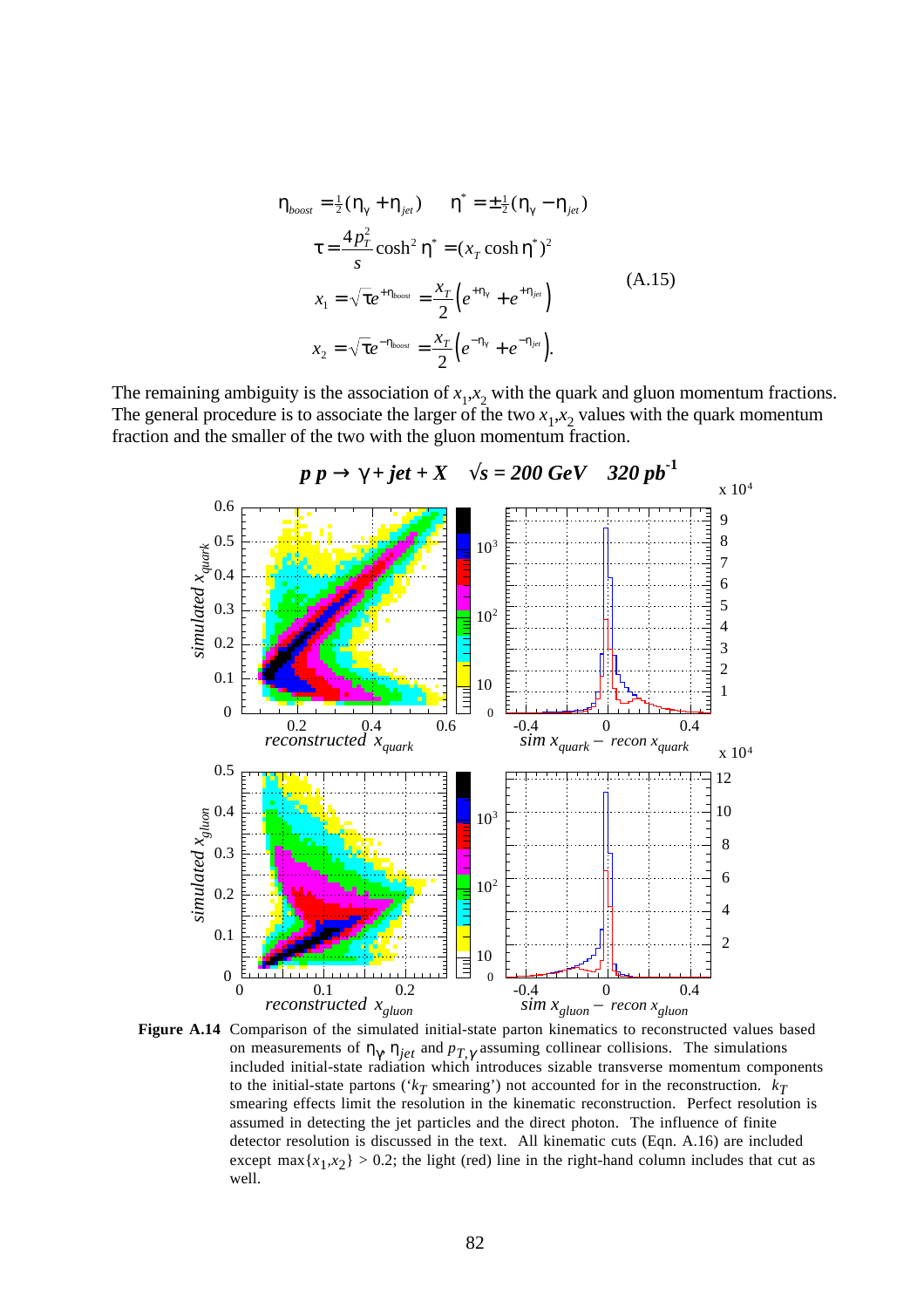To check the effectiveness of this assumption, the quark and gluon momentum fraction used by PYTHIA in the QCD hard scattering process have been compared to the quantities defined above, reconstructed from the event sample. The cuts employed on the event sample are

$$
\begin{aligned}\n\text{cut 1:} \quad & (10 \le p_{T,\gamma} \le 20 \text{ GeV} / \text{c}) \cdot (-1 \le \eta_{\gamma} \le 2) \\
\text{cut 2:} \quad & \text{UA2 'isolation cut'} \\
\text{cut 3:} \quad & (N_{jet} \ge 1) \cdot (-0.3 \le \eta_{jet} \le 1.3) \\
\text{cut 4:} \quad & \max\{x_1, x_2\} \ge 0.2 \ .\n\end{aligned}
$$
\n
$$
(A.16)
$$

The results for the reconstruction of the initial-state partonic kinematics are shown in Fig. A.14. The dominant feature of the δ*x* (defined as the difference between the simulated *x* and reconstructed *x* for the quark and gluon, respectively) distribution is the appearance of a narrow spike near zero and a broad tail to positive values for the quark and to negative values for the gluon. The tails to the distributions result from the misassignment of  $x_1, x_2$  to the initial-state quark and gluon. These events arise when the quark momentum fraction is smaller than the gluon's in the simulated hard-scattering process. When examined on a different scale, it is clear that the gluon momentum fraction is reconstructed with a greater resolution than for the quark. This occurs because the detector asymmetry (a single end cap) favors events with positive  $\eta_{boost}$ , resulting in better resolution for the parton with  $\min\{x_1, x_2\}$  by the factor  $e^{2\eta_{boost}}$ . It is also the case that the resolution in determining the partonic kinematics is limited by initial-state transverse momentum  $(k<sub>T</sub>$  smearing), assumed to be absent in the reconstruction.

The results in Fig. A.14 are calculated assuming perfect resolution in determine  $p_{T,\gamma}$  and  $\eta_{\gamma}$ . For the latter, the measured position from the SMD should result in only very small errors in determining  $\eta_{\gamma}$ . The influence of finite energy resolution on the direct photon (as given by Eqn. A.14) does not qualitatively change the δ*x gluon* or δ*x quark* distributions. Quantitatively, finite resolution causes the FWHM of the peak at  $\delta x = 0$  to increase from 0.013(0.035) to 0.014(0.053) for gluons(quarks). Hence, the primary limitation to the reconstruction of the partonic Bjorken *x* value is from  $k<sub>T</sub>$  smearing.

Of equal importance to the determination of ∆*G*(*x*) directly from the measured longitudinal spin correlation parameter,  $A_{LL}$ , is the reconstruction of the pCM scattering angle  $\vartheta^*$ . This kinematic variable is essential because of the strong variation of  $\hat{a}_{LL}$  with cos  $\vartheta^*$ . Again, assuming collinear partonic collisions, it can be shown that

$$
\cos \vartheta^* = \tanh(\pm \eta^*). \qquad (A.17)
$$

Hence, although the magnitude of cos  $\vartheta^*$  is well measured, the *sign* of cos  $\vartheta^*$  is not well determined for all events, as is clearly indicated in Fig. A.15. The ambiguities are minimized for photons detected in the EEMC.

Observed in Fig. A.15 is a peak atop a broad background. The background primarily arises from a sign error in the reconstruction of cos  $\vartheta^*$ , and corresponds to improperly associating the quark (gluon) to the proton beam headed in the direction of the end cap. This is not identically the same error as improperly associating  $x_1$  and  $x_2$  with  $x_{quark}$  and  $x_{gluon}$ , although it is related when  $\cos \theta^*$  is large in magnitude. Even if the reconstructed momentum fractions are properly assigned to the quark and the gluon, it is possible to improperly associate the initial-state partons with the appropriate proton beams when  $x_1 \sim x_2$ . The accuracy of the reconstruction of cos  $\vartheta^*$  in cases where the sign is properly determined is limited by the determination of the jet direction and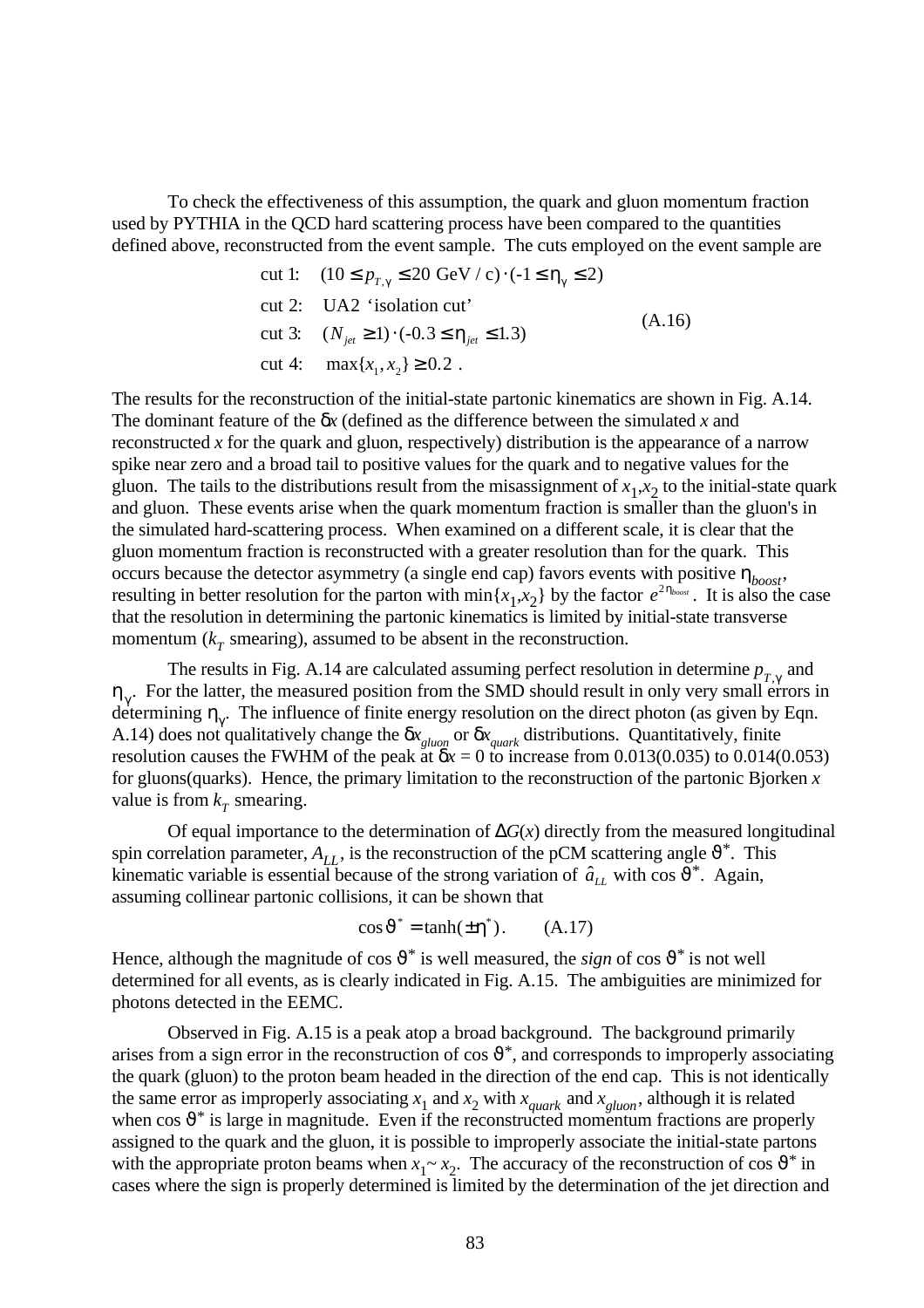by  $k_T$  smearing, with the latter being the dominant source of uncertainty. It is assumed that  $\eta_\gamma$  can be very accurately determined from the SMD position information.



Simulated cos  $\mathfrak{G}^*$  – Reconstructed cos  $\mathfrak{G}^*$ 

**Figure A.15** Comparison of the simulated value of cos  $\vartheta^*$ , the pCM scattering angle, to the reconstructed value. The differences are shown as a function of  $\eta_{\gamma}$  (Left)  $1 \leq \eta_{\gamma}$  $\leq 2$  (EEMC), (Middle)  $0 \leq \eta_{\gamma} \leq 1$  and (Right)  $-1 \leq \eta_{\gamma} \leq 0$ . The 'background' arises from improper reconstruction of the sign of  $\cos^4 \theta^*$  and is smallest in the EEMC.

# **A.4.3 Predictions for ALL and Direct Determination of** ∆**G(x)**

A prediction for the longitudinal spin-correlation parameter can be extracted from the simulations described above via the standard analysis

$$
A_{LL} = \frac{1}{P_{b1}P_{b2}} \frac{N_{++} - N_{+-}}{N_{++} + N_{+-}}, \qquad (A.18)
$$

where  $N_{++(+)}$  is the yield measured when both beams have the same (opposite) helicities. The events have been selected using all four of the cuts described in Eqn. A.16. In the simulations, the beam polarizations are assumed to be equal and are  $P_{b1} = P_{b2} = 0.7$ . The predicted spin correlation is given in Fig. A.16 for the Gehrmann-Stirling (GS) set A polarized parton distributions [6] approximately evolved to the appropriate scale (assumed to be  $Q^2 = p_T^2 / 2$ ) following the procedure of Ref. [11]. The result is plotted as a function of the reconstructed gluon momentum fraction, including all of the systematic errors discussed in the previous section. The nearly linear rise of <sup>Α</sup>*LL* with *x gluon* primarily reflects the *x* dependence of the gluon polarization for the particular choice of structure functions.

The polarized gluon distribution, ∆*G*(*x*), can be directly deduced from the event data, based on the leading order pQCD expression for  $\hat{a}_{LL}$  for gluon Compton scattering, ignoring the contributions of  $q\bar{q} \rightarrow g\gamma$ , and assuming an approximate treatment of evolution. This is accomplished by using the partonic kinematics, deduced by assuming collinear partonic collisions in the initial state, to evaluate for each event: (1) the pQCD expression for the partonic spincorrelation parameter for gluon Compton scattering, *alone*, at the deduced value of  $\cos \theta^*$  for the event; (2) the 'scale' used for evolving the structure functions from the measured  $p<sub>T</sub>$  of the direct photon, ignoring any effects of  $k<sub>T</sub>$  smearing; (3) a parameterization of the  $A<sub>I</sub>$  structure function for the proton, fit to the polarized deep inelastic scattering measurements, evaluated at the deduced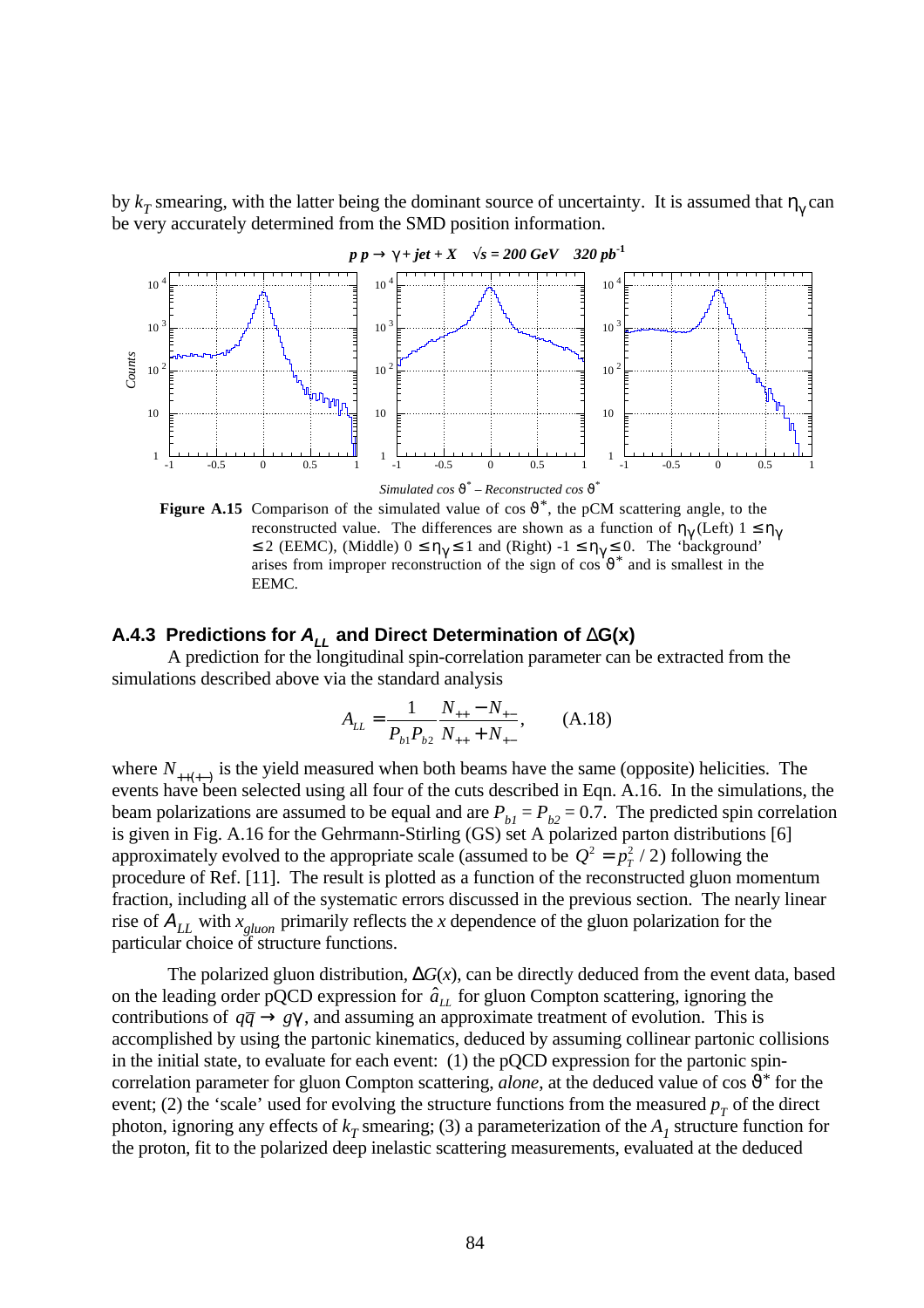



value of  $x_{quark}$  evolved to the appropriate  $Q^2$  for the event; and (4) a parameterization of the unpolarized gluon structure function, evaluated at the deduced value of *x gluon* and evolved to the appropriate *Q*<sup>2</sup> ,

$$
\Delta G(x_g) = \frac{N_{++}(x_g) - N_{+-}(x_g)}{P_{b_1} P_{b_2} \sum_{i=1}^{N_{++}+N_{+-}} A_{1p}(x_{q_i}, Q_i^2) \hat{a}_{LL}(\cos \vartheta_i^*) / G(x_{g_i}, Q_i^2)}.
$$
(A.19)

This expression is compared to the polarized gluon structure function Gehrmann-Stirling (GS) set A input [6] to the simulation in Fig. A.16, evolved to  $Q^2 = 50 \text{ GeV}^2$  following the approximate procedure of Ref. [11]. The systematic differences between the input polarized gluon distribution and the 'reconstructed  $\Delta G(x)$ ' arise from several sources, including

- ignoring the contribution of the  $q\bar{q} \rightarrow g\gamma$  process, representing ~10% of the total yield of direct photons, which has  $\hat{a}_{LL} = -1$  for all cos  $\vartheta^*$ . This approximation results in an underestimate of the extracted ∆*G*(*x*).
- misassignment of the reconstructed momentum fractions to the quark and the gluon. From Fig. A.14 it is clear that most of these misassignments occur for  $x_{quark}$  < 0.15 and  $x_{gluon}$  > 0.15. One effect of this is to incorrectly associate a larger quark polarization than was actually involved in generating the event, thereby resulting in a smaller value of ∆*G*(*x*) deduced for those events. A second effect, is that the unpolarized  $G(x)$  is deduced to be too large compared to the event generation. The net effect for events with misassigned *x* values is a reconstructed  $\Delta G(x)$  distribution systematically smaller than the input GS set A, with the resulting values distributed over a range of *x gluon*.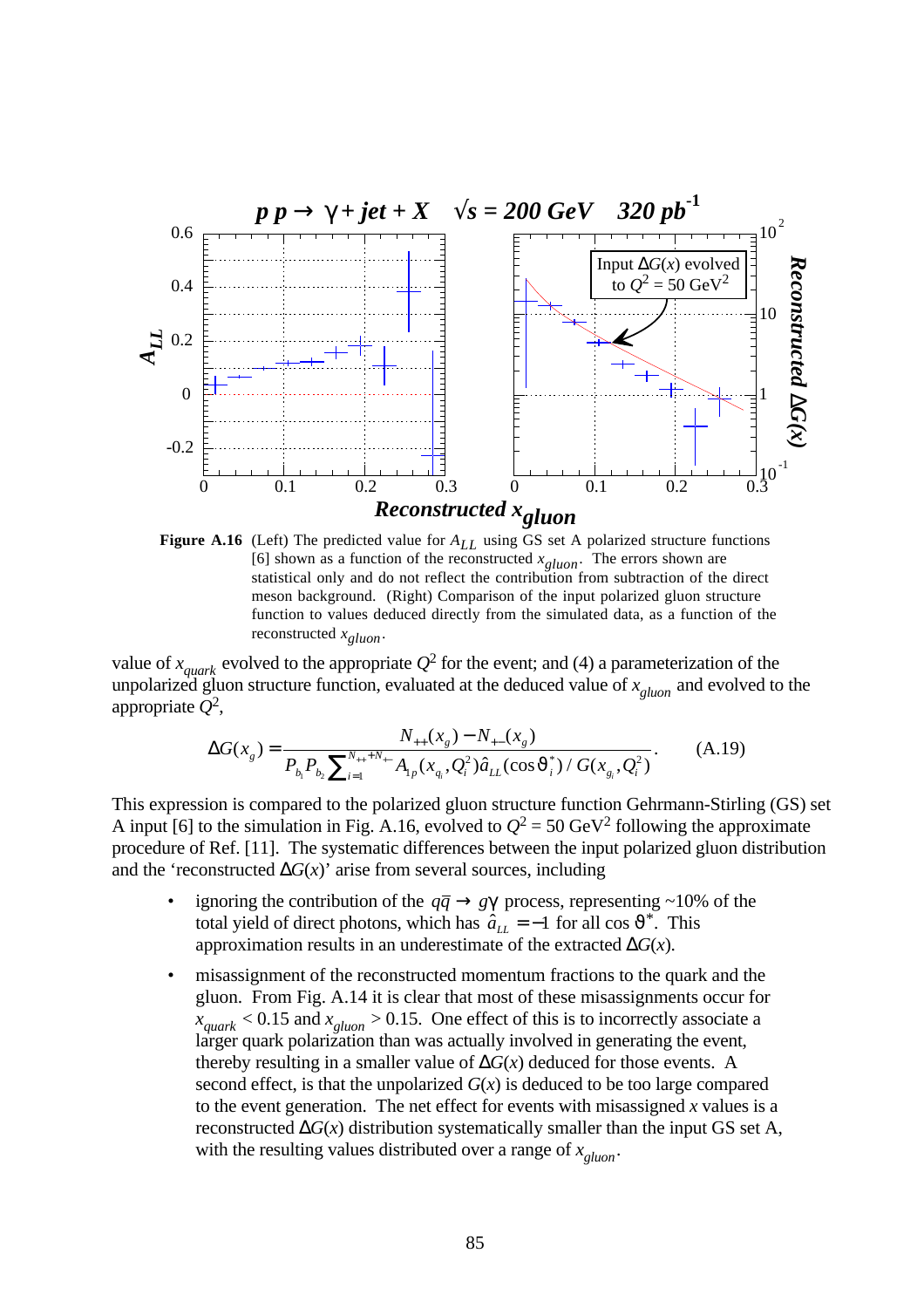- finite resolution and sign misassignments in the reconstruction of cos  $\vartheta^*$ . The former affects the reconstruction of  $\Delta G(x)$  because  $\hat{a}_{LL}$  is a non-linear function of cos  $\mathfrak{v}^*$  for gluon Compton scattering. The latter enter because the  $\hat{a}_{LL}$  used to generate the event is not the same as that used to reconstruct the event.
- $\cdot$  initial-state radiation, or  $k<sub>T</sub>$  smearing effects. These effects introduce non-zero transverse momentum in the initial state contrary to the assumption of collinear collisions. The end result is to make correlated errors in the reconstruction of  $x_{quark}$  and  $x_{gluon}$ . It is possible that for events with sufficiently large  $k_T$  smearing, a second jet can be reconstructed and the collinear approximation to the kinematic reconstruction can be relaxed.

Even with these errors introduced by the simplifying assumptions used in the event reconstructions, the reconstructed ∆*G*(*x*) deviates by at most 30% from the input distribution, mostly at large *x gluon* values where the assignments of the reconstructed momentum fractions to the quark or the gluon are most prone to error. Those deviations will be somewhat larger when all points of the ∆*G*(*x*) distribution are evolved to a common *Q*<sup>2</sup> , a necessary step since there is a strong correlation between the reconstructed  $x_{\text{gluon}}$  and  $p_{T,\gamma}$ . Since the errors associated with the direct extraction of ∆*G*(*x*) from the simulated spin asymmetry measurements appear to be small, Monte-Carlo simulations should be adequate to apply corrections to the extracted values.

A major concern about the  $A_{LL}$  measurements for the  $\vec{p} \cdot \vec{p} \rightarrow \gamma + \text{jet} + X$  reaction is the magnitude of *systematic*, rather than statistical, errors in the measured spin asymmetries. There are potentially sources of *false asymmetry* that could ultimately limit the accuracy of the  $A_{LL}$ measurements, and hence the accuracy of the reconstructed ∆*G*(*x*). We have examined how such false asymmetries would influence both the  $A_{LL}$  measurement and the reconstruction of  $\Delta G(x)$ . The method used was to assume some source of false asymmetry of unknown origin that varied event by event. We chose to modify the spin-dependent asymmetry,  $\varepsilon = P_{b_1} P_{b_2} A_{LL}$ , used in Eqn. A.7 by an amount δε, chosen at random for each event from a Gaussian distribution of mean equal to 0.005 and  $\sigma$  = 0.005. The introduction of a *false asymmetry* of this sort causes a small increase in  $A_{LL}$  for each bin, and correspondingly, the reconstructed  $\Delta G(x)$ . The results shown in Fig. A.16 have  $\delta \epsilon = 0$  for all events. As well, the results shown in Fig. A.16 do not include finite resolution effects in the detection of the direct photon. These effects will be discussed below (Sec. A.4.5).

As discussed below (see Sec. A.4.5), it is essential to perform good measurements of the  $\vec{p}$   $\vec{p}$   $\rightarrow$   $\gamma$  + jet + *X* reaction at *both*  $\sqrt{s}$  = 200 and 500 GeV, to minimize the extrapolation errors (in the limit,  $x_{\text{gluon}} \to 0$ ) in determining the zeroth moment of  $\Delta G(x)$ , defined in Eqn. A.1. To assess what is the expected magnitude of  $A_{LL}$  and what is the efficacy of the *direct extraction* of  $\Delta G(x)$ from measured spin-dependent asymmetries at  $\sqrt{s}$  = 500 GeV, comparable calculations for the  $\vec{p}$   $\vec{p}$   $\rightarrow$   $\gamma$  + jet + *X* reaction at this higher energy have been performed. The results for the spin correlation coefficient and for the direction reconstruction of ∆*G*(*x*) are shown in Fig. A.17.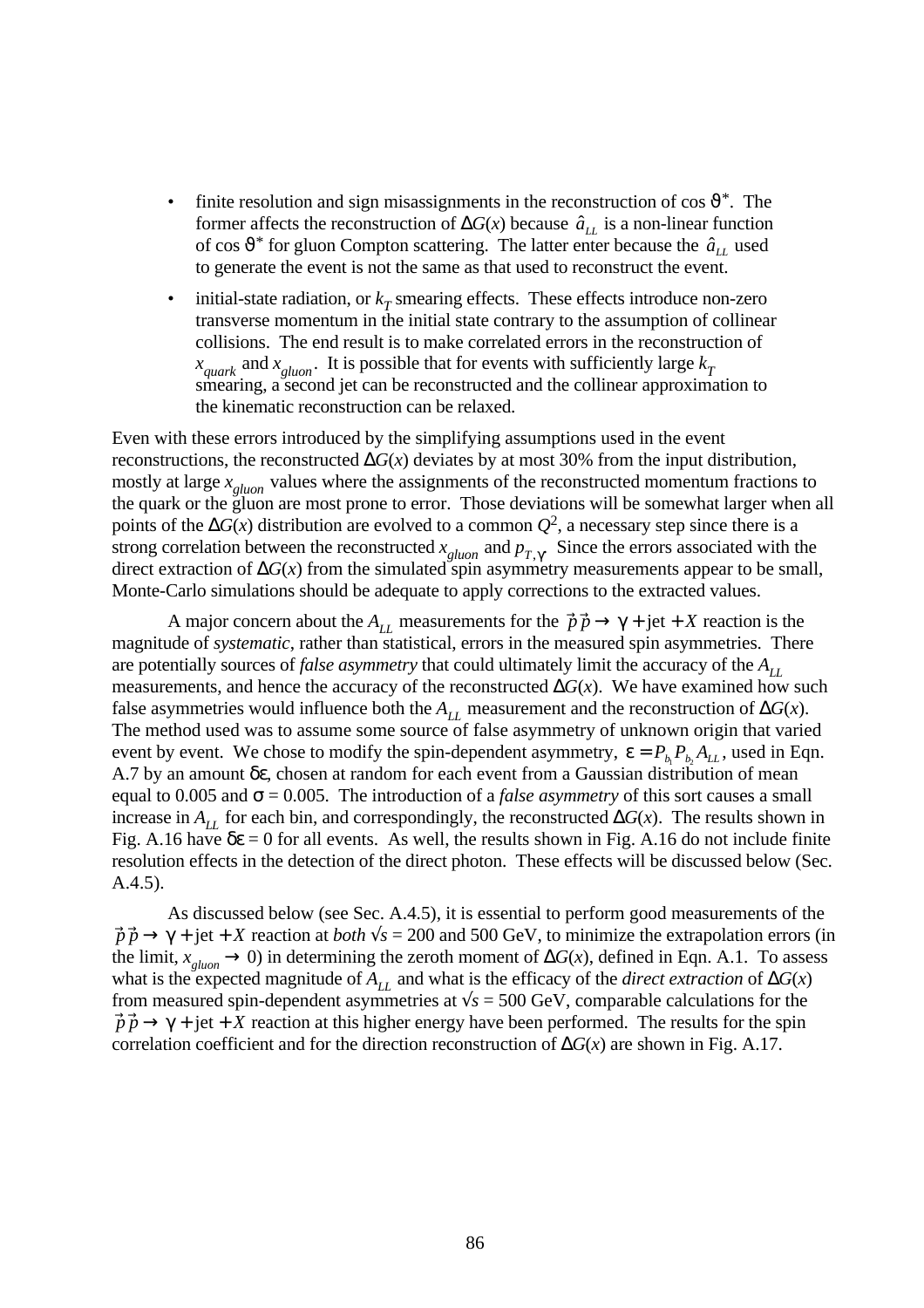

**Figure A.17** (Left) The predicted value for *ALL* using GS set A polarized structure functions [6] shown as a function of the reconstructed  $x_{gluon}$  for  $\sqrt{s} = 200$  and 500 GeV measurements. The errors shown are statistical only and do not reflect the contribution from subtraction of the direct meson background. (Right) Comparison of the input polarized gluon structure function to values deduced directly from the simulated data, as a function of the reconstructed *xgluon*.

The following observations and comments about Fig. A.17 can be made:

- the overlap in reconstructed  $x_{\text{gluon}}$  for measurements at the two collision energies is limited by the constraint,  $10 \le p_{T,\gamma} \le 20 \text{ GeV/c}$ . This constraint is necessary to ensure comparable  $\pi^0(\eta^0)$  background suppression at the two collision energies. Although the background:signal ratio for  $p_T \ge 20$  GeV/c is expected to decrease exponentially (Figs. A.6,8), the ability to directly measure the neutral meson background from the response of the SMD diminishes, since the opening angle between the two decay photons decreases inversely with increasing meson energy.
- the values for  $A_{LL}$  at  $\sqrt{s} = 500$  GeV, for this model of  $\Delta G(x)$  input to the calculations, are predicted to be quite small, relative to the values at  $\sqrt{s} = 200$ GeV. This, along with problems associated with the increased pileup in the TPC at the higher collision energy, suggests that a thorough understanding of systematic errors at the lower collision energy is essential before embarking on the higher energy measurements.
- the systematic errors in the *direct extraction* of  $\Delta G(x)$  from the measured asymmetries show similar trends at the two collision energies. For fixed √*s*, the deviations from the input value of  $\Delta G(x)$  have a monotonic dependence on *x T* (as defined in Eqn. A.15), and hence on the reconstructed *x gluon*. The departure from the input structure function is greatest at large  $\ddot{x}_T$ , suggesting that  $k_T$  smearing effects play the most important role in the deviation between the extracted and input values of  $\Delta G(x)$ , albeit with comparable magnitude effects at the two energies.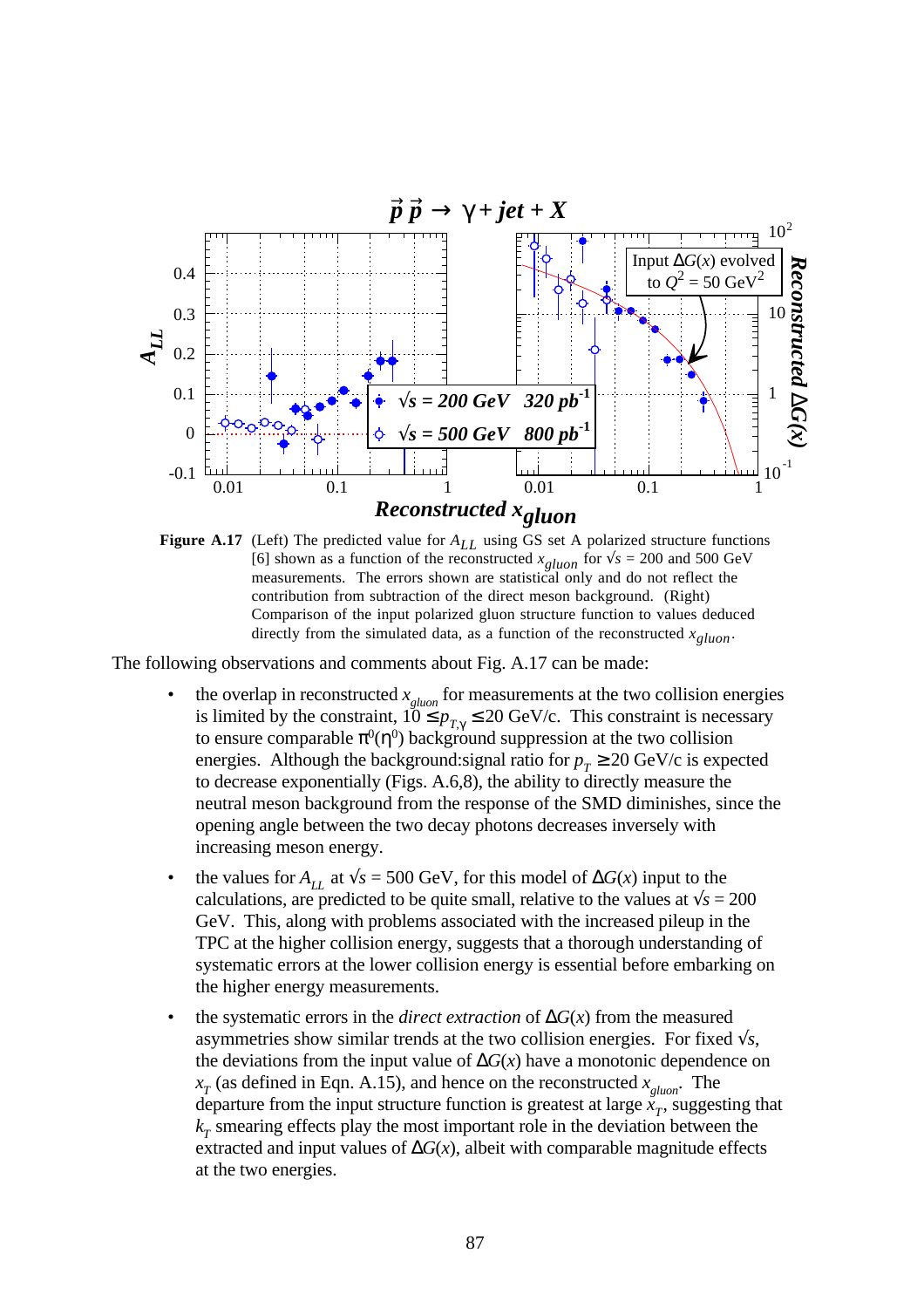The principal conclusion that can be drawn from Fig. A.17 is that  $\sqrt{s} = 500$  GeV direct photon + jet measurements will provide an essential extension of the *x gluon* range, without introducing substantially greater systematic errors in directly relating the spin asymmetry measurements to the polarized gluon structure function.

### *OPEN QUESTIONS*

- 1) To what extent can more sophisticated algorithms eliminate the misassignments of the reconstructed momentum fractions to the initial-state quark and gluon?
- 2) What is the minimum initial state  $k<sub>T</sub>$  that would allow a reliable reconstruction of a second final-state jet?

### **A.4.4 Background Contributions**

The kinematic cuts (specified in Sec. A.4.2) used to identify valid  $\gamma$  + jet coincidences influence the  $\pi^0(\eta^0)$  background and select out portions of the phase space for direct photon events. Their influence for  $\sqrt{s} = 200$  GeV *pp* collisions is shown in Fig. A.18. The single cut most responsible for shaping the η distributions of both direct meson and direct photon events is the max  $\{x_1, x_2\} > 0.2$  condition, employed to ensure large polarization for the struck quark in gluon Compton scattering. This cut selects events away from mid-rapidity, in the direction of the EEMC. The  $p_T$  distributions are cut off by the condition  $10 \le p_T \le 20$  GeV/c. The other conditions cause a slight steepening of the slope of the background: signal ratio versus  $p_T$ . The influence of the SMD cuts for distinguishing photons from direct mesons, based on the algorithm discussed in Sec. A.3.2, is shown in Fig. 15. The pseudodetector, described in Sec. A.2.3, is used to simulate the response of both the BEMC and the EEMC. It is likely that the  $\pi^0(\eta^0)$  background suppression is better in this simulation than will be observed in the actual measurements, particularly for  $|\eta|$  < 1, because the peak-fitting analysis of the SMD is based on the response of triangular cross section scintillator detectors, rather than the gaseous SMD that is being built for the BEMC. On the other hand, the overestimate of the suppression factor may not be too severe, since the energies of the  $\pi^0(\eta^0)$  at mid-rapidity are smaller than in the endcap region for the same  $p_T$ .

As discussed in Sec. 3.3, the direct photon spin correlation,  $A_{LL}$ , must be determined from the event samples that *pass* and those that *fail* the SMD identification as direct photon candidates. Of particular importance is the spin correlation for the  $\pi^0(\eta^0)$  background events identified as direct photons, shown in Fig. A.19 at  $\sqrt{s} = 200$  GeV. (Analogous background simulations for  $\sqrt{s}$  = 500 GeV are extremely time consuming, and have not yet been completed.) Significant values can result since direct mesons arise primarily from *gg* and *qg* elastic scattering processes, each of which has a sizable partonic  $\hat{a}_{LL}$ . The magnitude of the background subtraction error (as discussed in Sec. 3.3) depends on the differences between  $A_{11}$  for the photon production signal and the meson production background. Comparison of Figs. A.16 and A.19 suggests that the magnitude of this difference varies from 0 to 0.3 as a function of the reconstructed *x gluon*.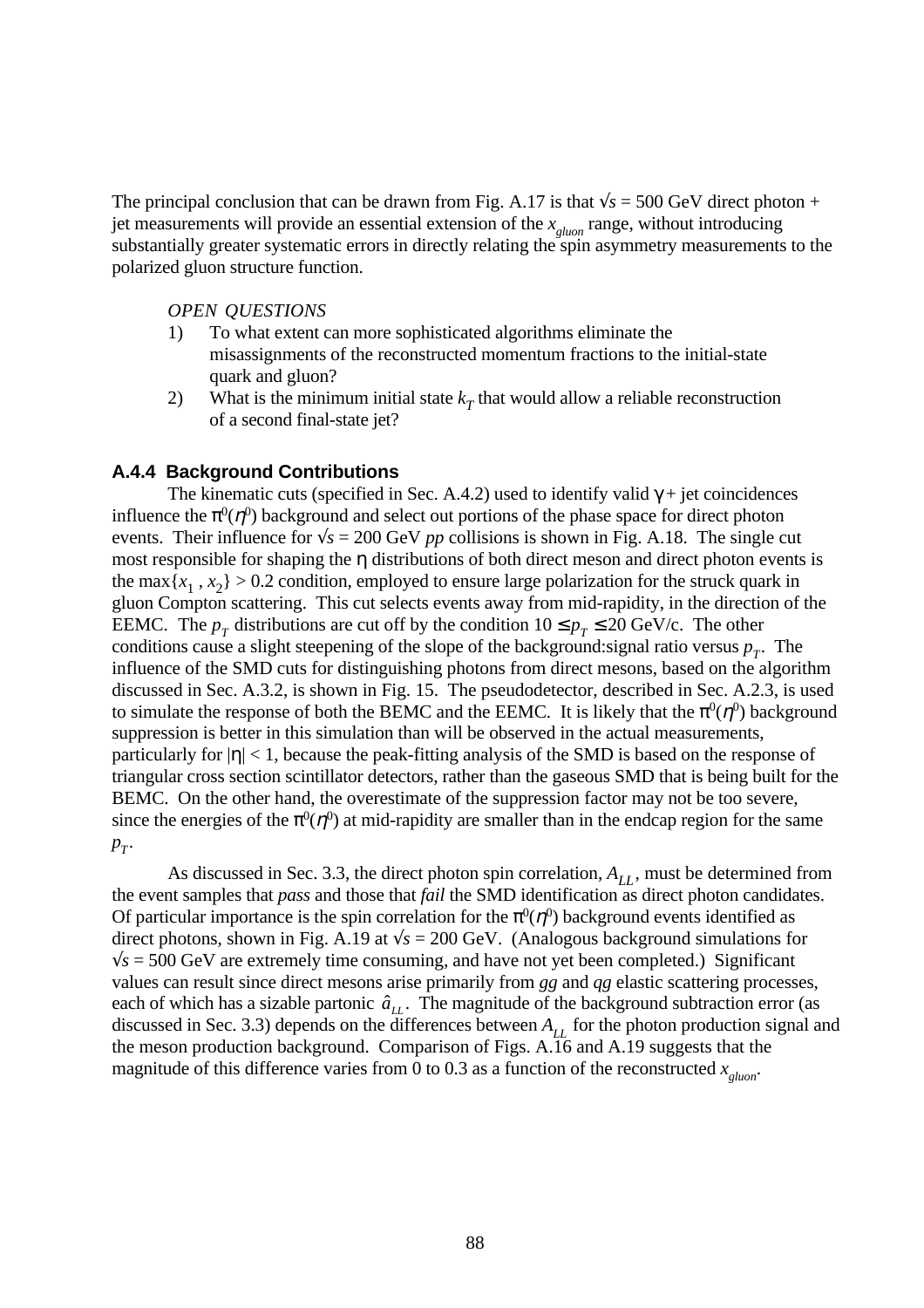

**Figure A.18** Direct meson  $(\pi^0, \eta^0)$  and direct photon yields from PYTHIA versus pseudorapidity (top) and versus  $p_T$  (bottom) for  $pp$  collisions at  $\sqrt{s} = 200 \text{ GeV}$ . The rightmost column of the figure shows the ratio. All kinematic conditions (excluding the SMD) are used to select events, as specified in Sec. A.4.2. The results here differ from those in Fig. A.8 primarily due to the influence of an additional cut requiring  $\max\{x_1, x_2\} \ge 0.2$ .



**Figure A.19** Spin correlation coefficient for meson  $(\pi^0, \eta^0)$  background to direct photon production in longitudinally polarized proton collisions at  $\sqrt{s}$  = 200 GeV. All kinematic conditions, as specified in Eqn. A.16, and cuts on the SMD are used to select events. This event sample passes all of the SMD cuts for *direct photons*.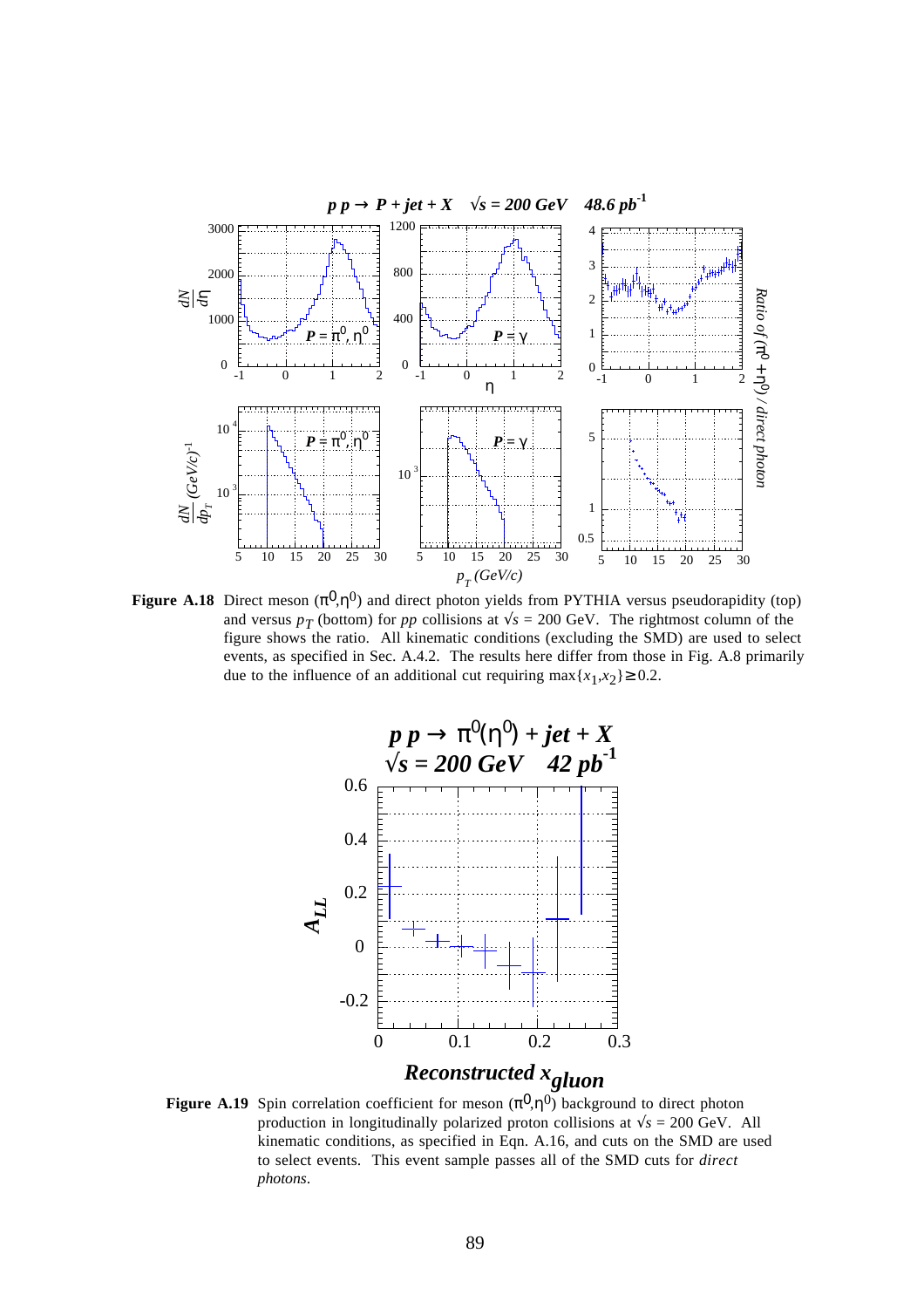### **A.4.5 Determination of Integral** ∆**G and EMC Calibrations**

A good determination of the zeroth moment of ∆*G*(*x*), defined in Eqn. A.1, requires not only the ability to determine the *x gluon* dependence of the polarized gluon structure function, but also an assessment of the magnitude of the extrapolation errors in going from the experimentally measured  $x_{\text{gluon}}$  range to the full interval,  $0 \le x_{\text{gluon}} \le 1$ . This assessment is addressed here by fitting *uncorrected* values for ∆*G*(*x*), directly extracted from simulations of the spin asymmetry measured for the  $\vec{p} \cdot \vec{p} \rightarrow \gamma + \text{jet} + X$  reaction, to a functional form used previously in parameterizations of both polarized and unpolarized structure functions.

Eqn. A.20 represents one method [6] of parameterizing the *x*-dependence of the polarized gluon structure function:

$$
x\Delta G(x) = \eta_G A x^{a_G} (1 - x)^{b_G} (1 + \rho_G x^{1/2} + \gamma_G x). \tag{A.20}
$$

Ideally, a sufficient range of *x gluon* would be covered in measurements to enable a five-parameter fit to the polarized gluon structure function to determine (1) the normalization  $\eta_G$ ; (2) the exponents  $a_G$  and  $b_G$ , describing respectively the small- and large- $x_{\text{gluon}}$  variation of the structure function; and (3) the coefficients  $\rho_G$  and  $\gamma_G$  in the power series in  $\forall x$ , describing the detailed shape of the structure function. The factor *A* in Eqn. A.20 is chosen so that the zeroth moment of  $\Delta G(x)$  can be identified with  $\eta_G$ :

$$
A^{-1} = \left(1 + \frac{\gamma_G a_G}{a_G + b_G + 1}\right) \frac{\Gamma(a_G)\Gamma(b_G + 1)}{\Gamma(a_G + b_G + 1)} + \rho_G \frac{\Gamma(a_G + \frac{1}{2})\Gamma(b_G + 1)}{\Gamma(a_G + b_G + 1)},\tag{A.21}
$$

where  $\Gamma(x)$  is the well-known gamma function. By making the integral of  $\Delta G(x)$  a fitting parameter, extrapolation errors are automatically included by the correlations between  $\eta_{\overline{G}}$  and the other fitting parameters.

Fits to ∆*G*(*x*) extracted from simulated values for the spin asymmetry cannot determine all five of the parameters in Eqn. A.20. In particular, the exponent specifying the large-*x gluon* dependence of the polarized gluon structure function is fixed to  $b<sub>G</sub> = 5.71$ , and the value of  $\gamma<sub>G</sub>$  is fixed to be zero, values taken from Ref. [6]. The MINUIT optimizer is used to determine the other three parameters  $(\eta_G, a_G$  and  $b_G)$  in a fit to the  $\sqrt{s} = 200$  GeV results *alone*. The simulations in Fig. A.20 differ from those shown earlier (Fig. A.16) by the inclusion of finite detector resolution effects for the direct photon. This primarily affects the statistical accuracy for  $\Delta G(x)$  in the smallest  $x_{\text{gluon}}$  bin, since contributions to the yield from direct photons produced in a hard scattering with  $p_{T,\gamma}$  < 10 GeV/c are possible when the finite detection resolution is accounted for. The results for the fit of Eqn. A.20 to the *uncorrected* values for  $\Delta G(x)$  is shown in Fig. A.20. The conclusion from this analysis is that measurements of the  $\vec{p} \cdot \vec{p} \rightarrow \gamma + \text{jet} + X$  reaction at  $\sqrt{s} =$ 200 GeV, *alone,* are insufficient to determine the integral of ∆*G*(*x*) to the accuracy necessary to allow a meaningful assessment of the constituent quark model. The problem lies simply in the *x gluon* range spanned by the planned measurements at a single energy. The variation in the fitted exponent  $a_G$  is simply too large to enable a more accurate determination of  $\eta_G^{\vphantom{\dagger}}$ .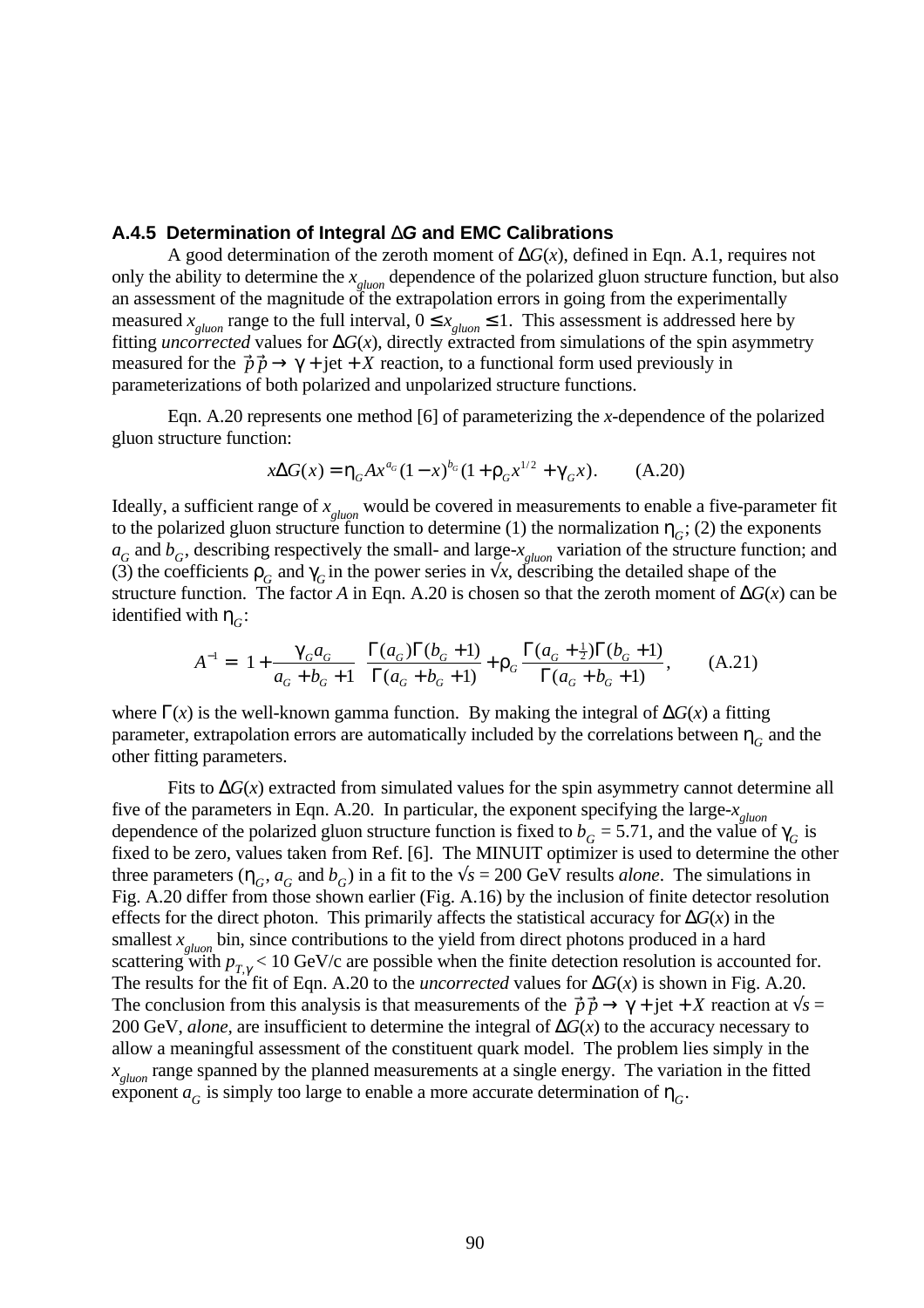

**Figure A.20** The data points result from the direct extraction of  $\Delta G(x)$  from simulations of the spin asymmetry for the  $\vec{p} \cdot \vec{p} \rightarrow \gamma + \text{jet} + X$  reaction at  $\sqrt{s} = 200$  GeV, including finite resolution for the detected photon. The solid curve is a fit with Eqn. A.20, to assess extrapolation errors in determining the integral over all *x*. The integrated ∆*G* is equal to the fitted parameter  $\eta_G$ . The large uncertainty in the fitted  $\eta_G$  results from sizable correlations with the fitted exponent  $a_G$ , specifying the small- $x_{gluon}$  variation of the polarized gluon structure function.

As is demonstrated in Figs. 18 and A.17, the range of  $x_{\text{gluon}}$  for which  $\Delta G(x)$  is determined at STAR can be extended to the crucial small-*x* region by a second 10-week run at  $\sqrt{s} = 500 \text{ GeV}$ . The importance of these additional measurements is illustrated by fitting the *uncorrected x*∆*G*(*x*), directly extracted from the simulated spin asymmetry measurements at  $\sqrt{s} = 200$  and 500 GeV, to the expression in Eqn. A.20. The resulting uncertainty in  $\eta_G$  is reduced by more than a factor of 5, reflecting the addition of points in the small-*x gluon* range, essential to constrain the extrapolation  $x_{\text{gluon}} \rightarrow 0$ . The quality of the fit in Eqn. A.20 is limited because of the systematic errors in the direct extraction of ∆*G*(*x*) which vary monotonically with *x gluon* for each collision energy. Correcting  $\Delta G(x)$  will result in small shifts of the data points. Such shifts have a minimal effect on the  $\eta_G$  uncertainty; that quantity is primarily driven by the range of  $x_{\text{gluon}}$  spanned by the data and the magnitude of the error bars for each point. It is interesting to note that even without any corrections to  $\Delta G(x)$ , the extracted values of  $\eta_G$  and  $a_G$  are very close to those for the polarized gluon distribution input to the simulations (the Gehrmann and Stirling [6] set A parameterization of  $\Delta G(x)$  has  $\eta_G = 1.71$  and  $a_G = 0.724$ ). This suggests that the necessary corrections will not have a large impact on the integral ∆*G*.

A second thing to note from Fig. A.21 is the magnitude of the errors for *x*∆*G*(*x*). In the smallest *x gluon* bins, the statistical uncertainties for the *x*∆*G*(*x*) values directly extracted from the simulated spin asymmetries are quite large, even though the corresponding uncertainties for  $A_{LL}$ are very small (as shown in Fig. A.17). This is caused by the rapid growth of the unpolarized gluon structure function, *G*(*x*), as *x gluon* decreases (see Fig. A.2*b*). The net result is to make the denominator in Eqn. A.19 very small.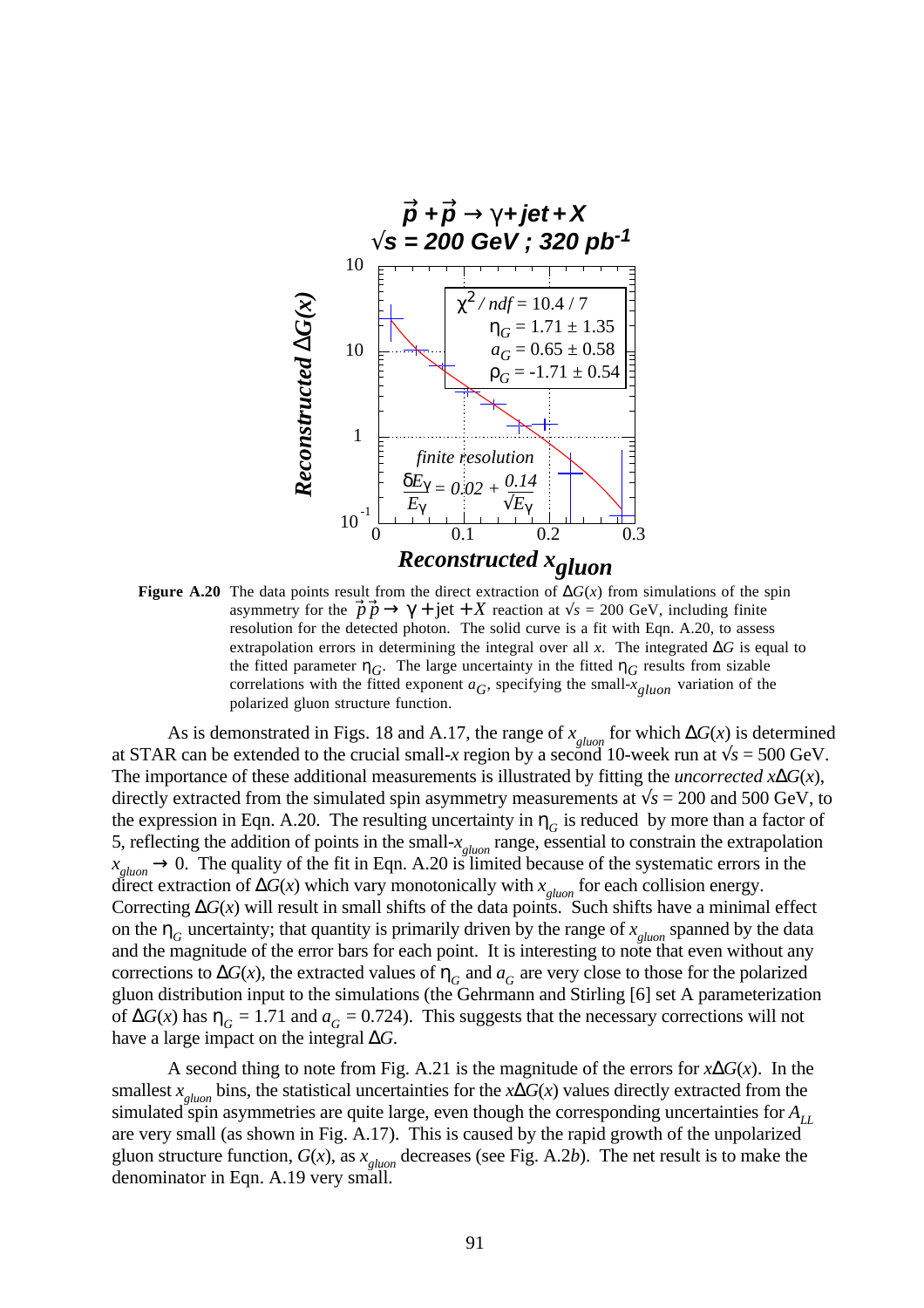

**Figure A.21** The data points result from combining the *uncorrected* direct extraction of  $x\Delta G(x)$  from simulations of the spin asymmetry for the  $\vec{p} \vec{p} \rightarrow \gamma + \text{jet} + X$ reaction from two 10-week runs at  $\sqrt{s}$  = 200 and 500 GeV. The solid curve is a fit to Eqn. A.20, to assess extrapolation errors in determining the integral over all *x*. The integrated  $\Delta G$  is equal to the fitted parameter  $\eta_G$ . The uncertainty in  $\eta_G$  is substantially smaller than extracted from an analysis of the  $\sqrt{s} = 200 \text{ GeV}$ data alone (Fig. A.20) because of the points at small *xgluon* produced from the  $\sqrt{s}$  = 500 GeV data. The large  $\chi^2$  reflects the fact that no systematic error corrections have been applied to  $\Delta G(x)$  for the simplifying assumptions in the data analysis.

The influence of the absolute gain calibration of the barrel and endcap EMC on the integral ∆*G* has been explored by introducing a ±5% gain shift in the determination of the absolute photon energy before the kinematic reconstruction and the application of the event selection criteria specified in Eqn. A.16. A miscalibration of the absolute photon energy scale affects the statistical errors in the different reconstructed *x gluon* bins because of the exponential falloff of the direct photon yield with  $p_T$ . As well, there are correlated errors introduced in the determination of  $x_{quark}$ <br>and  $x_{gluon}$  (see Eqn. A.15), producing systematic errors in the direct extraction of  $\Delta G(x)$  from the spin asymmetries. The fits to the uncorrected  $\Delta G(x)$  values extracted with this gain shift present demonstrate that the absolute gain calibration of the EMC must be known to a precision ±2% to keep the energy calibration contribution smaller than the overall systematic error desired for the measurement. The plans for calibrating the energy scale of the endcap EMC are discussed in Sec. 3.7.

### **A.5 Summary**

Studies of the contribution that gluons make to the polarization of the proton are the next logical step in unraveling the spin structure of the nucleon. Based on the results presented above, we believe that the addition of an endcap electromagnetic calorimeter to STAR will enable the *world's best measurement* of  $\Delta G(x)$ , and its integral, via a of study of the  $\vec{p} \cdot \vec{p} \rightarrow \gamma + \text{jet} + X$ reaction at  $\sqrt{s}$  = 200 and 500 GeV.